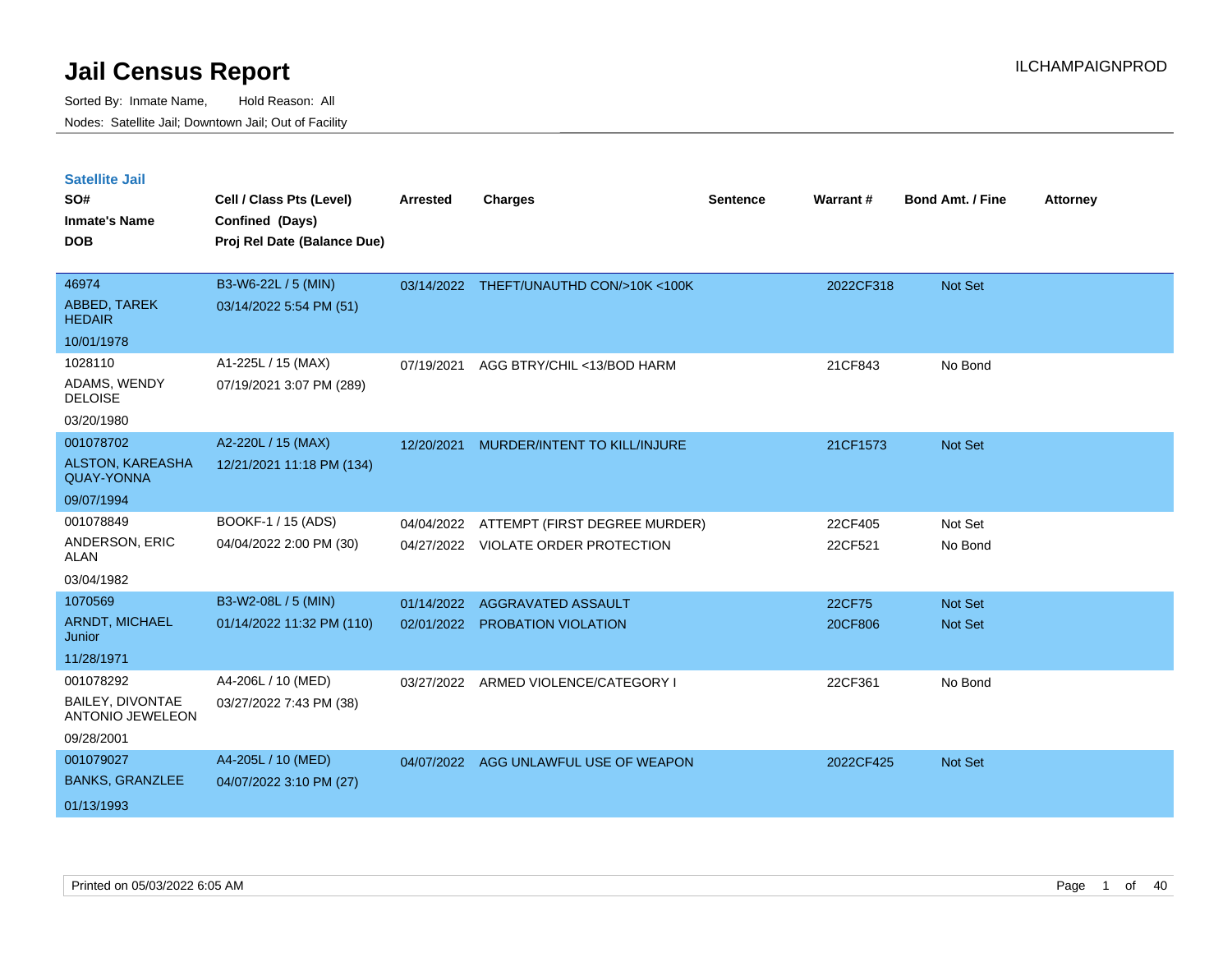| SO#<br><b>Inmate's Name</b><br><b>DOB</b>                     | Cell / Class Pts (Level)<br>Confined (Days)<br>Proj Rel Date (Balance Due) | <b>Arrested</b>                        | <b>Charges</b>                                                                                      | <b>Sentence</b> | Warrant#                           | <b>Bond Amt. / Fine</b>               | <b>Attorney</b> |
|---------------------------------------------------------------|----------------------------------------------------------------------------|----------------------------------------|-----------------------------------------------------------------------------------------------------|-----------------|------------------------------------|---------------------------------------|-----------------|
| 001078565<br><b>BARBER, MARK</b><br><b>ANTHONY, Junior</b>    | B1-104U / 15 (MAX)<br>11/05/2021 7:40 AM (180)                             | 11/05/2021<br>11/05/2021<br>11/05/2021 | POSSESSION OF STOLEN FIREARM<br>RECEIVE/POSS/SELL STOLEN VEH<br><b>BURGLARY</b>                     |                 | 21CF1366<br>2021CF1309<br>21CF1369 | Not Set<br>25000.00<br><b>Not Set</b> |                 |
| 09/24/2003                                                    |                                                                            |                                        |                                                                                                     |                 |                                    |                                       |                 |
| 001078969<br>BEVERLY, SAYVION<br><b>LAMONTE</b><br>11/20/2002 | B1-104L / 10 (MED)<br>03/22/2022 10:20 PM (43)                             | 03/22/2022                             | AGG UNLAWFUL USE WEAPON/PERSON                                                                      |                 | 22CF345                            | Not Set                               |                 |
| 64848                                                         | B3-W4-13U / 10 (ADS)                                                       |                                        |                                                                                                     |                 |                                    |                                       |                 |
| <b>BLISSIT, ANTHONY</b><br><b>LATHEN</b>                      | 04/23/2022 1:31 AM (11)                                                    | 04/23/2022<br>04/23/2022<br>04/23/2022 | DOM BTRY/BOD HARM/4+ PRECONV<br>ESCAPE/VIOLATE ELEC MONITORING<br><b>HRSMT/THREATEN PERSON/KILL</b> |                 | 20CF1099<br>21CF372<br>21CF339     | 25000.00<br>25000.00<br>25000.00      |                 |
| 02/16/1985                                                    |                                                                            |                                        |                                                                                                     |                 |                                    |                                       |                 |
| 923208<br>BREADY, ANDREW<br><b>NICHOLAS</b>                   | B3-W7-26L / 10 (MED)<br>01/22/2022 7:43 PM (102)                           | 01/22/2022                             | <b>CRIM TRES TO RES/PERS PRESENT</b>                                                                |                 | 22CF92                             | Not Set                               |                 |
| 06/08/1988                                                    |                                                                            |                                        |                                                                                                     |                 |                                    |                                       |                 |
| 25694<br><b>BROADWAY, ELLIS</b>                               | A3-111L / 5 (ADS)<br>04/25/2022 3:23 PM (9)                                | 04/25/2022 BURGLARY                    |                                                                                                     |                 | 22CF506                            | <b>Not Set</b>                        |                 |
| Junior<br>10/02/1960                                          |                                                                            |                                        |                                                                                                     |                 |                                    |                                       |                 |
| 61675<br><b>BROWN, ANTONIO</b><br><b>BURNETT</b>              | B1-202L / 10 (MED)<br>02/10/2022 3:28 PM (83)                              | 02/10/2022                             | AGG DISCHARGE FIREARM/OCC BLDG                                                                      |                 | 20CF374                            | 100000.00                             |                 |
| 03/04/1983                                                    |                                                                            |                                        |                                                                                                     |                 |                                    |                                       |                 |
| 51247<br><b>BROWN, DANTE</b><br><b>MAURICE</b>                | B1-202U / 10 (MED)<br>04/15/2021 6:24 PM (384)                             | 04/15/2021                             | FELON POSS/USE WEAPON/FIREARM                                                                       |                 | 21CF411                            | Not Set                               |                 |
| 04/19/1979                                                    |                                                                            |                                        |                                                                                                     |                 |                                    |                                       |                 |
| 1028966<br>BROWN, DARRION<br><b>DEVON</b>                     | BOOKH-8 / 10 (ADS)<br>04/30/2022 1:10 AM (4)                               | 04/29/2022                             | MFG/DEL CANNABIS/500<2000 GR<br>04/29/2022 IMPROPER USE REGIS/TITLE                                 |                 | 22CF532<br>22MT598                 | No Bond<br>No Bond                    |                 |
| 03/05/1994                                                    |                                                                            |                                        |                                                                                                     |                 |                                    |                                       |                 |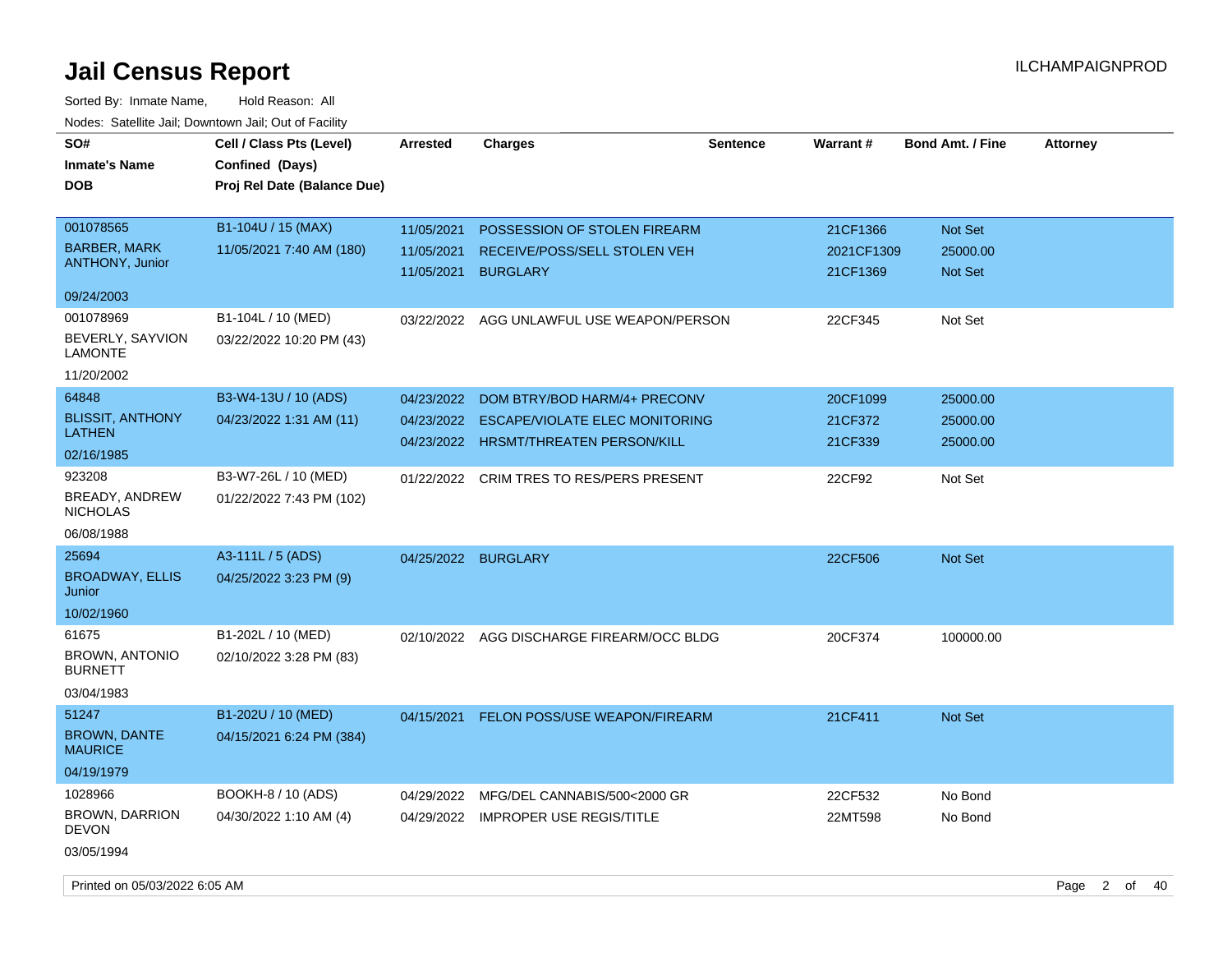Sorted By: Inmate Name, Hold Reason: All Nodes: Satellite Jail; Downtown Jail; Out of Facility

| SO#                                          | Cell / Class Pts (Level)                    | <b>Arrested</b>   | <b>Charges</b>                         | <b>Sentence</b> | Warrant#      | <b>Bond Amt. / Fine</b> | <b>Attorney</b> |
|----------------------------------------------|---------------------------------------------|-------------------|----------------------------------------|-----------------|---------------|-------------------------|-----------------|
| Inmate's Name                                | Confined (Days)                             |                   |                                        |                 |               |                         |                 |
| DOB                                          | Proj Rel Date (Balance Due)                 |                   |                                        |                 |               |                         |                 |
|                                              |                                             |                   |                                        |                 |               |                         |                 |
| 1015739                                      | A2-122U / 5 (MIN)                           | 04/14/2022        | <b>CRIMINAL TRESPASS BUILDING</b>      |                 | 22CM114       | 100.00                  |                 |
|                                              | BROWN, JERI CHANCY 04/14/2022 10:11 PM (20) |                   | 04/19/2022 AGGRAVATED BATTERY          |                 | 2021CF1260    | Not Set                 |                 |
| 03/07/1989                                   |                                             |                   |                                        |                 |               |                         |                 |
| 990921                                       | B4-121L / 15 (MAX)                          | 01/20/2022        | MFG/DEL 1<15 GR COCAINE/ANLG           |                 | 19CF369       | 25000.00                |                 |
| BROWN, QUINTIN<br><b>MARSHAUN</b>            | 01/20/2022 7:19 PM (104)                    | 01/20/2022        | ARMED HABITUAL CRIMINAL                |                 | 21CF935       | 750000.00               |                 |
| 09/26/1991                                   |                                             |                   |                                        |                 |               |                         |                 |
| 981645                                       | B4-225L / 15 (MAX)                          | 01/27/2022 MURDER |                                        |                 | 22CF114       | 1000000.00              |                 |
| <b>BRUMFIELD,</b><br><b>JONATHAN EZEKEIL</b> | 01/27/2022 8:15 PM (97)                     |                   |                                        |                 |               |                         |                 |
| 08/03/1989                                   |                                             |                   |                                        |                 |               |                         |                 |
| 1047579                                      | A1-125U / 10 (MED)                          |                   | 02/24/2022 ARMED ROBBERY/NO FIREARM    |                 | 22CF232       | Not Set                 |                 |
| <b>BUTLER, TAMYRA</b><br><b>COSHAWN</b>      | 02/24/2022 5:40 AM (69)                     |                   |                                        |                 |               |                         |                 |
| 07/06/1988                                   |                                             |                   |                                        |                 |               |                         |                 |
| 39474                                        | B1-101U / 10 (ADS)                          | 07/06/2021        | MFG/DEL 15<100 GR HEROIN/ANLG          |                 | 21CF792       | Not Set                 |                 |
| CAMPBELL, AARON<br><b>JACOB</b>              | 07/06/2021 11:56 PM (302)                   |                   |                                        |                 |               |                         |                 |
| 07/18/1974                                   |                                             |                   |                                        |                 |               |                         |                 |
| 533450                                       | A2-223L / 5 (ADS)                           | 04/25/2022        | THEFT                                  |                 | 22CF503       | Not Set                 |                 |
| CAMPBELL,<br>ELIZABETH TAEHEE                | 04/25/2022 7:24 PM (9)                      | 04/26/2022        | THEFT                                  |                 | 22CF511       | Not Set                 |                 |
| 11/11/1979                                   |                                             |                   | 04/26/2022 POSSESSION OF METH< 5 GRAMS |                 | 22CF512       | Not Set                 |                 |
| 1060436                                      | B1-106U / 10 (MED)                          | 01/06/2022        | AGGRAVATED UNLAWFUL RESTRAINT          |                 | 22CF29        | <b>Not Set</b>          |                 |
| <b>CARTER, DERESHEO</b><br><b>DEWAYNE</b>    | 01/06/2022 8:43 PM (118)                    |                   | 01/06/2022 FELON ESCAPE/PEACE OFFICER  |                 | <b>22CF28</b> | <b>Not Set</b>          |                 |
| 09/10/1991                                   |                                             |                   |                                        |                 |               |                         |                 |
| 001077353                                    | B1-106L / 15 (MAX)                          | 02/12/2022        | FELON POSS/USE WEAPON/FIREARM          |                 | 22CF173       | No Bond                 |                 |
| CARTER, JAMES<br><b>IVORY</b>                | 02/13/2022 1:19 AM (80)                     |                   | 02/12/2022 ALCOHOL SALES - MINOR 19-20 |                 | 2020OV127     | 1000.00                 |                 |

08/12/2000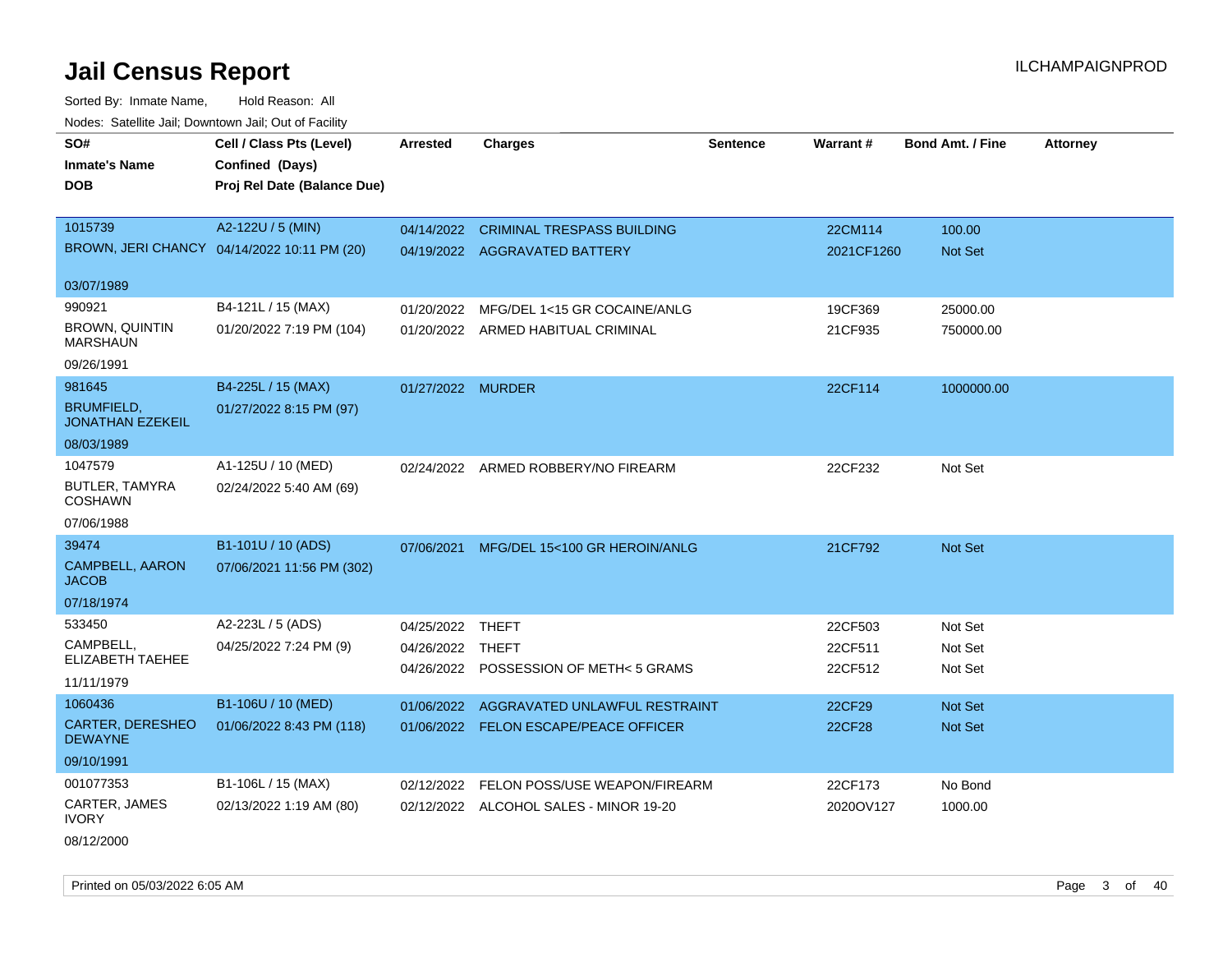| SO#                                       | Cell / Class Pts (Level)                     | <b>Arrested</b> | <b>Charges</b>                            | <b>Sentence</b> | Warrant#   | <b>Bond Amt. / Fine</b> | <b>Attorney</b> |
|-------------------------------------------|----------------------------------------------|-----------------|-------------------------------------------|-----------------|------------|-------------------------|-----------------|
| <b>Inmate's Name</b>                      | Confined (Days)                              |                 |                                           |                 |            |                         |                 |
| <b>DOB</b>                                | Proj Rel Date (Balance Due)                  |                 |                                           |                 |            |                         |                 |
|                                           |                                              |                 |                                           |                 |            |                         |                 |
| 1029088                                   | B1-205L / 10 (MED)                           | 12/21/2021      | FELON POSS/USE FIREARM PRIOR              |                 | 21CF1338   | 250000.00               |                 |
| <b>CHAPPLE, MALIK</b><br><b>BIANCO</b>    | 12/22/2021 10:02 AM (133)                    |                 |                                           |                 |            |                         |                 |
| 10/25/1994                                |                                              |                 |                                           |                 |            |                         |                 |
| 1072407                                   | A2-221L / 10 (MED)                           | 04/17/2022      | FORGERY/ISSUE/DELIVER DOCUMENT            |                 | 2021CF1159 | 24820.00                |                 |
| CLARK, AMY KANANI                         | 04/17/2022 1:20 AM (17)                      |                 | 04/17/2022 AGG BATTERY/PEACE OFFICER      |                 | 22CF473    | No Bond                 |                 |
|                                           |                                              |                 |                                           |                 |            |                         |                 |
| 11/29/1988                                |                                              |                 |                                           |                 |            |                         |                 |
| 001079108                                 | A2-223U / 10 (ADS)                           |                 | 04/26/2022 FUGITIVE FROM JUSTICE          |                 | 22CF504    | Not Set                 |                 |
| <b>CLARK, HOLLY LYNN</b>                  | 04/26/2022 4:36 AM (8)                       |                 |                                           |                 |            |                         |                 |
|                                           |                                              |                 |                                           |                 |            |                         |                 |
| 05/09/1993                                |                                              |                 |                                           |                 |            |                         |                 |
| 001078812                                 | B1-207U / 15 (MAX)                           |                 | 02/01/2022 ARMED ROBBERY/ARMED W/FIREARM  |                 | 22CF145    | Not Set                 |                 |
| COBB, SINTRAE<br><b>SANCHEZ</b>           | 02/01/2022 8:33 PM (92)                      |                 |                                           |                 |            |                         |                 |
| 07/05/2002                                |                                              |                 |                                           |                 |            |                         |                 |
| 001077485                                 | A1-227U / 15 (MAX)                           | 12/21/2021      | MURDER/INTENT TO KILL/INJURE              |                 | 2021CF1282 | 1000000.00              |                 |
| <b>COLBERT, ARIEANA</b><br><b>FELICIA</b> | 12/21/2021 2:08 PM (134)                     |                 |                                           |                 |            |                         |                 |
| 12/13/2000                                |                                              |                 |                                           |                 |            |                         |                 |
| 34805                                     | B4-223U / 15 (MAX)                           | 10/01/2021      | <b>DOMESTIC BATTERY</b>                   |                 | 21CF1183   | Not Set                 |                 |
|                                           | CONERLY, KIN JOSEPH 10/01/2021 1:53 AM (215) | 10/01/2021      | ARMED HABITUAL CRIMINAL                   |                 | 21CF1184   | Not Set                 |                 |
|                                           |                                              | 10/06/2021      | POSS STOLEN VEHICLE > \$25,000            |                 | 19CF1786   | Not Set                 |                 |
| 11/16/1971                                |                                              |                 |                                           |                 |            |                         |                 |
| 001077549                                 | B2-T3-10L / 10 (SPH)                         | 12/22/2020      | <b>PRED CRIM SEX ASLT/VICTIM &lt;13</b>   |                 | 2020CF1469 | Not Set                 |                 |
| CRISTOBAL-MATEO,<br><b>CRISTOBAL</b>      | 12/22/2020 1:17 PM (498)                     |                 |                                           |                 |            |                         |                 |
| 12/02/1988                                |                                              |                 |                                           |                 |            |                         |                 |
| 1066482                                   | BOOKH-2 / 15 (ADS)                           | 04/24/2022      | AGG ROBBERY/INDICATE ARM W/FIR            |                 | 22CF500    | No Bond                 |                 |
| DANGERFIELD,                              | 04/24/2022 12:22 PM (10)                     | 04/26/2022      | <b>RETAIL THEFT</b>                       |                 | 21CF811    | Not Set                 |                 |
| AMANTAE ESSTAVION                         |                                              |                 | 04/26/2022 CRIM DAMAGE TO PROPERTY <\$500 |                 | 21CM239    | Not Set                 |                 |
| 01/11/1998                                |                                              |                 |                                           |                 |            |                         |                 |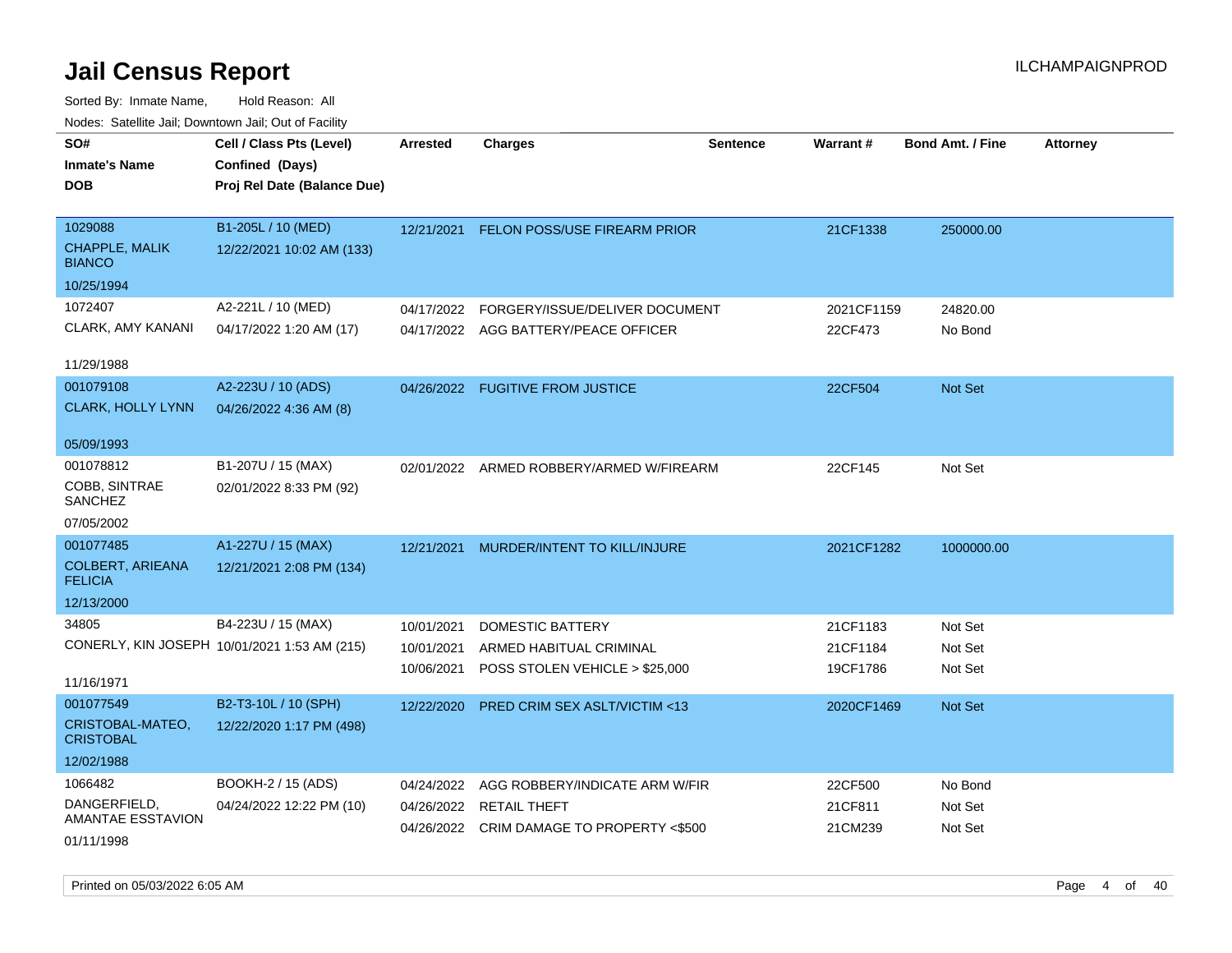| SO#                                     | Cell / Class Pts (Level)    | <b>Arrested</b>      | <b>Charges</b>                                   | <b>Sentence</b> | Warrant#            | <b>Bond Amt. / Fine</b>   | <b>Attorney</b> |
|-----------------------------------------|-----------------------------|----------------------|--------------------------------------------------|-----------------|---------------------|---------------------------|-----------------|
| <b>Inmate's Name</b>                    | Confined (Days)             |                      |                                                  |                 |                     |                           |                 |
| <b>DOB</b>                              | Proj Rel Date (Balance Due) |                      |                                                  |                 |                     |                           |                 |
|                                         |                             |                      |                                                  |                 |                     |                           |                 |
| 14029J                                  | BOOKF-2                     | 05/03/2022           | HOME INVASION/GREAT BOD HARM                     |                 | 2022CFAWOW          | No Bond                   |                 |
| DAVIS, CLANESHA<br><b>DAZHANNA</b>      | 05/03/2022 2:36 AM (1)      |                      | 05/03/2022 AGGRAVATED BATTERY/VICTIM 60+         |                 | 2022CFAWOW          | No Bond                   |                 |
| 11/29/1999                              |                             |                      |                                                  |                 |                     |                           |                 |
| 1023587                                 | A4-102L / 15 (MAX)          | 09/24/2021           | ARMED HABITUAL CRIMINAL                          |                 | 2021-CF681          | 500000.00                 |                 |
| DAVIS, MARTIN<br><b>DENNIS</b>          | 09/24/2021 9:38 PM (222)    | 09/24/2021           | MFG/DEL CANNABIS/2.5-10 GRAMS                    |                 | 21CF1155            | Not Set                   |                 |
| 12/02/1994                              |                             |                      |                                                  |                 |                     |                           |                 |
| 62982                                   | B3-W3-10L / 5 (MIN)         | 04/07/2022           | DRIVING ON REVOKED LICENSE                       | 60d (CJ)        |                     | No Bond                   |                 |
| <b>DEGARMO, ARTHUR</b><br><b>JOSEPH</b> | 04/07/2022 12:36 PM (27)    | 04/07/2022           | DRIVING ON REVOKED LICENSE                       |                 |                     | No Bond                   |                 |
| 03/27/1978                              | 5/6/2022 (0.00)             |                      |                                                  |                 |                     |                           |                 |
| 001079106                               | A3-217L / 10 (ADS)          | 04/25/2022           | BATTERY/MAKES PHYSICAL CONTACT                   |                 | 22CM130             | Not Set                   |                 |
| DENNIGER-BRADLEY,<br><b>TYAIRE L</b>    | 04/25/2022 4:21 PM (9)      |                      |                                                  |                 |                     |                           |                 |
| 06/29/1990                              |                             |                      |                                                  |                 |                     |                           |                 |
| 001079047                               | B1-206U / 10 (MED)          |                      | 04/10/2022 HOME INVASION/CAUSE INJURY            |                 | 22CF432             | <b>Not Set</b>            |                 |
| <b>DILLARD, WILDON</b><br><b>JEROME</b> | 04/11/2022 1:54 AM (23)     |                      |                                                  |                 |                     |                           |                 |
| 03/27/1971                              |                             |                      |                                                  |                 |                     |                           |                 |
| 36298                                   | <b>BOOKH-4 / 5 (SPH)</b>    | 03/11/2022 AGG DUI/3 |                                                  |                 | 21CF380             | Not Set                   |                 |
| DUCEY, SCOTT<br><b>ROBERT</b>           | 03/11/2022 12:49 PM (54)    |                      |                                                  |                 |                     |                           |                 |
| 04/02/1969                              |                             |                      |                                                  |                 |                     |                           |                 |
| 1024895                                 | B1-103L / 10 (MED)          | 12/15/2021           | MFG/DEL 100<400 GR COCA/ANLG                     |                 | 21CF1535            | Not Set                   |                 |
| <b>EDWARDS, GEORGE</b><br><b>CORTEZ</b> | 12/15/2021 12:26 PM (140)   | 12/15/2021           | <b>AGGRAVATED BATTERY</b><br>PROBATION VIOLATION |                 | 21CF1536<br>18CF964 | Not Set<br><b>Not Set</b> |                 |
| 06/19/1994                              |                             | 04/29/2022           |                                                  |                 |                     |                           |                 |
| 1074720                                 | B2-DR / 15 (SPH)            | 01/19/2022           | <b>PRED CRIM SEX ASLT/VICTIM &lt;13</b>          |                 | 21CF1414            | 500000.00                 |                 |
| ELVIR-REYES, JORGE<br>LEONARDO          | 01/19/2022 1:43 PM (105)    |                      |                                                  |                 |                     |                           |                 |
| 06/03/1988                              |                             |                      |                                                  |                 |                     |                           |                 |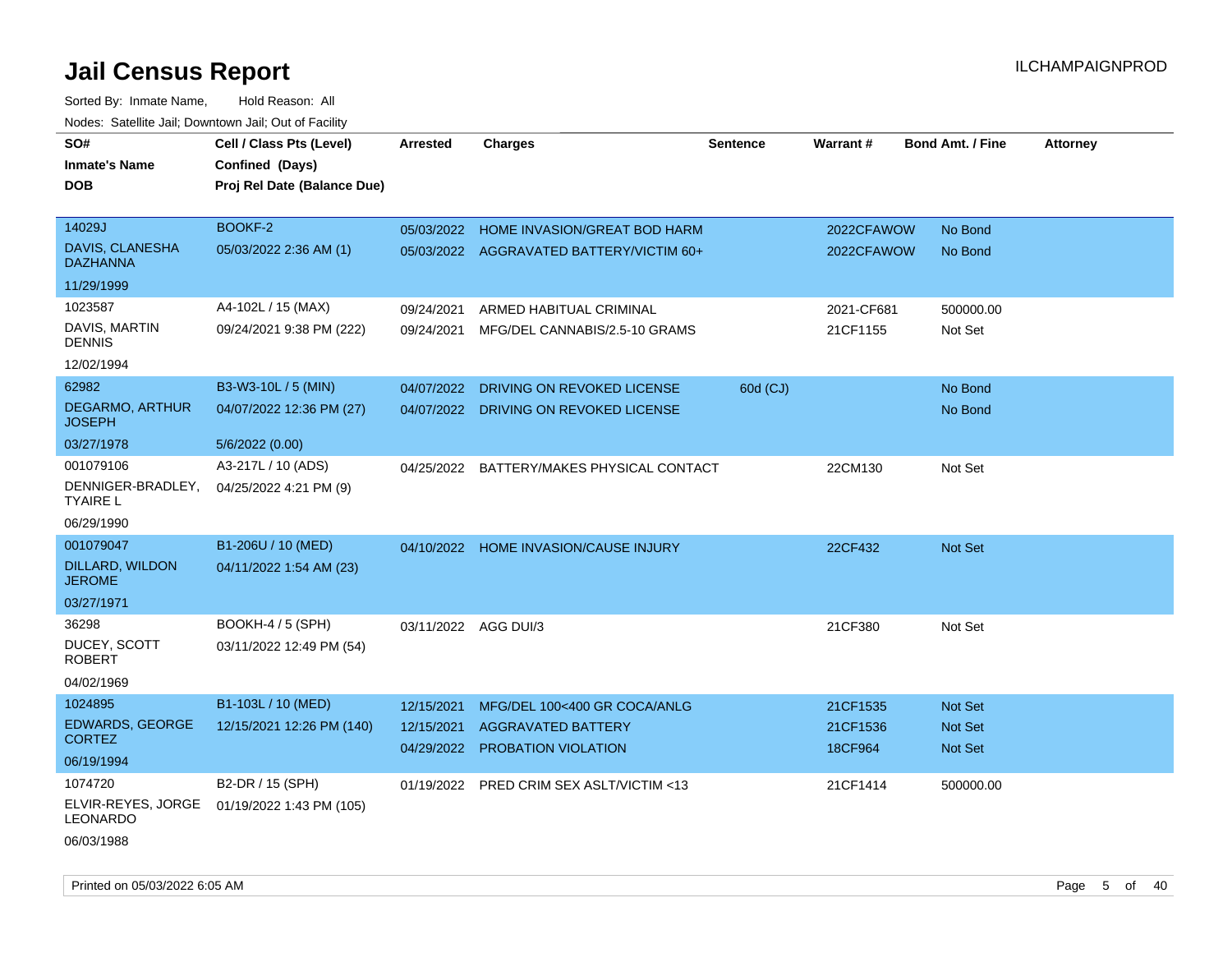| roaco. Catolino dall, Downtown dall, Out of Fability |                                              |                   |                                          |                 |          |                         |                 |
|------------------------------------------------------|----------------------------------------------|-------------------|------------------------------------------|-----------------|----------|-------------------------|-----------------|
| SO#                                                  | Cell / Class Pts (Level)                     | <b>Arrested</b>   | <b>Charges</b>                           | <b>Sentence</b> | Warrant# | <b>Bond Amt. / Fine</b> | <b>Attorney</b> |
| <b>Inmate's Name</b>                                 | Confined (Days)                              |                   |                                          |                 |          |                         |                 |
| <b>DOB</b>                                           | Proj Rel Date (Balance Due)                  |                   |                                          |                 |          |                         |                 |
|                                                      |                                              |                   |                                          |                 |          |                         |                 |
| 43977                                                | B2-T1-02L / 5 (SPH)                          | 12/20/2021        | AGG FLEEING POLICE/21 MPH OVER           |                 | 21CF1566 | Not Set                 |                 |
| <b>EMKES, DOUGLAS</b><br>ALAN                        | 12/20/2021 9:59 AM (135)                     |                   | 12/20/2021 PAROLE REVOCATION             |                 |          | No Bond                 |                 |
| 06/08/1959                                           |                                              |                   |                                          |                 |          |                         |                 |
| 987328                                               | A2-123L / 10 (MED)                           | 12/11/2021        | AGG ASLT PEACE OFF/FIRE/ER WRK           |                 | 21CF1515 | Not Set                 |                 |
| ERVIN, DEIDRA ANN<br>RUTH                            | 12/11/2021 8:48 PM (144)                     |                   |                                          |                 |          |                         |                 |
| 04/15/1991                                           |                                              |                   |                                          |                 |          |                         |                 |
| 66468                                                | A4-106L / 15 (MAX)                           | 03/06/2022 MURDER |                                          |                 | 22CF273  | 1000000.00              |                 |
| FERRELL, BRIAN<br><b>JAMAL</b>                       | 03/06/2022 9:04 PM (59)                      |                   |                                          |                 |          |                         |                 |
| 11/15/1985                                           |                                              |                   |                                          |                 |          |                         |                 |
| 962759                                               | B2-T4-15U / 15 (SPH)                         | 07/16/2021        | METH DELIVERY<5 GRAMS                    |                 | 21CF833  | Not Set                 |                 |
|                                                      | FINLEY, KEVIN DANTE 07/16/2021 9:44 PM (292) | 07/29/2021        | AGG CRIM SEX ASSAULT/FELONY              |                 | 21CF891  | No Bond                 |                 |
|                                                      |                                              |                   |                                          |                 |          |                         |                 |
| 12/28/1988                                           |                                              |                   |                                          |                 |          |                         |                 |
| 001078961                                            | B1-201L / 10 (MED)                           |                   | 03/21/2022 AGG BATTERY/DISCHARGE FIREARM |                 | 22CF39   | 750000.00               |                 |
| <b>FISCHER, KYRE</b><br><b>ORLANDO</b>               | 03/21/2022 1:21 PM (44)                      |                   |                                          |                 |          |                         |                 |
| 04/14/2002                                           |                                              |                   |                                          |                 |          |                         |                 |
| 1039744                                              | B4-225U / 15 (MAX)                           | 12/06/2021 MURDER |                                          |                 | 20CF959  | 1000000.00              |                 |
| FONVILLE, TREVOY<br><b>JERMAINE</b>                  | 12/06/2021 10:52 AM (149)                    |                   |                                          |                 |          |                         |                 |
| 01/13/1996                                           |                                              |                   |                                          |                 |          |                         |                 |
| 001077819                                            | A3-113U / 15 (ADS)                           |                   | 04/06/2022 MURDER/INTENT TO KILL/INJURE  |                 | 22CF416  | Not Set                 |                 |
| FORTUNE, DOMINIC<br><b>AUGUSTUS</b>                  | 04/06/2022 7:15 AM (28)                      |                   |                                          |                 |          |                         |                 |
| 02/16/1999                                           |                                              |                   |                                          |                 |          |                         |                 |
| 001078863                                            | B4-122L / 15 (MAX)                           |                   | 02/19/2022 POSSESSION OF STOLEN FIREARM  |                 | 22CF203  | Not Set                 |                 |
| FOSTER, JOHN<br>CARELL                               | 02/19/2022 6:01 AM (74)                      |                   |                                          |                 |          |                         |                 |
| 03/13/1981                                           |                                              |                   |                                          |                 |          |                         |                 |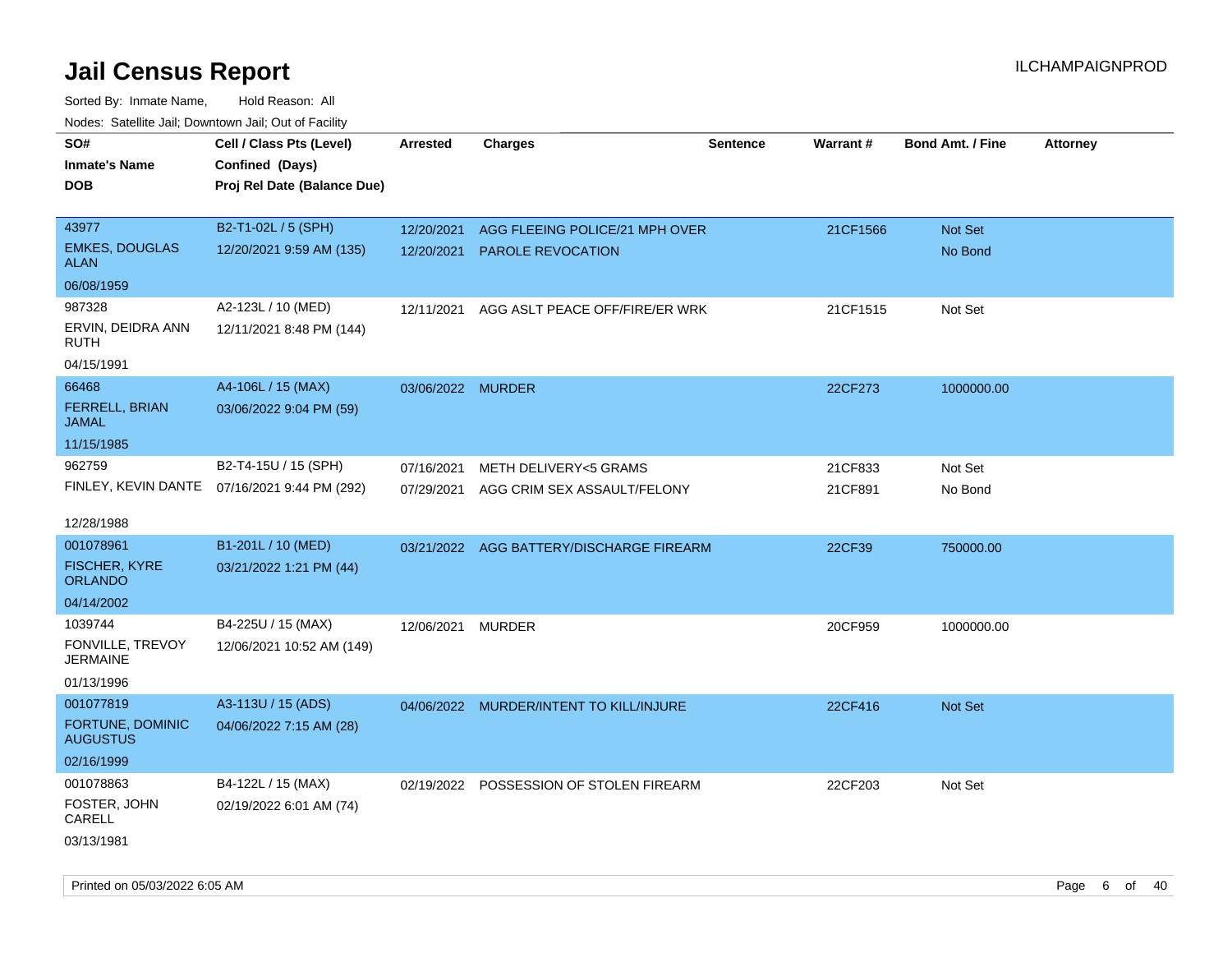Sorted By: Inmate Name, Hold Reason: All

|  | Nodes: Satellite Jail; Downtown Jail; Out of Facility |  |  |  |
|--|-------------------------------------------------------|--|--|--|
|--|-------------------------------------------------------|--|--|--|

| SO#                            | Cell / Class Pts (Level)                    | <b>Arrested</b> | <b>Charges</b>                            | <b>Sentence</b> | Warrant#     | <b>Bond Amt. / Fine</b> | <b>Attorney</b> |
|--------------------------------|---------------------------------------------|-----------------|-------------------------------------------|-----------------|--------------|-------------------------|-----------------|
| <b>Inmate's Name</b>           | Confined (Days)                             |                 |                                           |                 |              |                         |                 |
| <b>DOB</b>                     | Proj Rel Date (Balance Due)                 |                 |                                           |                 |              |                         |                 |
| 518395                         | B2-T3-12L / 15 (SPH)                        | 07/07/2020      | <b>CRIMINAL SEXUAL ASSAULT</b>            |                 | 2020-CF735   | 250000.00               |                 |
|                                | FRANDLE, MARK RYAN 07/07/2020 3:42 PM (666) |                 |                                           |                 |              |                         |                 |
| 09/10/1985                     |                                             |                 |                                           |                 |              |                         |                 |
| 001079034                      | B4-123L / 10 (MED)                          | 04/08/2022      | POSS FIR FOID EXPIRED/NOT ELIG            |                 | 22CF434      | No Bond                 |                 |
| FRANKLIN, MICHAEL              | 04/08/2022 1:53 PM (26)                     |                 |                                           |                 |              |                         |                 |
| ANDRAE                         |                                             |                 |                                           |                 |              |                         |                 |
| 12/18/1997                     |                                             |                 |                                           |                 |              |                         |                 |
| 001077934                      | A1-125L / 10 (MED)                          | 08/22/2021      | AGG DUI/ACCIDENT/DEATH                    | 10y (DOC)       | 21CF1024     | Not Set                 |                 |
| FREED, LOGAN<br><b>SUZANNE</b> | 08/22/2021 11:45 PM (255)                   |                 |                                           |                 |              |                         |                 |
| 08/18/1996                     |                                             |                 |                                           |                 |              |                         |                 |
| 001078290                      | A1-224L / 10 (ADS)                          | 08/19/2021      | MACHINE GUN/AUTO WEAPON/VEH               |                 | 21CF1012     | Not Set                 |                 |
| FREEMAN, ANGEL<br>JANILA KAY   | 08/19/2021 1:26 AM (258)                    |                 |                                           |                 |              |                         |                 |
| 12/25/1995                     |                                             |                 |                                           |                 |              |                         |                 |
| 591514                         | B2-T3-11U / 10 (SPH)                        | 02/25/2022      | AGG CRIM SEX ABUSE/VIC 13-17              |                 | 22CF230      | 100000.00               |                 |
|                                | GAMBLE, SCOTT PAUL 02/25/2022 6:08 PM (68)  |                 | 02/25/2022 AGG CRIM SEX ABUSE/THREAT LIFE |                 | 22CF135      | Not Set                 |                 |
| 09/06/1968                     |                                             |                 |                                           |                 |              |                         |                 |
| 001078154                      | B4-226U / 10 (MED)                          | 01/09/2022      | DRVG UNDER INFLU OF ALCOHOL               |                 | 2021 DT 182  | 5000.00                 |                 |
| <b>GENTRY, DAMON</b>           | 01/09/2022 4:41 PM (115)                    |                 | 01/09/2022 AGG DOMESTIC BATTERY/STRANGLE  |                 | 2021 CF 1396 | 50000.00                |                 |
| <b>LIONEL</b>                  |                                             |                 |                                           |                 |              |                         |                 |
| 12/25/1971<br>1064590          | B4-222U / 10 (MED)                          |                 |                                           |                 |              |                         |                 |
| <b>GIPSON, JERRION</b>         | 04/26/2022 7:43 PM (8)                      |                 | 04/26/2022 AGG RECK DRVG/INCLINE/BOD HARM |                 | 22CF517      | No Bond                 |                 |
| <b>CONTREAL</b>                |                                             |                 |                                           |                 |              |                         |                 |
| 05/21/1996                     |                                             |                 |                                           |                 |              |                         |                 |
| 001078633                      | B2-T4-13U / 25 (SPH)                        | 12/01/2021      | PRED CRIM SEX ASLT/VICTIM <13             |                 | 21CF1416     | 250000.00               |                 |
| GONZALEZ-GUILLEN,<br>EDWARD    | 12/01/2021 12:08 PM (154)                   |                 |                                           |                 |              |                         |                 |
| 08/25/2002                     |                                             |                 |                                           |                 |              |                         |                 |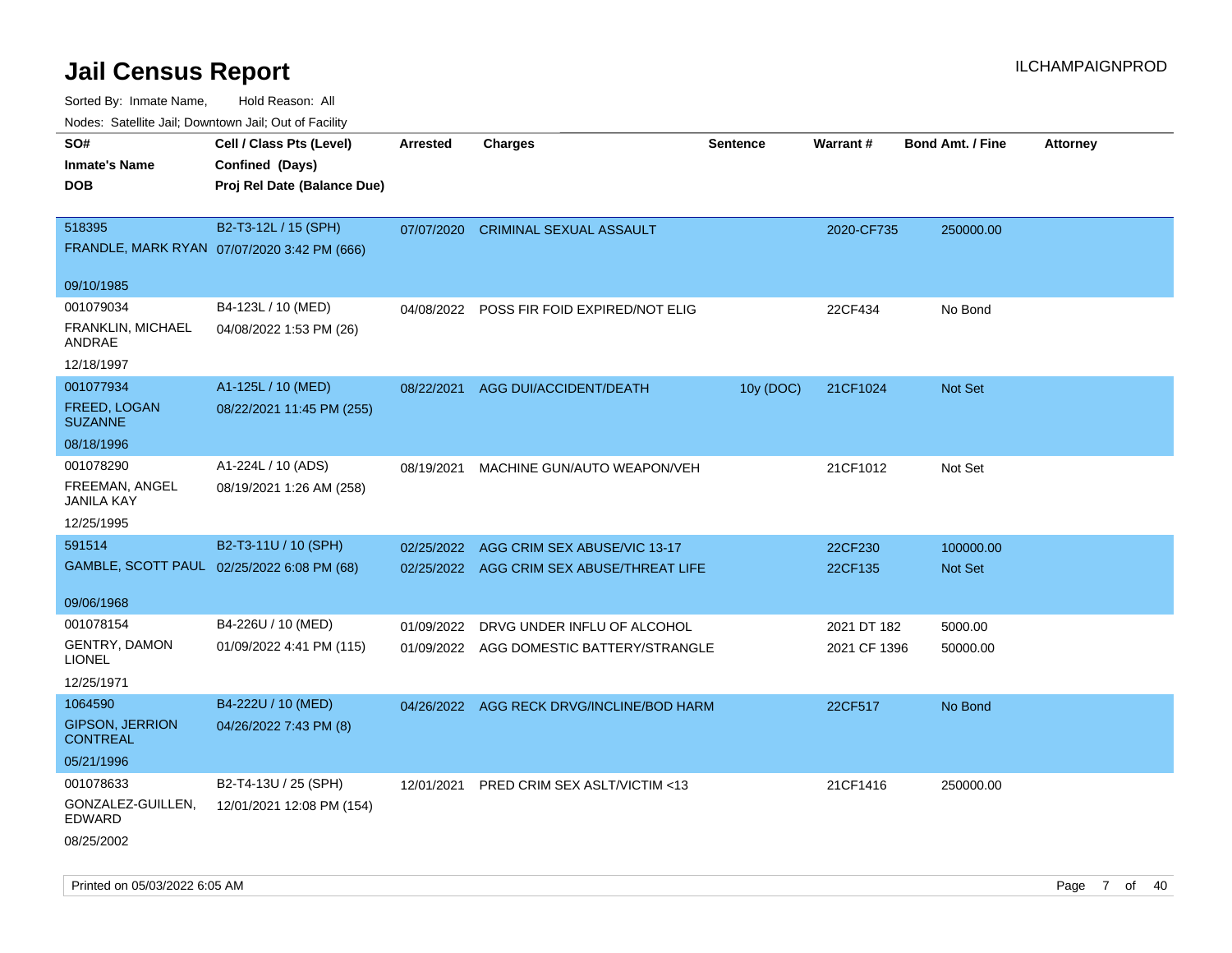| SO#<br><b>Inmate's Name</b><br><b>DOB</b>                                                       | Cell / Class Pts (Level)<br>Confined (Days)<br>Proj Rel Date (Balance Due)                        | <b>Arrested</b>                                      | <b>Charges</b>                                                                                                                                                                      | <b>Sentence</b> | Warrant#                                              | <b>Bond Amt. / Fine</b>                              | <b>Attorney</b> |
|-------------------------------------------------------------------------------------------------|---------------------------------------------------------------------------------------------------|------------------------------------------------------|-------------------------------------------------------------------------------------------------------------------------------------------------------------------------------------|-----------------|-------------------------------------------------------|------------------------------------------------------|-----------------|
| 1031794<br><b>GOODWIN, ANTHONY</b><br><b>DWAYNE</b><br>07/03/1986<br>001078607<br>GRAY, WILLIAM | B3-W3-09U / 10 (MED)<br>04/19/2022 3:51 PM (15)<br>B4-221L / 15 (MAX)<br>11/22/2021 2:57 PM (163) | 04/19/2022<br>04/19/2022<br>11/22/2021<br>11/22/2021 | <b>DOMESTIC BATTERY</b><br><b>RESIST/OBSTRUCTING A PEACE OFFICEF</b><br>04/19/2022 BATTERY/MAKES PHYSICAL CONTACT<br>FELON POSS/USE FIREARM/PAROLE<br>ATTEMPT (FIRST DEGREE MURDER) |                 | 21CF662<br>20CM553<br>21CM175<br>21CF1437<br>21CF1435 | 25000.00<br>1000.00<br>1000.00<br>Not Set<br>Not Set |                 |
| DA'VON<br>04/18/1984                                                                            |                                                                                                   |                                                      |                                                                                                                                                                                     |                 |                                                       |                                                      |                 |
| 56342<br><b>GRIFFIN, NATHAN</b><br><b>EUGENE</b><br>02/24/1969                                  | B1-207L / 10 (MED)<br>10/21/2021 4:20 PM (195)                                                    | 10/21/2021<br>10/21/2021<br>10/21/2021               | THEFT CONTROL INTENT <\$500<br>DRIVING ON REVOKED LICENSE<br>ARMED HABITUAL CRIMINAL                                                                                                |                 | 17CF1451<br>20TR1979<br>21CF1279                      | 10000.00<br>3000.00<br><b>Not Set</b>                |                 |
| 001079126<br>HALLS, EMMA<br>WINSLOW<br>07/01/1999                                               | BOOKF-2<br>05/02/2022 7:13 PM (2)                                                                 | 05/02/2022 THEFT                                     |                                                                                                                                                                                     |                 | 22CFAWOW                                              | Not Set                                              |                 |
| 1027931<br>HARDY, DAMEIAN<br><b>JABOUR</b><br>08/01/1979                                        | B4-222L / 5 (MIN)<br>04/26/2022 3:07 AM (8)                                                       |                                                      | 04/26/2022 POSS STOLEN VEHICLE > \$25,000                                                                                                                                           |                 | 20CF594                                               | 20000.00                                             |                 |
| 001079080<br><b>HARRIS, MILEEK</b><br><b>JAEQUAN</b><br>08/04/2000                              | A4-104L / 15 (MAX)<br>04/19/2022 12:10 AM (15)                                                    |                                                      | 04/18/2022 FELON POSS/USE WEAPON/FIREARM                                                                                                                                            |                 | 22CF477                                               | No Bond                                              |                 |
| 40200<br>HART, JOHNNY LEE,<br>Junior<br>11/24/1971                                              | BOOKH-7<br>05/02/2022 10:04 PM (2)                                                                | 05/02/2022                                           | <b>DOMESTIC BATTERY</b>                                                                                                                                                             |                 | 22CMAWOW                                              | <b>Not Set</b>                                       |                 |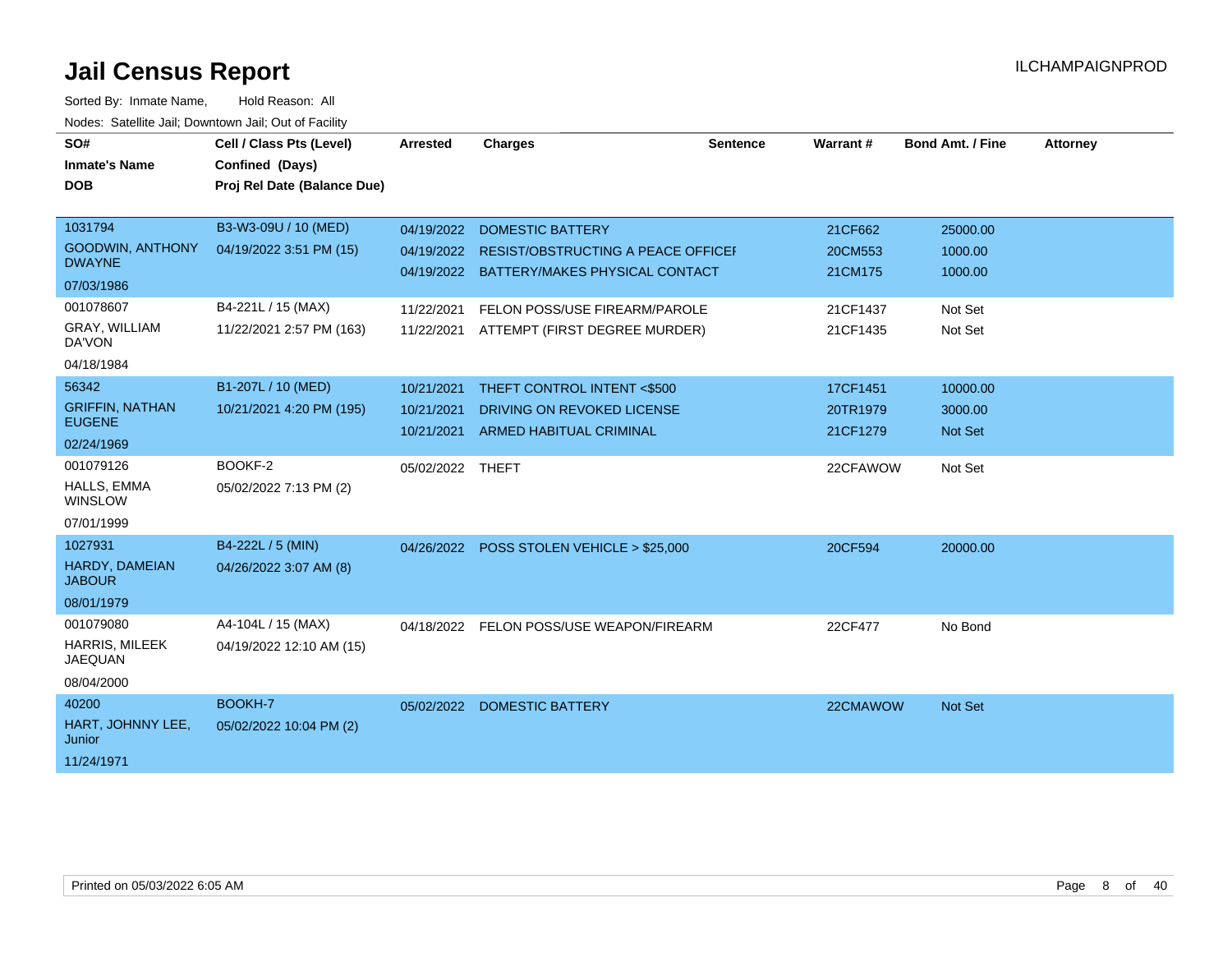| SO#<br><b>Inmate's Name</b><br><b>DOB</b>                          | Cell / Class Pts (Level)<br>Confined (Days)<br>Proj Rel Date (Balance Due) | Arrested                                             | <b>Charges</b>                                                                                                                                      | <b>Sentence</b> | <b>Warrant#</b>                                          | <b>Bond Amt. / Fine</b>                                                         | <b>Attorney</b> |
|--------------------------------------------------------------------|----------------------------------------------------------------------------|------------------------------------------------------|-----------------------------------------------------------------------------------------------------------------------------------------------------|-----------------|----------------------------------------------------------|---------------------------------------------------------------------------------|-----------------|
| 975293<br>HILL, JACOB MILES<br>02/06/1988                          | B2-T4-14L / 15 (SPH)<br>07/21/2021 8:43 PM (287)                           | 07/21/2021<br>07/21/2021<br>07/25/2021<br>08/18/2021 | VIO ORDER/PRIOR VIO OF ORDER<br><b>STALKING</b><br><b>PAROLE REVOCATION</b><br>HARASS WITNESS/FAMILY MBR/REP<br>09/09/2021 AGG STALKING/BODILY HARM |                 | 21CF914<br>2021CF863<br>CH2104646<br>21CF992<br>21CF1073 | No Bond<br><b>Not Set</b><br><b>Not Set</b><br><b>Not Set</b><br><b>Not Set</b> |                 |
| 980939<br>HILL, XAVIER<br><b>LENSHAUN</b><br>06/18/1988            | B4-227U / 10 (MED)<br>03/25/2022 11:15 AM (40)                             | 03/25/2022                                           | RECEIVE/POSS/SELL STOLEN VEH                                                                                                                        |                 | 22CF357                                                  | Not Set                                                                         |                 |
| 51028<br>HUFFMAN, MICHAEL<br><b>LEONARD</b><br>07/24/1980          | B3-W5-20L / 10 (MED)<br>02/23/2022 3:14 AM (70)                            |                                                      | 02/23/2022 POSS STOLEN VEHICLE                                                                                                                      |                 | 20-CF-377                                                | No Bond                                                                         |                 |
| 1061186<br><b>INGRAM, CHERELL</b><br><b>LETRISE</b><br>10/01/1986  | A1-224U / 15 (MAX)<br>03/16/2022 10:17 PM (49)                             |                                                      | 03/16/2022 MURDER/STRONG PROB KILL/INJURE                                                                                                           |                 | 22CF329                                                  | No Bond                                                                         |                 |
| 38993<br>JACKSON, LAMONT<br><b>JEREMIE</b><br>07/31/1973           | A4-103L / 15 (MAX)<br>02/13/2021 7:45 AM (445)                             |                                                      | 02/13/2021 ATTEMPT (FIRST DEGREE MURDER)                                                                                                            |                 | 21CF181                                                  | <b>Not Set</b>                                                                  |                 |
| 001077711<br>JACOBS, JOSHUA<br>PAUL<br>02/07/1997                  | BOOKH-8 / 15 (ADS)<br>04/28/2022 2:50 PM (6)<br>6/2/2022 (0.00)            | 04/28/2022                                           | AGG CRIM SEX ABUSE/BODILY HARM                                                                                                                      |                 | 21CF190                                                  | No Bond                                                                         |                 |
| 001077866<br><b>JENKINS, ISAIAH</b><br><b>DUJAUN</b><br>04/26/1994 | A3-216L / 10 (ADS)<br>04/28/2022 8:32 PM (6)                               | 04/28/2022                                           | FELON POSS/USE WEAPON/FIREARM                                                                                                                       |                 | 22CF524                                                  | <b>Not Set</b>                                                                  |                 |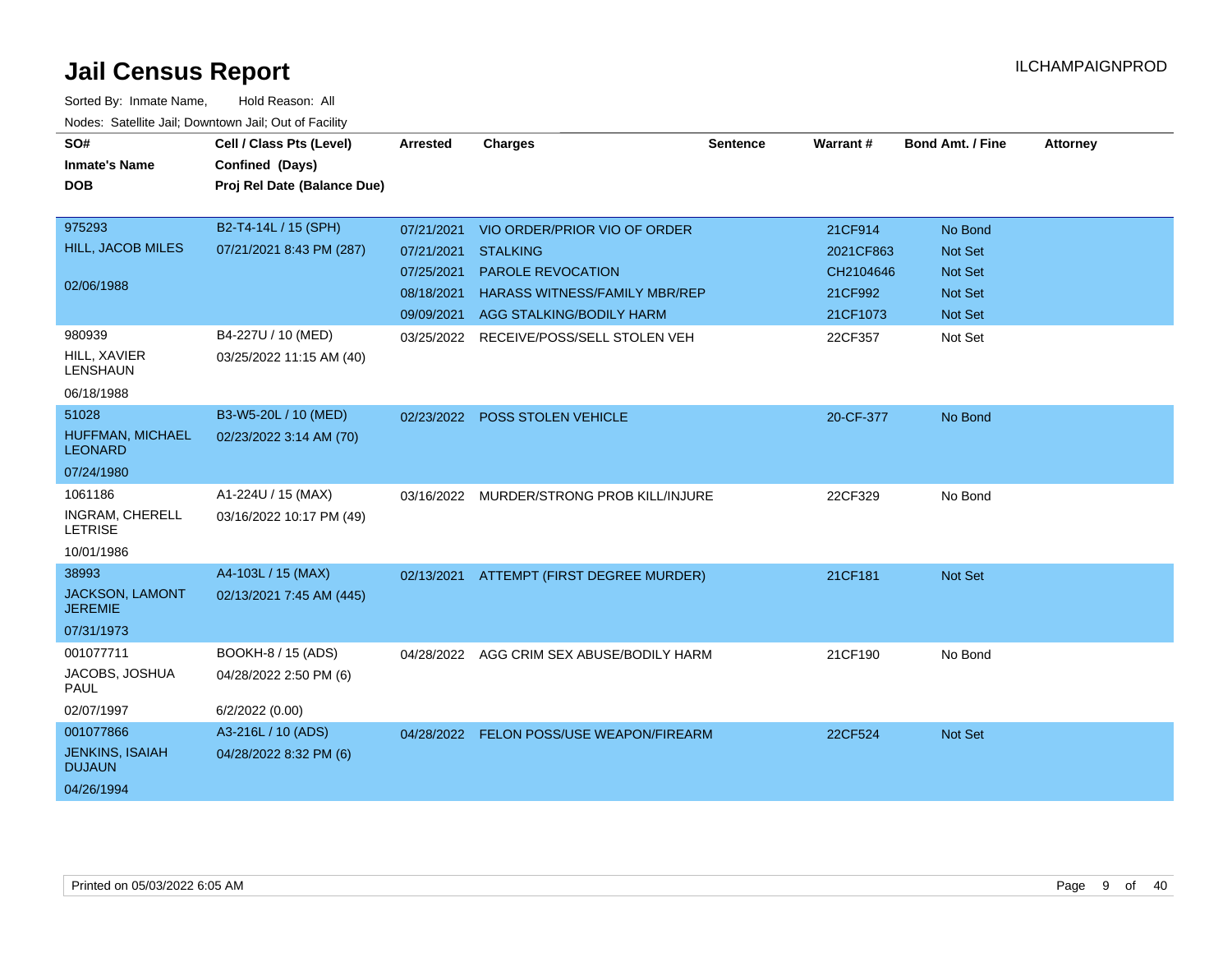| SO#                                         | Cell / Class Pts (Level)    | <b>Arrested</b> | <b>Charges</b>                            | <b>Sentence</b> | <b>Warrant#</b> | <b>Bond Amt. / Fine</b> | <b>Attorney</b> |
|---------------------------------------------|-----------------------------|-----------------|-------------------------------------------|-----------------|-----------------|-------------------------|-----------------|
| <b>Inmate's Name</b>                        | Confined (Days)             |                 |                                           |                 |                 |                         |                 |
| DOB                                         | Proj Rel Date (Balance Due) |                 |                                           |                 |                 |                         |                 |
|                                             |                             |                 |                                           |                 |                 |                         |                 |
| 1076684                                     | <b>BOOKH-1 / 5 (ADS)</b>    | 04/27/2022      | <b>CRIMINAL TRESPASS BUILDING</b>         |                 | 22CM140         | 100.00                  |                 |
| <b>JENKINS, KORON</b><br><b>SAMUEL</b>      | 04/27/2022 1:46 PM (7)      | 04/29/2022      | <b>BURGLARY</b>                           |                 | 22CF159         | <b>Not Set</b>          |                 |
| 04/28/2002                                  |                             | 04/29/2022      | <b>CRIM TRESPASS TO RESIDENCE</b>         |                 | 22CM113         | 5000.00                 |                 |
|                                             |                             |                 | 04/29/2022 AGG BATTERY/PUBLIC PLACE       |                 | 22CF342         | 5000.00                 |                 |
| 001078703                                   | A1-225U / 15 (ADS)          | 12/20/2021      | MURDER/INTENT TO KILL/INJURE              |                 | 21CF1574        | Not Set                 |                 |
| JOHNS, SHANIQUH<br><b>THERESA</b>           | 12/22/2021 6:41 AM (133)    |                 |                                           |                 |                 |                         |                 |
| 04/03/1992                                  |                             |                 |                                           |                 |                 |                         |                 |
| 001079105                                   | A3-116L                     | 04/25/2022      | POSS STOLEN VEHICLE > \$25,000            |                 | 22CF505         | Not Set                 |                 |
| JOHNSON, EVERETT<br><b>LEON</b>             | 04/25/2022 3:08 PM (9)      |                 | 04/25/2022 CRIM DAMAGE TO PROPERTY <\$500 |                 | 20CM375         | 3000.00                 |                 |
| 01/22/1965                                  |                             |                 |                                           |                 |                 |                         |                 |
| 001079089                                   | B2-T2-07U / 15 (SPH)        | 04/22/2022      | PRED CRIM SEX ASLT/VIC <13/FIR            |                 | 21CF858         | 250000.00               |                 |
| JONES, DAVARUIS LEE 04/22/2022 6:34 AM (12) |                             |                 |                                           |                 |                 |                         |                 |
| 04/21/2001                                  |                             |                 |                                           |                 |                 |                         |                 |
| 1042582                                     | B1-107U / 15 (MAX)          |                 |                                           |                 | 22CM61          | Not Set                 |                 |
| <b>JONES, DEONTA</b>                        | 03/10/2022 4:50 AM (55)     |                 | 03/10/2022 VIOLATE ORDER PROTECTION       |                 |                 |                         |                 |
| <b>DANTRAL</b>                              |                             |                 |                                           |                 |                 |                         |                 |
| 02/01/1993                                  |                             |                 |                                           |                 |                 |                         |                 |
| 001078645                                   | B3-W1-02L / 10 (MED)        | 12/02/2021      | AGG DISCHARGE FIREARM                     |                 | 21CF1478        | No Bond                 |                 |
| JONES, KELVIN<br>KHYRIC                     | 12/02/2021 6:56 PM (153)    |                 |                                           |                 |                 |                         |                 |
| 02/27/2001                                  |                             |                 |                                           |                 |                 |                         |                 |
| 956822                                      | A4-101U / 15 (MAX)          | 11/25/2021      | AGGRAVATED DOMESTIC BATTERY               |                 | 21CF1442        | Not Set                 |                 |
| JONES, MARIO                                | 11/25/2021 10:37 AM (160)   | 11/25/2021      | <b>PAROLE REVOCATION</b>                  |                 | CH2106361       | No Bond                 |                 |
| <b>NATHANIEL</b>                            |                             | 11/25/2021      | <b>UNLAWFUL RESTRAINT</b>                 |                 | 21CF1443        | Not Set                 |                 |
| 10/27/1987                                  |                             |                 |                                           |                 |                 |                         |                 |
| 59668                                       | B2-T1-04L / 10 (SPH)        | 02/11/2022      | FAIL TO RPT CHNG ADDRESS/EMPL             |                 | 20 CF 1241      | 75000.00                |                 |
| JONES, MARTELL<br><b>DEANGELO</b>           | 02/11/2022 3:19 PM (82)     | 02/11/2022      | AGGRAVATED ARSON/BODILY HARM              |                 | 22 CF 169       | 75000.00                |                 |
| 07/11/1983                                  |                             |                 |                                           |                 |                 |                         |                 |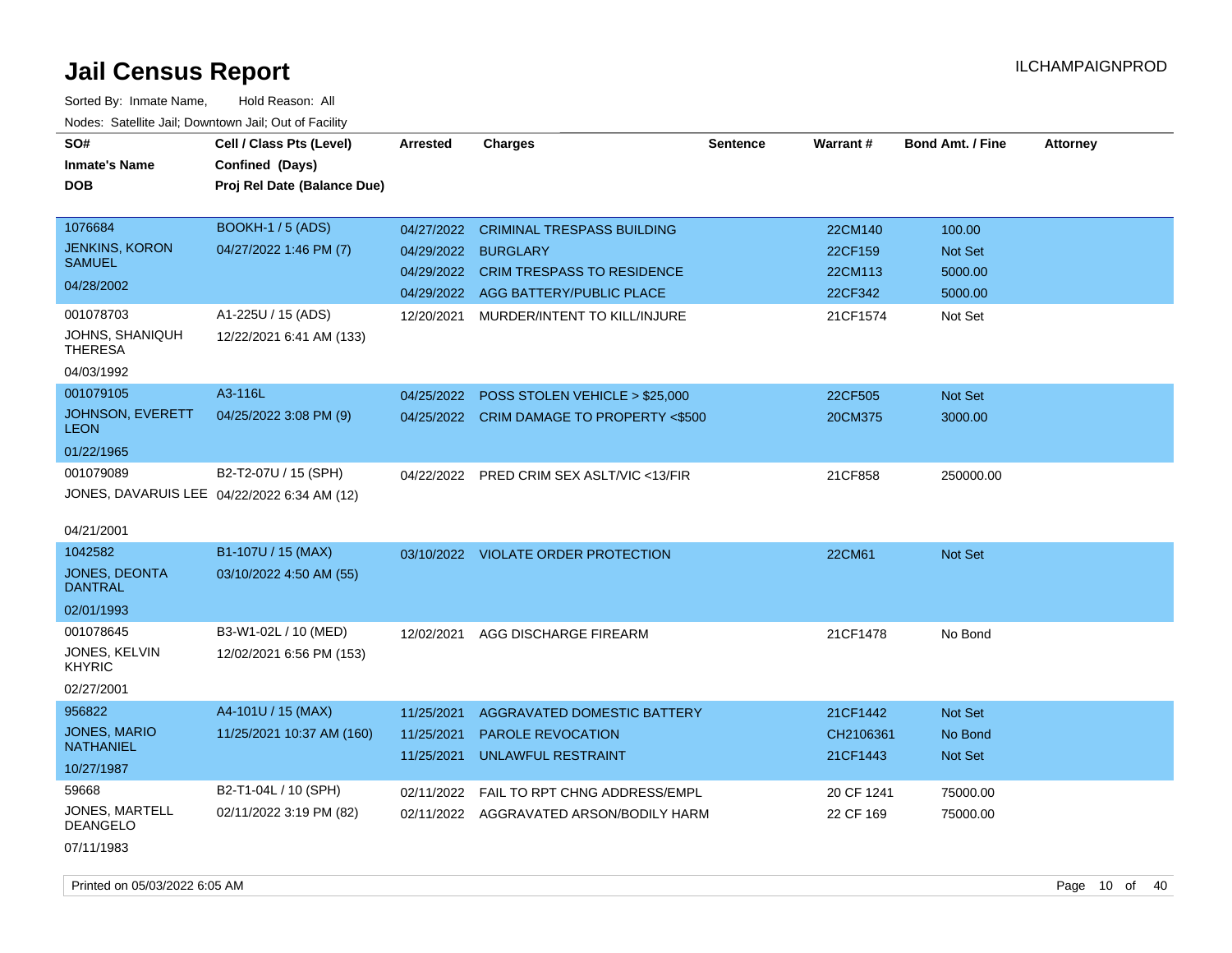| SO#                                    | Cell / Class Pts (Level)    | <b>Arrested</b> | <b>Charges</b>                              | <b>Sentence</b> | <b>Warrant#</b> | <b>Bond Amt. / Fine</b> | <b>Attorney</b> |
|----------------------------------------|-----------------------------|-----------------|---------------------------------------------|-----------------|-----------------|-------------------------|-----------------|
| <b>Inmate's Name</b>                   | Confined (Days)             |                 |                                             |                 |                 |                         |                 |
| DOB                                    | Proj Rel Date (Balance Due) |                 |                                             |                 |                 |                         |                 |
|                                        |                             |                 |                                             |                 |                 |                         |                 |
| 1008468                                | B4-125L / 10 (MED)          | 12/01/2021      | <b>FELON POSS/USE WEAPON/FIREARM</b>        |                 | 21CF1472        | <b>Not Set</b>          |                 |
| <b>JONES, MARTEZ</b><br><b>LAMONTE</b> | 12/01/2021 1:28 PM (154)    | 12/02/2021      | PROBATION VIOLATION                         |                 | 20CF1151        | Not Set                 |                 |
| 06/22/1993                             |                             |                 |                                             |                 |                 |                         |                 |
| 45193                                  | A3-112L / 10 (ADS)          |                 | 04/29/2022 FELON POSS/USE FIREARM PRIOR     |                 | 22CF531         | Not Set                 |                 |
| <b>KASPERS, JOHNNY</b><br>RAY          | 04/29/2022 11:00 AM (5)     |                 |                                             |                 |                 |                         |                 |
| 05/28/1977                             |                             |                 |                                             |                 |                 |                         |                 |
| 994904                                 | B4-127U / 10 (MED)          |                 | 04/21/2022 RESIDENTIAL ARSON                |                 | 22CF486         | No Bond                 |                 |
| <b>KEIGHER, BRADLY</b><br>ALAN         | 04/21/2022 2:51 PM (13)     |                 |                                             |                 |                 |                         |                 |
| 10/03/1988                             |                             |                 |                                             |                 |                 |                         |                 |
| 1000825                                | BOOKF-2 / 5 (ADS)           | 04/27/2022      | RESIST/OBSTRUCTING A PEACE OFFICEL          |                 | 22CF4           | 10000.00                |                 |
| KELLEY, MEGAN                          | 04/27/2022 6:19 PM (7)      |                 | 04/27/2022 POSSESSION OF METH/5<15 GRAMS    |                 | 21CF965         | 5000.00                 |                 |
| <b>MARIE</b>                           |                             | 04/27/2022      | <b>POSSESSION OF METH&lt; 5 GRAMS</b>       |                 | 21CF1639        | 75000.00                |                 |
| 10/31/1991                             |                             |                 | 04/27/2022 DRIVING ON REVOKED LICENSE       |                 | 21CF38          | 50000.00                |                 |
|                                        |                             | 04/27/2022      | DOMESTIC BTRY/PHYSICAL CONTACT              |                 | 20CM139         | 5000.00                 |                 |
| 44798                                  | A4-107L / 10 (MED)          |                 | 04/19/2022 AGG BATTERY/GOVERNMENT EMP       |                 | 22CF481         | Not Set                 |                 |
| KILLAM, STEVEN<br><b>WAYNE</b>         | 04/19/2022 5:26 PM (15)     |                 |                                             |                 |                 |                         |                 |
| 03/30/1977                             |                             |                 |                                             |                 |                 |                         |                 |
| 41428                                  | B4-224U / 10 (MED)          |                 | 05/02/2022 POSSESSING A CONTROLLED SUBSTANG |                 | 22CF255         | 100000.00               |                 |
| LINDSEY, DERRICK<br><b>LAMONT</b>      | 03/02/2022 8:03 AM (63)     |                 |                                             |                 |                 |                         |                 |
| 06/19/1975                             |                             |                 |                                             |                 |                 |                         |                 |
| 53045                                  | B4-127L / 10 (MED)          | 04/21/2022      | DOMESTIC BTRY/CONTACT/VIO O/P               |                 |                 | <b>Not Set</b>          |                 |
| MARKHAM, HENRY<br>EARL                 | 04/21/2022 10:56 PM (13)    |                 | 04/21/2022 AGGRAVATED BATTERY/NURSE         |                 | 22CF487         | <b>Not Set</b>          |                 |
| 02/10/1981                             | 6/19/2022 (0.00)            |                 |                                             |                 |                 |                         |                 |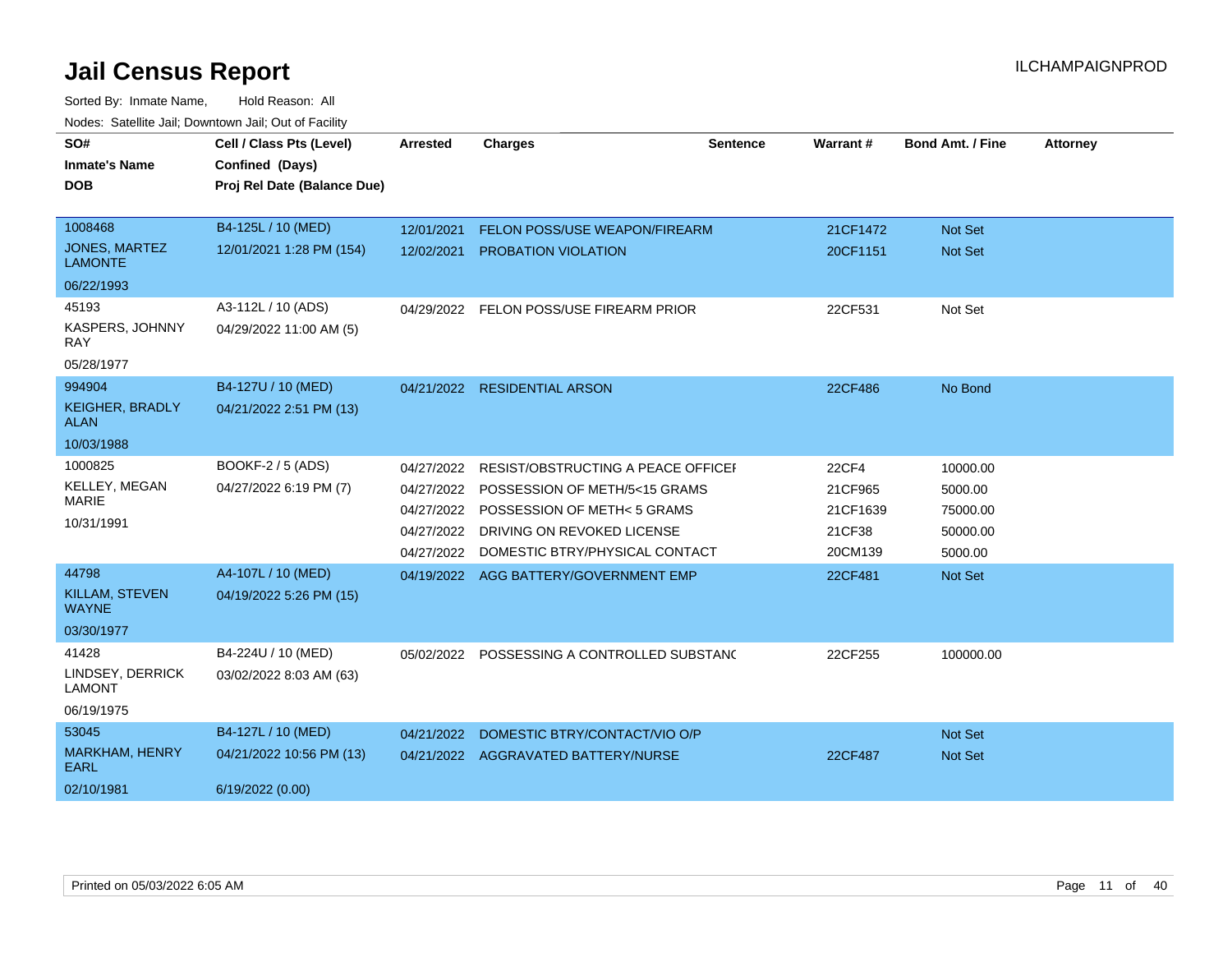| SO#<br>Inmate's Name<br>DOB                                     | Cell / Class Pts (Level)<br>Confined (Days)<br>Proj Rel Date (Balance Due) | <b>Arrested</b>                        | <b>Charges</b>                                                                  | <b>Sentence</b> | Warrant#                          | <b>Bond Amt. / Fine</b>       | <b>Attorney</b> |
|-----------------------------------------------------------------|----------------------------------------------------------------------------|----------------------------------------|---------------------------------------------------------------------------------|-----------------|-----------------------------------|-------------------------------|-----------------|
| 001078320<br><b>MARSH, PAUL</b><br>OLUFUNMILAYO<br>07/13/1994   | <b>BOOKH-5 / 10 (ADS)</b><br>04/30/2022 8:44 PM (4)                        | 04/30/2022 BURGLARY                    |                                                                                 |                 | 22CF533                           | Not Set                       |                 |
| 1038892<br>MCCAULEY, TIMOTHY<br>WILLIAM<br>03/05/1989           | B2-T1-03U / 10 (SPH)<br>02/16/2022 8:49 PM (77)                            | 02/16/2022                             | PRED CRIM SEX ASLT/BODILY HARM                                                  |                 | 22CF199                           | No Bond                       |                 |
| 48792<br>MCCLAIN, HURCHEL<br><b>JOSEPH</b><br>05/01/1979        | B4-126L / 10 (MED)<br>11/20/2021 4:11 AM (165)                             | 11/19/2021                             | AGG BATTERY/DISCHARGE FIREARM                                                   |                 | 21CF1425                          | Not Set                       |                 |
| 1005514<br>MCDONALD,<br>RAYTRELL DOMINIQUE<br>03/08/1992        | A3-115L / 15 (ADS)<br>04/27/2022 11:11 PM (7)                              |                                        | 04/27/2022 FELON POSS/USE WEAPON/FIREARM                                        |                 | 22CF518                           | Not Set                       |                 |
| 001077938<br>MCGAHA,<br><b>CHRISTOPHER D</b><br>07/27/1991      | <b>BOOKH-6 / 15 (ADS)</b><br>05/10/2021 7:02 PM (359)                      | 05/10/2021<br>05/11/2021<br>05/27/2021 | AGG KIDNAPING DISCH FIR/HARM<br><b>MURDER</b><br>ESCAPE FROM DEPT OF CORRECTION |                 | 21CF532<br>2021-CF-215<br>21CF600 | Not Set<br>No Bond<br>Not Set |                 |
| 1065260<br>MCGEE, MALCOM M<br>04/11/1997                        | BOOKH-8 / 10 (ADS)<br>04/29/2022 10:48 PM (5)                              | 04/29/2022<br>04/29/2022 ROBBERY       | AGGRAVATED BATTERY                                                              |                 | 22CF536<br>22CF537                | Not Set<br>Not Set            |                 |
| 66710<br><b>MEEKS, CASSARIOUS</b><br><b>MONTE</b><br>06/22/1984 | A4-207U / 15 (ADS)<br>01/20/2022 11:40 AM (104)                            |                                        | 01/19/2022 ARMED VIOLENCE/CATEGORY I                                            |                 | 22CF88                            | Not Set                       |                 |
| 1043071<br>MERRELL-<br>SUTHERLAND, ALICIA<br>11/26/1972         | A2-120L / 10 (MED)<br>11/08/2021 2:22 AM (177)                             | 11/08/2021                             | CRIM DMG/GOVT PROP/<\$500                                                       |                 | 21CF1378                          | Not Set                       |                 |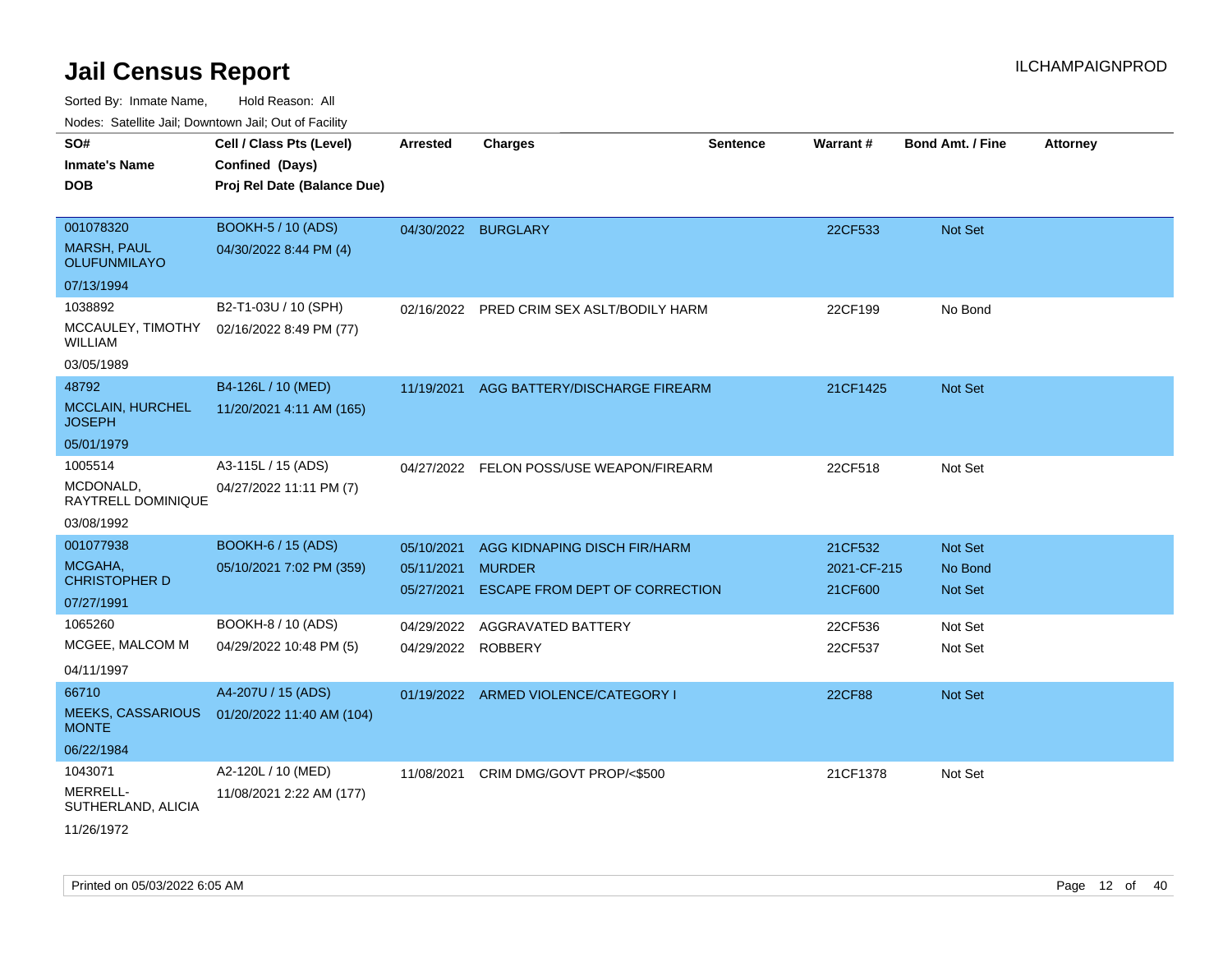Sorted By: Inmate Name, Hold Reason: All Nodes: Satellite Jail; Downtown Jail; Out of Facility

| rouco. Calcinic Jan, Downtown Jan, Out of Facility      |                                                                            |                          |                                                                      |                 |                     |                           |                 |
|---------------------------------------------------------|----------------------------------------------------------------------------|--------------------------|----------------------------------------------------------------------|-----------------|---------------------|---------------------------|-----------------|
| SO#<br><b>Inmate's Name</b><br>DOB                      | Cell / Class Pts (Level)<br>Confined (Days)<br>Proj Rel Date (Balance Due) | <b>Arrested</b>          | <b>Charges</b>                                                       | <b>Sentence</b> | <b>Warrant#</b>     | <b>Bond Amt. / Fine</b>   | <b>Attorney</b> |
| 968679<br><b>MILES, ANTHONY</b><br><b>MARCUS JERALE</b> | B1-203U / 15 (MAX)<br>04/10/2022 9:29 PM (24)                              |                          | 04/10/2022 ARMED VIOLENCE/CATEGORY I                                 |                 | 21CF911             | 750000.00                 |                 |
| 10/21/1985                                              |                                                                            |                          |                                                                      |                 |                     |                           |                 |
| 41584<br>10/07/1975                                     | B4-227L / 15 (MAX)<br>MILLER, JOSE LOVELL 12/02/2021 1:04 AM (153)         | 12/01/2021               | ARMED HABITUAL CRIMINAL                                              |                 | 21CF1467            | Not Set                   |                 |
| 1052889                                                 | B3-W6-24L / 10 (MED)                                                       |                          | 03/31/2022 AGGRAVATED DOMESTIC BATTERY                               |                 | 22CF375             | No Bond                   |                 |
| <b>MOORE, JEREMIAH</b><br>THOMAS                        | 03/31/2022 2:39 AM (34)                                                    |                          |                                                                      |                 |                     |                           |                 |
| 07/21/1996                                              |                                                                            |                          |                                                                      |                 |                     |                           |                 |
| 973984                                                  | A3-112U / 10 (ADS)                                                         | 05/01/2022               | POSSESSING A CONTROLLED SUBSTANC                                     |                 | 22CF529             | Not Set                   |                 |
| MOORE, SYLVESTER<br>DEFRANCIS                           | 05/01/2022 8:49 PM (3)                                                     |                          | 05/01/2022 ATTEMPT TO FLEE/ELUDE OFFICER                             |                 | 22MT597             | Not Set                   |                 |
| 12/01/1989                                              |                                                                            |                          |                                                                      |                 |                     |                           |                 |
| 539294                                                  | B3-W3-11U / 10 (MED)                                                       | 01/11/2022               | AGG DUI/NO VALID DL                                                  |                 | 22CF49              | <b>Not Set</b>            |                 |
| MOSLEY, JAMES<br>CALVIN                                 | 01/11/2022 9:43 PM (113)                                                   |                          | 01/11/2022 PAROLE REVOCATION                                         |                 | CH2200227           | No Bond                   |                 |
| 12/11/1985                                              |                                                                            |                          |                                                                      |                 |                     |                           |                 |
| 001078517                                               | B1-102L / 15 (MAX)                                                         |                          | 10/19/2021 ATTEMPT (FIRST DEGREE MURDER)                             |                 | 21CF1267            | Not Set                   |                 |
| NELSON, RORY<br>DEMOND                                  | 10/19/2021 3:55 AM (197)                                                   |                          |                                                                      |                 |                     |                           |                 |
| 08/14/1984                                              |                                                                            |                          |                                                                      |                 |                     |                           |                 |
| 544881                                                  | BOOKH-3                                                                    | 05/02/2022               | <b>BATTERY/CAUSE BODILY HARM</b>                                     |                 | 20CM592             | 7500.00                   |                 |
| JUAN                                                    | PASCUAL, FRANCISCO 05/02/2022 11:40 PM (2)                                 | 05/02/2022<br>05/02/2022 | DOMESTIC BTRY/PHYSICAL CONTACT<br><b>RESIST/OBSTRUCT WITH INJURY</b> |                 | 20CM802<br>22CFAWOW | 5000.00<br><b>Not Set</b> |                 |
| 04/20/1983                                              |                                                                            |                          |                                                                      |                 |                     |                           |                 |
| 001078854<br>PATNAUDE, MARTY<br>WW.                     | B2-T2-05U / 15 (MAX)<br>02/15/2022 5:12 PM (78)                            | 02/15/2022<br>02/15/2022 | ARMED VIOLENCE/CATEGORY I<br>AGG BATTERY/DISCHARGE FIREARM           |                 | 22CF190<br>2019JD22 | Not Set<br>No Bond        |                 |
|                                                         |                                                                            |                          |                                                                      |                 |                     |                           |                 |

08/26/2003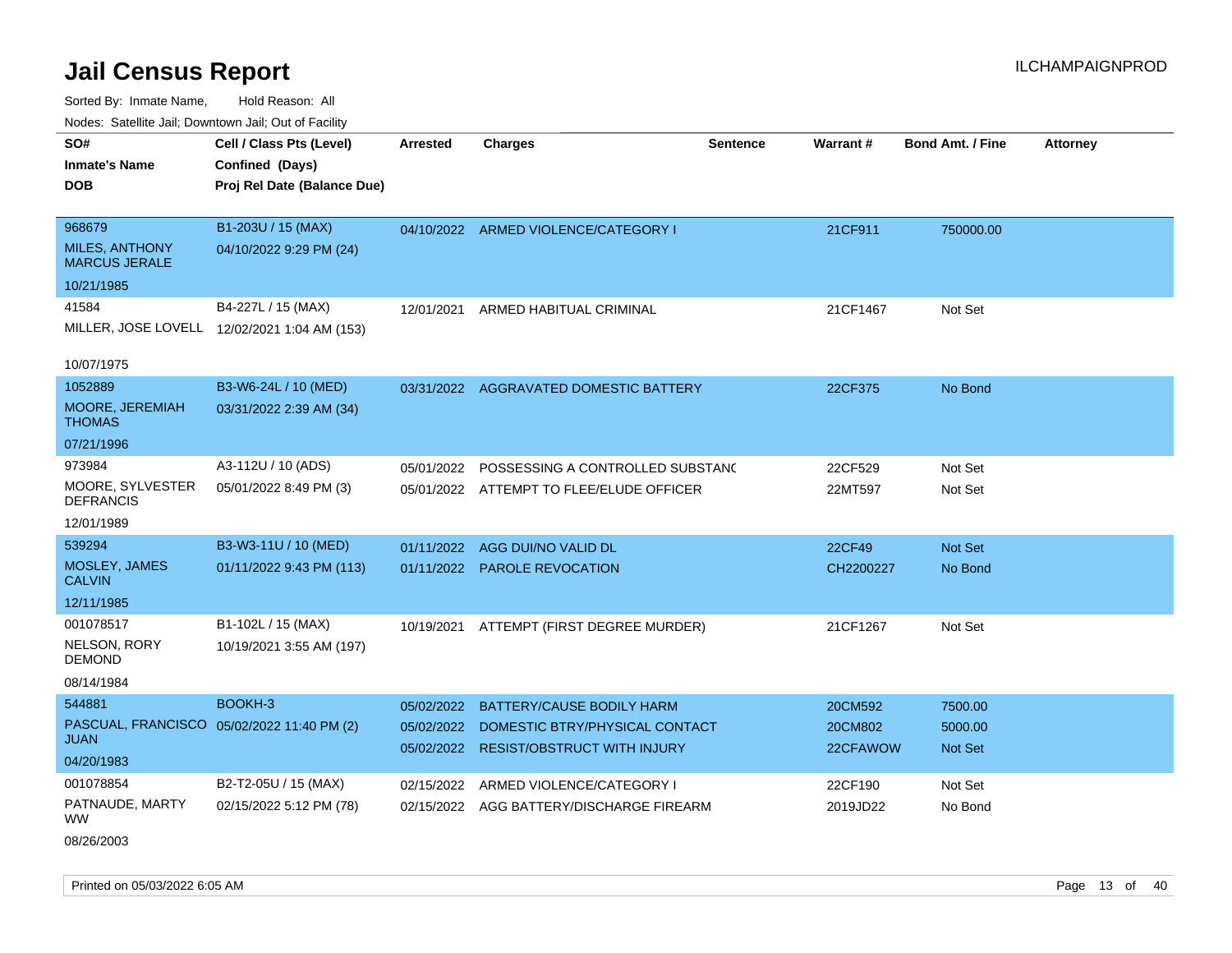Sorted By: Inmate Name, Hold Reason: All Nodes: Satellite Jail; Downtown Jail; Out of Facility

| <u>Houcs.</u> Oatchite Jail, Downtown Jail, Out of Facility |                             |                 |                                           |                 |              |                         |                 |
|-------------------------------------------------------------|-----------------------------|-----------------|-------------------------------------------|-----------------|--------------|-------------------------|-----------------|
| SO#                                                         | Cell / Class Pts (Level)    | <b>Arrested</b> | <b>Charges</b>                            | <b>Sentence</b> | Warrant#     | <b>Bond Amt. / Fine</b> | <b>Attorney</b> |
| <b>Inmate's Name</b>                                        | Confined (Days)             |                 |                                           |                 |              |                         |                 |
| <b>DOB</b>                                                  | Proj Rel Date (Balance Due) |                 |                                           |                 |              |                         |                 |
|                                                             |                             |                 |                                           |                 |              |                         |                 |
| 61251                                                       | A3-114L / 15 (ADS)          | 12/27/2021      | <b>PRED CRIM SEX ASLT/VICTIM &lt;13</b>   |                 | 21CF651      | No Bond                 |                 |
| PETMECKY, JOHN<br><b>ROBERT</b>                             | 12/27/2021 1:52 PM (128)    |                 |                                           |                 |              |                         |                 |
| 03/09/1983                                                  |                             |                 |                                           |                 |              |                         |                 |
| 001077249                                                   | BOOKF-2 / 5 (ADS)           | 04/30/2022      | DOMESTIC BATTERY/OTHER PRIOR              |                 | 22CF538      | No Bond                 |                 |
| PETRACEK, ROBIN<br><b>DENISE</b>                            | 04/30/2022 2:57 AM (4)      |                 |                                           |                 |              |                         |                 |
| 03/09/1972                                                  |                             |                 |                                           |                 |              |                         |                 |
| 1030954                                                     | B3-W4-16L / 10 (MED)        | 01/14/2022      | ARMED VIOLENCE/CATEGORY I                 |                 | 22CF76       | Not Set                 |                 |
| PETTIGREW,<br><b>MALCOME JAMIESON</b>                       | 01/15/2022 4:35 AM (109)    |                 | 01/14/2022 MFG/DEL CANNABIS/10-30 GRAMS   |                 | 2020CF9      | 15000.00                |                 |
| 02/20/1995                                                  |                             |                 |                                           |                 |              |                         |                 |
| 1059394                                                     | B3-W1-04L / 5 (MIN)         | 02/16/2022      | AGG DUI/NO VALID DL                       |                 | 2020CF1396   | No Bond                 |                 |
| PHILLIPS, ISAAC<br><b>TERRELL</b>                           | 02/16/2022 9:00 AM (77)     |                 |                                           |                 |              |                         |                 |
| 12/27/1996                                                  | 5/15/2022 (0.00)            |                 |                                           |                 |              |                         |                 |
| 1069766                                                     | $A1-124L / 5$ (MIN)         | 04/05/2022      | DUI ANY AMOUNT OF DRUG                    |                 | 17-DT-0026-1 | No Bond                 |                 |
| PHILLIPS, REBEKAH<br><b>LOUISE</b>                          | 04/05/2022 2:44 PM (29)     |                 | 04/05/2022 POSS HYPO/SYRINGE/NEEDLES/2ND+ |                 | 20CF460      | 940.00                  |                 |
| 09/06/1985                                                  |                             |                 |                                           |                 |              |                         |                 |
| 1022441                                                     | B2-T1-01U / 10 (SPH)        | 10/27/2021      | AGG BATTERY/PEACE OFFICER                 |                 | 2021 CF 12   | No Bond                 |                 |
| PICKENS, DONTRELL<br><b>DEMAR</b>                           | 10/27/2021 1:39 PM (189)    | 10/27/2021      | AGG BATTERY/PEACE OFFICER                 |                 | 2020 CF 1488 | No Bond                 |                 |
| 12/10/1993                                                  |                             |                 |                                           |                 |              |                         |                 |
| 60613                                                       | B4-121U / 10 (MED)          |                 | 04/26/2022 FELON POSS/USE WEAPON/FIREARM  |                 | 22CF513      | No Bond                 |                 |
| POINDEXTER,<br><b>ANTHONY DEVON</b>                         | 04/26/2022 8:49 PM (8)      |                 |                                           |                 |              |                         |                 |
| 06/14/1978                                                  |                             |                 |                                           |                 |              |                         |                 |
| 001077501<br>POORE, ANDREW LYLE 05/02/2022 3:03 AM (2)      | A3-213L / 10 (ADS)          | 05/02/2022      | DRIVING ON REVOKED LICENSE                |                 | 20TR7866     | 20000.00                |                 |
|                                                             |                             |                 |                                           |                 |              |                         |                 |

09/13/1993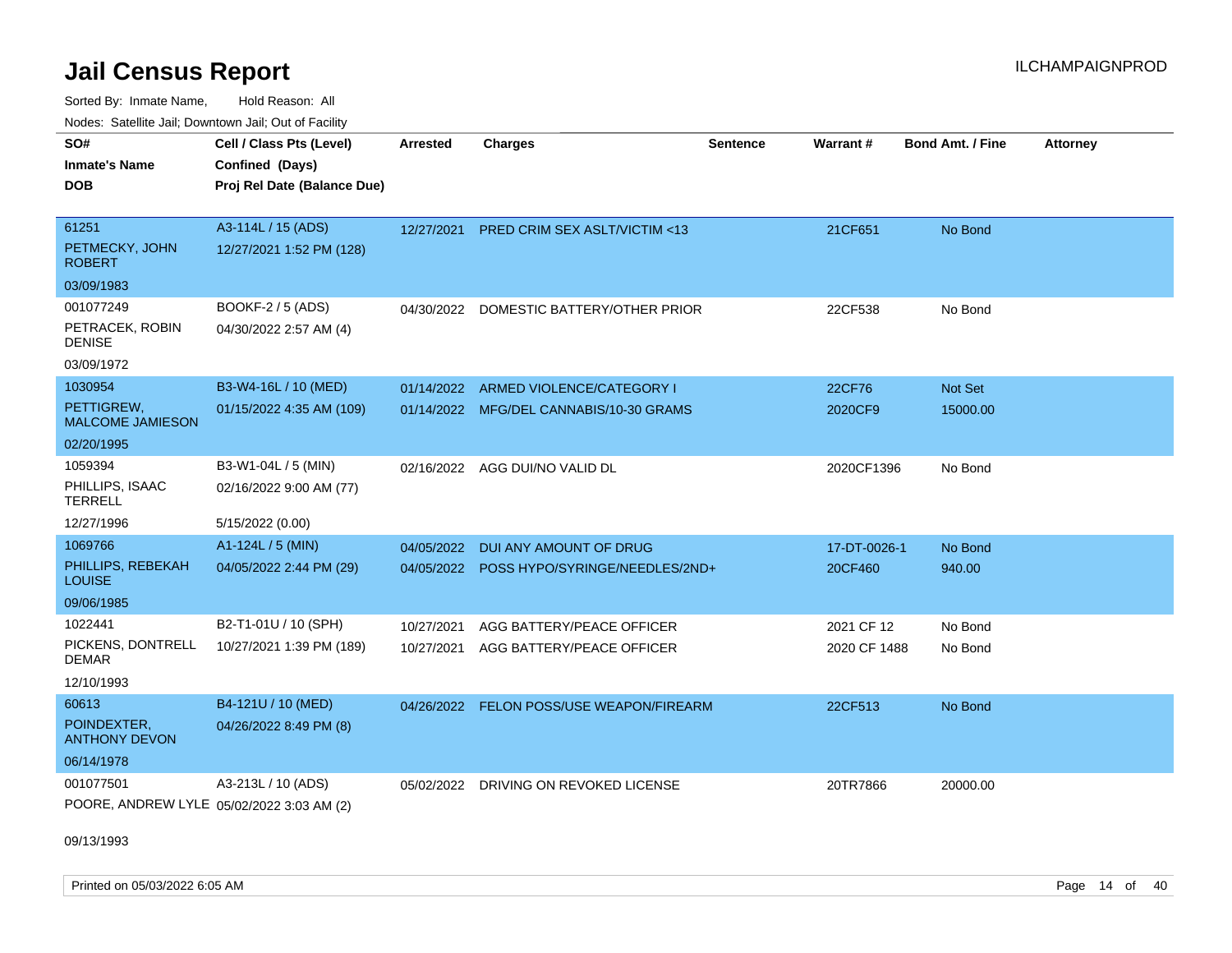| rouco. Calcillo Jali, Downtown Jali, Out of Facility |                                                                            |                 |                                           |                 |             |                         |                 |
|------------------------------------------------------|----------------------------------------------------------------------------|-----------------|-------------------------------------------|-----------------|-------------|-------------------------|-----------------|
| SO#<br><b>Inmate's Name</b><br><b>DOB</b>            | Cell / Class Pts (Level)<br>Confined (Days)<br>Proj Rel Date (Balance Due) | <b>Arrested</b> | Charges                                   | <b>Sentence</b> | Warrant#    | <b>Bond Amt. / Fine</b> | <b>Attorney</b> |
|                                                      |                                                                            |                 |                                           |                 |             |                         |                 |
| 54916                                                | <b>BOOKH-8 / 10 (ADS)</b>                                                  |                 | 04/29/2022 ATTEMPT DISARM PC OFF/CORR EMP |                 | 22CF535     | <b>Not Set</b>          |                 |
| RAYBURN, JOSHUA<br>STEVEN                            | 04/29/2022 1:56 PM (5)                                                     |                 |                                           |                 |             |                         |                 |
| 03/09/1982                                           |                                                                            |                 |                                           |                 |             |                         |                 |
| 001078482                                            | B1-204L / 10 (MED)                                                         |                 | 03/14/2022 AGG DISCHARGE FIREARM/VEH/SCH  |                 | 22CF299     | 250000.00               |                 |
| <b>REED, MONTRES</b><br>ANTRON                       | 03/14/2022 12:06 PM (51)                                                   |                 |                                           |                 |             |                         |                 |
| 02/26/2004                                           |                                                                            |                 |                                           |                 |             |                         |                 |
| 001079048                                            | A1-227L / 15 (MAX)                                                         | 04/10/2022      | <b>MURDER</b>                             |                 | 21CF649     | 1000000.00              |                 |
| <b>ROBINSON, AMARI</b>                               | 04/10/2022 9:44 AM (24)                                                    | 04/10/2022      | <b>AGGRAVATED BATTERY</b>                 |                 | 2022-JD-014 | <b>Not Set</b>          |                 |
| <b>MICHELLE TAMIRA</b>                               |                                                                            | 04/10/2022      | <b>CRIMINAL DAMAGE</b>                    |                 | 2022-JD-014 | <b>Not Set</b>          |                 |
| 04/10/2004                                           |                                                                            | 04/10/2022      | AGG UNLAWFUL USE WEAPON/PERSON            |                 | 21-JD-079   | <b>Not Set</b>          |                 |
| 979485                                               | B2-T4-16L / 15 (SPH)                                                       | 03/12/2021      | <b>PRED CRIM SEX ASLT/VICTIM &lt;13</b>   |                 | 21CF282     | Not Set                 |                 |
| RODRIGUEZ, JOSHUA<br><b>ANTHONY</b>                  | 03/12/2021 1:57 PM (418)                                                   |                 |                                           |                 |             |                         |                 |
| 04/06/1990                                           |                                                                            |                 |                                           |                 |             |                         |                 |
| 61330                                                | B4-224L / 15 (MAX)                                                         | 12/01/2021      | <b>ARMED HABITUAL CRIMINAL</b>            |                 | 21CF1473    | <b>Not Set</b>          |                 |
| <b>RUFFIN, JONATHON</b><br>CECIL                     | 12/01/2021 5:34 AM (154)                                                   | 12/01/2021      | <b>PAROLE REVOCATION</b>                  |                 | CH2107545   | No Bond                 |                 |
| 05/10/1984                                           |                                                                            |                 |                                           |                 |             |                         |                 |
| 001077681                                            | B3-W5-17U / 10 (MED)                                                       | 04/08/2022      | CRIM DMG/GOVT PROP/<\$500                 |                 | 22CM101     | Not Set                 |                 |
| SALES, ANDREW                                        | 04/08/2022 6:03 PM (26)                                                    | 04/11/2022      | ELEC HRSMT/OBSCENE/FORC FEL               |                 | 21CF406     | Not Set                 |                 |
| KEVIN                                                |                                                                            | 04/11/2022      | AGGRAVATED DOMESTIC BATTERY               |                 | 21CF247     | Not Set                 |                 |
| 02/25/1979                                           |                                                                            |                 |                                           |                 |             |                         |                 |
| 001079056                                            | B4-221U / 15 (MAX)                                                         |                 | 04/12/2022 AGG UNLAWFUL USE OF WEAPON/VEH |                 | 22CF450     | <b>Not Set</b>          |                 |
| XR.                                                  | SANDERS, JAZONTAE 04/12/2022 8:34 PM (22)                                  |                 |                                           |                 |             |                         |                 |
| 03/13/2002                                           |                                                                            |                 |                                           |                 |             |                         |                 |
| 1071161                                              | B4-124L / 15 (MAX)                                                         | 08/18/2021      | DELIVERY OF OR POSSESSION OF W/INT        |                 | 21CF1008    | No Bond                 |                 |
| SANDERS, MARKELL<br>LAMAR                            | 08/18/2021 6:18 PM (259)                                                   |                 |                                           |                 |             |                         |                 |
| 02/02/2000                                           |                                                                            |                 |                                           |                 |             |                         |                 |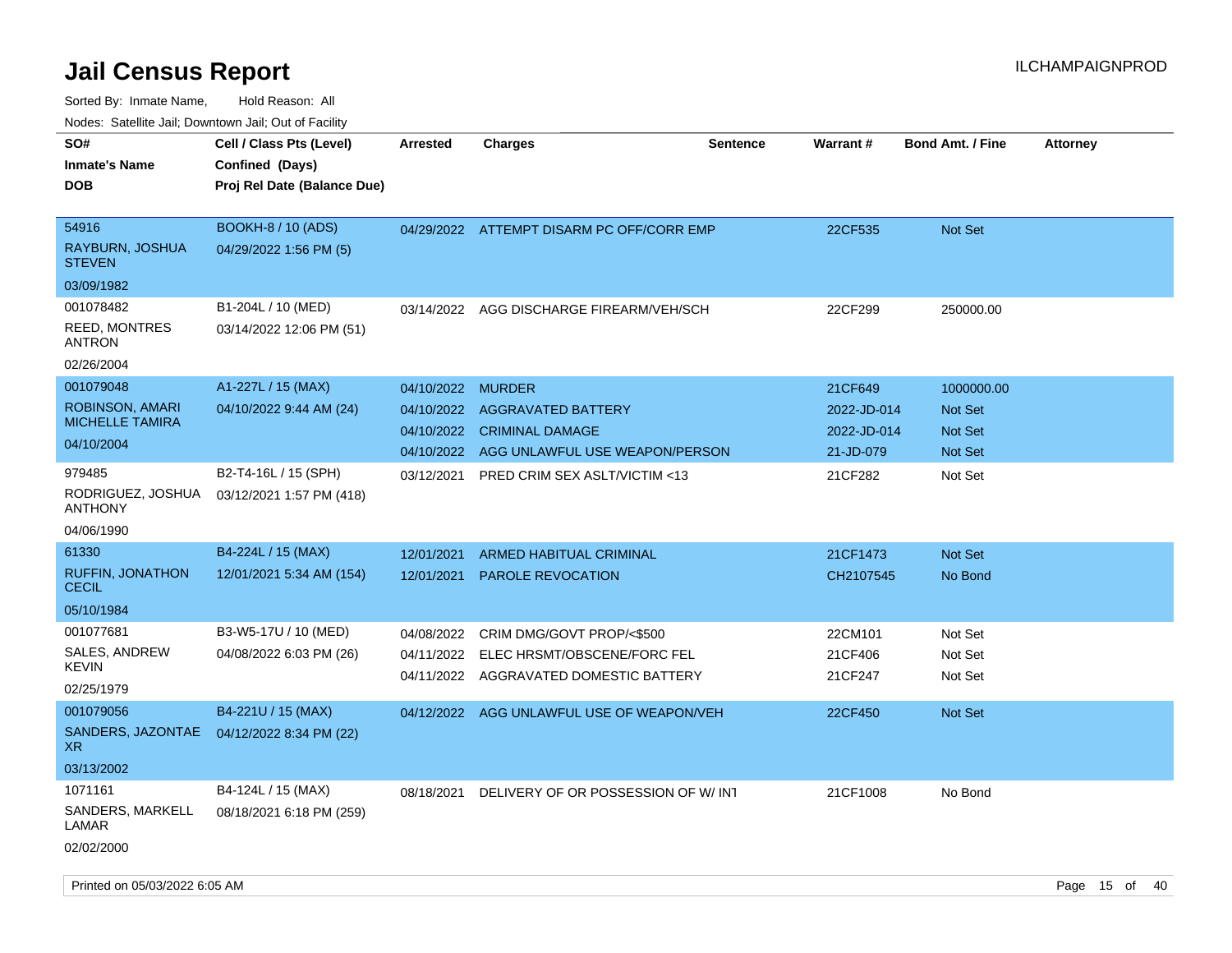| rouco. Calcinic Jan, Downtown Jan, Out of Facility |                                              |                 |                                          |                 |            |                         |                 |
|----------------------------------------------------|----------------------------------------------|-----------------|------------------------------------------|-----------------|------------|-------------------------|-----------------|
| SO#                                                | Cell / Class Pts (Level)                     | <b>Arrested</b> | Charges                                  | <b>Sentence</b> | Warrant#   | <b>Bond Amt. / Fine</b> | <b>Attorney</b> |
| Inmate's Name                                      | Confined (Days)                              |                 |                                          |                 |            |                         |                 |
| <b>DOB</b>                                         | Proj Rel Date (Balance Due)                  |                 |                                          |                 |            |                         |                 |
|                                                    |                                              |                 |                                          |                 |            |                         |                 |
| 001078441                                          | BOOKF-3 / 15 (ADS)                           | 10/01/2021      | ARMED HABITUAL CRIMINAL                  |                 | 21CF1182   | Not Set                 |                 |
| SINGLETON, CORRIE<br><b>DERRELL</b>                | 10/01/2021 12:36 PM (215)                    |                 | 12/20/2021 SPEEDING 26-34 MPH OVER LIMIT |                 | 2021TR2701 | 1000.00                 |                 |
| 05/07/1983                                         |                                              |                 |                                          |                 |            |                         |                 |
| 001078608                                          | A3-115U                                      |                 | 04/28/2022 MFG/DEL CANNABIS/30-500 GRAMS |                 | 22CF520    | No Bond                 |                 |
| SOMERS, DYLAN<br>THOMAS                            | 04/28/2022 4:49 AM (6)                       |                 |                                          |                 |            |                         |                 |
| 05/18/2000                                         |                                              |                 |                                          |                 |            |                         |                 |
| 975068                                             | B1-201U / 15 (MAX)                           |                 | 04/26/2022 DRVG ON SUSP LICENSE/FTA      |                 | 19TR17004  | 690.00                  |                 |
| SPEARMAN, JOE<br><b>DEMARKUS TERREL</b>            | 04/26/2022 3:34 PM (8)                       |                 | 04/26/2022 ARMED VIOLENCE/CATEGORY I     |                 | 22CF515    | No Bond                 |                 |
| 12/15/1989                                         |                                              |                 |                                          |                 |            |                         |                 |
| 001077770                                          | A1-124U / 5 (MIN)                            |                 | 01/06/2022 RESIDENTIAL BURGLARY          |                 | 21CF319    | Not Set                 |                 |
|                                                    | STOFFLE, KELLY ANNE 01/06/2022 3:14 PM (118) |                 |                                          |                 |            |                         |                 |
| 04/12/1989                                         |                                              |                 |                                          |                 |            |                         |                 |
| 38305                                              | B2-T2-06L / 10 (SPH)                         |                 | 03/18/2020 CRIMINAL SEXUAL ABUSE         |                 | 20CF-343   | 500000.00               |                 |
| STOVER, JOSH<br><b>ANDREW</b>                      | 03/18/2020 10:24 AM (777)                    |                 |                                          |                 |            |                         |                 |
| 08/18/1973                                         |                                              |                 |                                          |                 |            |                         |                 |
| 001078742                                          | A2-222L / 5 (MIN)                            |                 | 04/01/2022 BURGLARY                      |                 | 22CF33     | 10000.00                |                 |
|                                                    | TAYLOR, ERIKA LYNN 04/01/2022 10:15 AM (33)  |                 |                                          |                 |            |                         |                 |
|                                                    |                                              |                 |                                          |                 |            |                         |                 |
| 04/09/1996                                         |                                              |                 |                                          |                 |            |                         |                 |
| 1066794                                            | B3-W6-21U / 5 (MIN)                          |                 | 04/15/2022 VIO ORDER/PRIOR VIO OF ORDER  |                 | 2021CF1061 | 150000.00               |                 |
| TAYLOR, STANLEY<br>JAMES                           | 04/15/2022 9:27 AM (19)                      |                 |                                          |                 |            |                         |                 |
| 01/05/1994                                         |                                              |                 |                                          |                 |            |                         |                 |
| 32058                                              | B4-123U / 15 (MAX)                           | 06/14/2021      | AGG DISCH FIREARM                        |                 | 21CF690    | Not Set                 |                 |
| THOMPSON, STEVEN<br>ONEAL                          | 06/14/2021 6:44 AM (324)                     |                 |                                          |                 |            |                         |                 |
| 03/14/1969                                         |                                              |                 |                                          |                 |            |                         |                 |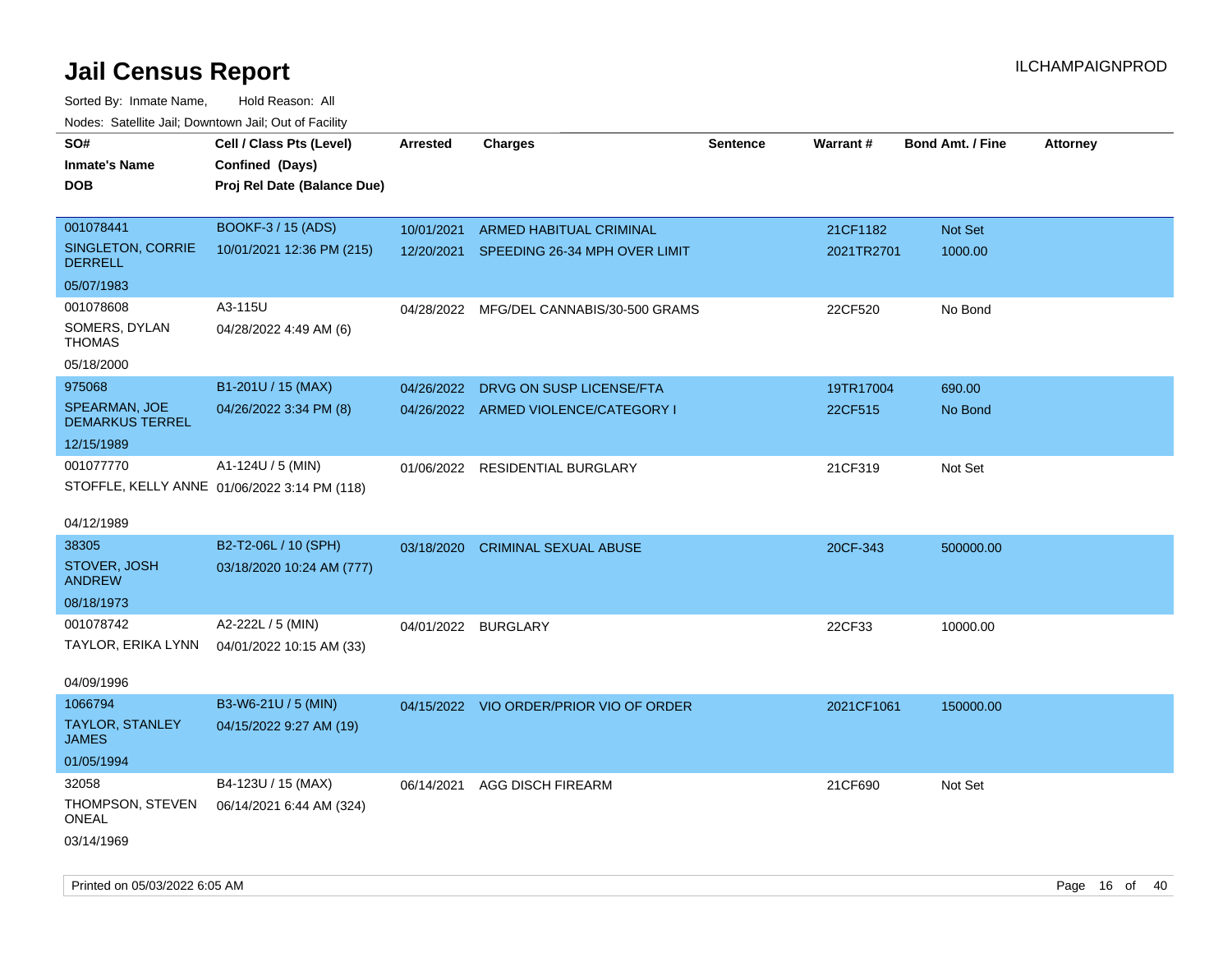| SO#<br><b>Inmate's Name</b><br><b>DOB</b>                              | Cell / Class Pts (Level)<br>Confined (Days)<br>Proj Rel Date (Balance Due) | <b>Arrested</b>                                                    | <b>Charges</b>                                                                                                                         | <b>Sentence</b> | Warrant#                                                  | <b>Bond Amt. / Fine</b>                                   | <b>Attorney</b> |
|------------------------------------------------------------------------|----------------------------------------------------------------------------|--------------------------------------------------------------------|----------------------------------------------------------------------------------------------------------------------------------------|-----------------|-----------------------------------------------------------|-----------------------------------------------------------|-----------------|
| 001078792<br><b>TRAMBLE, TOM</b><br><b>MARCUS</b><br>02/28/1985        | B4-122U / 15 (MAX)<br>01/24/2022 10:24 AM (100)                            | 01/24/2022                                                         | <b>FUGITIVE FROM JUSTICE</b><br>01/24/2022 ARMED VIOLENCE/CATEGORY I                                                                   |                 | 22CF99<br>22CF101                                         | <b>Not Set</b><br>Not Set                                 |                 |
| 1076325<br>TURNER, PRINTISS<br>VASHAWN-DEMAN,<br>11/10/2001            | B1-105U / 15 (MAX)<br>03/25/2022 3:15 PM (40)                              | 03/25/2022<br>03/25/2022<br>03/25/2022<br>03/25/2022<br>03/28/2022 | AGG UUW/LOADED/NO FCCA/FOID<br><b>MURDER</b><br><b>DOMESTIC BATTERY</b><br>AGG UUW/LOADED/NO FCCA/FOID<br><b>FUGITIVE FROM JUSTICE</b> |                 | 2020CF742<br>2021CF1071<br>20CM468<br>21CF1520<br>22CF360 | 25000.00<br>1500000.00<br>1000.00<br>50000.00<br>50000.00 |                 |
| 50548<br><b>VINEYARD, SHORNOR</b><br><b>JAMAL</b><br>12/14/1979        | B3-W3-12L / 10 (MED)<br>03/29/2022 8:51 AM (36)<br>5/19/2022 (0.00)        |                                                                    | 03/29/2022 AGG UNLAWFUL USE OF WEAPON/VEH                                                                                              |                 | 21CF1067                                                  | No Bond                                                   |                 |
| 1076520<br>WARNER-UDUEBOR,<br><b>JAESEN CHI</b><br>04/11/2001          | B4-223L / 15 (MAX)<br>04/20/2022 2:56 PM (14)                              |                                                                    | 04/20/2022 ARMED VIOLENCE/CATEGORY I                                                                                                   |                 | 22CF485                                                   | Not Set                                                   |                 |
| 1070737<br><b>WASHINGTON,</b><br><b>JASTINA VIRGINIA</b><br>04/11/2000 | A1-126L / 15 (MAX)<br>10/14/2021 12:02 PM (202)                            | 10/14/2021                                                         | AGG KIDNAPG/<13/INTEL DISABL                                                                                                           | (DHS)           | 2020CF418                                                 | 250000.00                                                 |                 |
| 977140<br><b>WEBSTER, DERRIAL</b><br><b>DEVON</b><br>01/14/1990        | B1-203L / 10 (MED)<br>10/24/2021 2:46 AM (192)                             | 10/24/2021                                                         | ARMED HABITUAL CRIMINAL                                                                                                                |                 | 21CF1289                                                  | Not Set                                                   |                 |
| 001078328<br><b>WHITE, JUSTIN</b><br><b>STEVEN</b><br>10/25/1995       | B1-105L / 15 (MAX)<br>08/30/2021 10:48 AM (247)                            | 08/30/2021                                                         | FELON POSS/USE WEAPON/FIREARM                                                                                                          |                 | 21CF1045                                                  | Not Set                                                   |                 |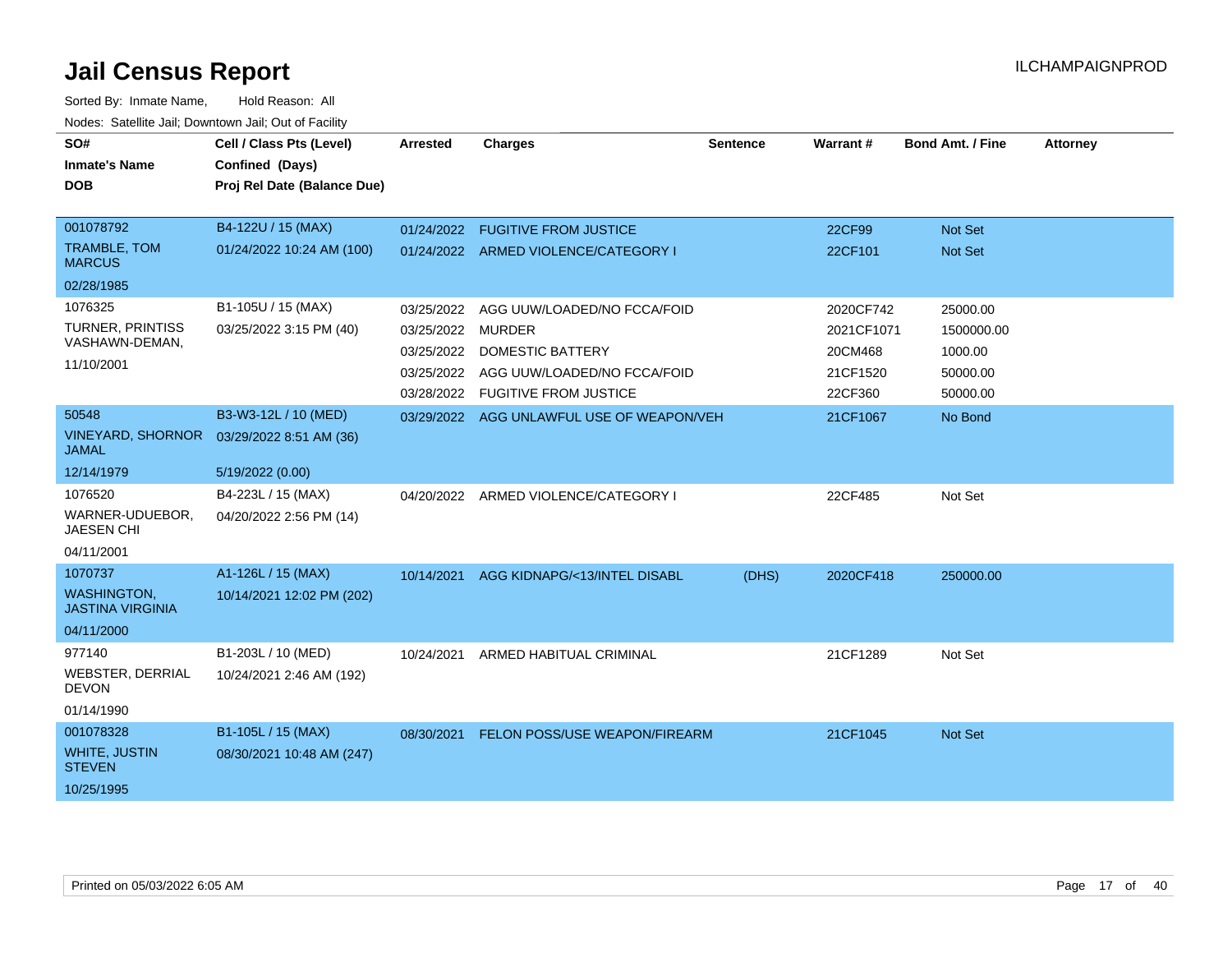| SO#<br><b>Inmate's Name</b><br><b>DOB</b> | Cell / Class Pts (Level)<br>Confined (Days)<br>Proj Rel Date (Balance Due) | <b>Arrested</b>   | <b>Charges</b>                            | <b>Sentence</b> | Warrant#    | <b>Bond Amt. / Fine</b> | <b>Attorney</b> |
|-------------------------------------------|----------------------------------------------------------------------------|-------------------|-------------------------------------------|-----------------|-------------|-------------------------|-----------------|
| 001077235                                 | B4-124U / 5 (MIN)                                                          | 04/26/2022        | POSSESSING A CONTROLLED SUBSTAND          |                 | 22CF507     | <b>Not Set</b>          |                 |
| <b>WHITLEY, CHARLES</b>                   | 04/26/2022 6:11 PM (8)                                                     | 04/26/2022        | POSS AMT CON SUB EXCEPT(A)/(D)            |                 | 20CF1077    | 940.00                  |                 |
|                                           |                                                                            |                   | 04/26/2022 WARRANT OUT OF COUNTY          |                 | 20TR10761   | 3000.00                 |                 |
| 09/03/1975                                |                                                                            | 04/26/2022        | <b>WARRANT OUT OF COUNTY</b>              |                 | 20TR10760   | 3000.00                 |                 |
|                                           |                                                                            | 04/26/2022        | <b>WARRANT OUT OF COUNTY</b>              |                 | 20CM646     | 5000.00                 |                 |
| 1065967                                   | BOOKF-2 / 5 (ADS)                                                          |                   | 04/29/2022 FORGERY/ISSUE/DELIVER DOCUMENT |                 | 22CF406     | 50000.00                |                 |
| 09/01/1984                                | WHITNEY, CHELSEA JO 04/29/2022 12:59 PM (5)                                |                   |                                           |                 |             |                         |                 |
| 638552                                    | B2-T2-08L / 5 (SPH)                                                        | 10/07/2021        | CHILD PORNOGRAPHY/PHOTOGRAPH              |                 | 2021CF1207  | No Bond                 |                 |
| <b>WILLIAMS, MICHAEL</b><br><b>JAMES</b>  | 10/07/2021 12:20 PM (209)                                                  |                   |                                           |                 |             |                         |                 |
| 03/29/1964                                |                                                                            |                   |                                           |                 |             |                         |                 |
| 1066370                                   | B1-101L / 15 (MAX)                                                         | 07/28/2021        | ARMED VIOLENCE/CATEGORY III               |                 | 2021 CF 882 | Not Set                 |                 |
| <b>WILLIAMS, REONTE</b><br><b>REMIR</b>   | 07/28/2021 5:40 AM (280)                                                   |                   |                                           |                 |             |                         |                 |
| 05/14/1999                                |                                                                            |                   |                                           |                 |             |                         |                 |
| 1051953                                   | A1-226L / 10 (MED)                                                         | 02/02/2022        | DOMESTIC BATTERY/OTHER PRIOR              |                 | 22CF144     | <b>Not Set</b>          |                 |
| <b>WINSTON, ALYSSIA</b><br><b>LETEECE</b> | 02/02/2022 4:29 AM (91)                                                    |                   | 03/28/2022 AGG ROBBERY/INDICATE ARM W/FIR |                 | 22CF353     | <b>Not Set</b>          |                 |
| 03/17/1996                                |                                                                            |                   |                                           |                 |             |                         |                 |
| 001077731                                 | B1-206L / 15 (MAX)                                                         |                   | 04/12/2022 ATTEMPT (FIRST DEGREE MURDER)  |                 | 22CF428     | 1500000.00              |                 |
| YOUNG, AARON<br><b>BLAKE</b>              | 04/12/2022 12:53 PM (22)                                                   |                   |                                           |                 |             |                         |                 |
| 03/04/2000                                |                                                                            |                   |                                           |                 |             |                         |                 |
| <b>Total Satellite Jail: 137</b>          |                                                                            | <b>Males: 112</b> | Females: 25<br>Unknown: 0                 |                 |             |                         |                 |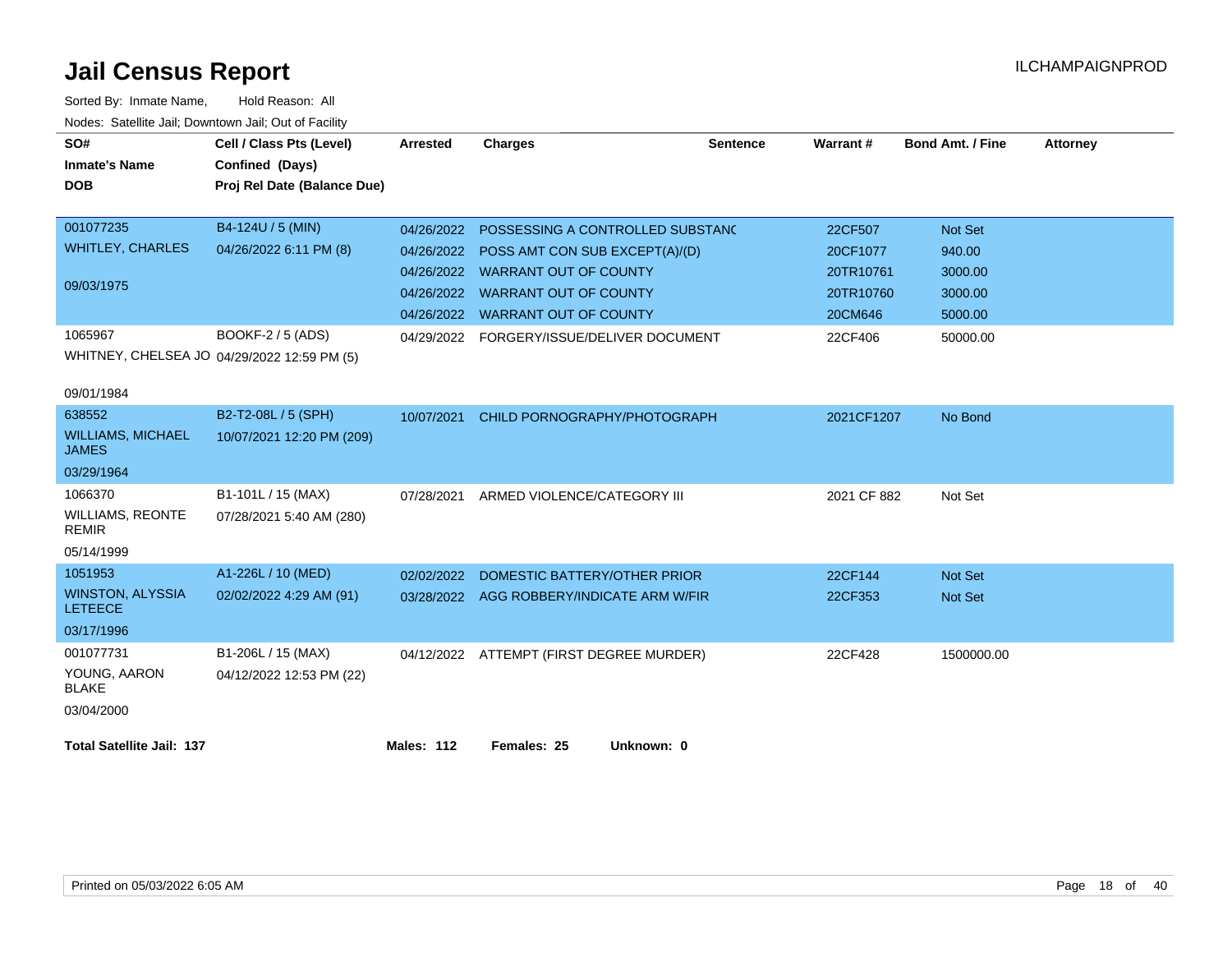| <b>Downtown Jail</b>                  |                                             |                          |                                                   |                 |                 |                         |                 |
|---------------------------------------|---------------------------------------------|--------------------------|---------------------------------------------------|-----------------|-----------------|-------------------------|-----------------|
| SO#                                   | Cell / Class Pts (Level)                    | <b>Arrested</b>          | <b>Charges</b>                                    | <b>Sentence</b> | <b>Warrant#</b> | <b>Bond Amt. / Fine</b> | <b>Attorney</b> |
| <b>Inmate's Name</b>                  | Confined (Days)                             |                          |                                                   |                 |                 |                         |                 |
| <b>DOB</b>                            | Proj Rel Date (Balance Due)                 |                          |                                                   |                 |                 |                         |                 |
|                                       |                                             |                          |                                                   |                 |                 |                         |                 |
| 952871                                | G3U / 5 (MIN)                               |                          | 03/13/2022 METH DELIVERY/5<15 GRAMS               |                 | 22CF300         | No Bond                 |                 |
| <b>DAVID</b>                          | AUTEBERRY, JOSHUA 03/13/2022 7:24 PM (52)   |                          |                                                   |                 |                 |                         |                 |
| 12/28/1984                            |                                             |                          |                                                   |                 |                 |                         |                 |
| 001078218                             | D1 / 5 (ADS)                                | 03/23/2022               | <b>CRIMINAL TRESPASS TO LAND</b>                  |                 | 21CM340         | 1000.00                 |                 |
| BAKER, REED ALLEN                     | 03/23/2022 6:55 PM (42)                     | 03/23/2022               | <b>DISORDERLY CONDUCT</b>                         |                 | 20OV0267        | 1000.00                 |                 |
| 07/28/1981                            |                                             |                          | 03/24/2022 RETAIL THEFT                           |                 | 20CM658         | 5000.00                 |                 |
| 517915                                | G6L / 5 (MIN)                               | 08/03/2021               | <b>BURGLARY</b>                                   |                 | 21CF289         | 20000.00                |                 |
| <b>BOXLEY, CHARLES</b><br><b>OMAR</b> | 08/03/2021 2:18 PM (274)                    | 08/03/2021<br>08/03/2021 | <b>BURGLARY</b><br>FORGERY/ISSUE/DELIVER DOCUMENT |                 | 21CF679         | 20000.00<br>No Bond     |                 |
| 01/10/1985                            |                                             |                          |                                                   |                 |                 |                         |                 |
| 47897                                 | E2L / 15 (ADS)                              | 01/19/2022               | PAROLE REVOCATION                                 |                 | VA2201139       | No Bond                 |                 |
| BRANAMAN,<br><b>CLIFFORD EARL</b>     | 01/19/2022 9:21 PM (105)                    | 01/19/2022               | VIOLATE ORDER PROTECTION                          |                 | 22CF85          | Not Set                 |                 |
| 03/09/1975                            |                                             |                          | 01/19/2022 DRVG REVOKED/2+/PERS INJ/DEATH         |                 | 22CF84          | Not Set                 |                 |
| 995432                                | I2 / 10 (ADS)                               | 12/20/2021               | FAIL TO RPT WKLY/NO FIXED ADDR                    |                 | 21CF1559        | <b>Not Set</b>          |                 |
| <b>BROWN, JAVON</b><br><b>SHANTEZ</b> | 12/20/2021 2:06 AM (135)                    |                          |                                                   |                 |                 |                         |                 |
| 10/14/1991                            |                                             |                          |                                                   |                 |                 |                         |                 |
| 001078900                             | J7L / 15 (ADS)                              |                          | 03/02/2022 MURDER/INTENT TO KILL/INJURE           |                 | 22CF252         | Not Set                 |                 |
| BYRD, ANDREW<br><b>DARNELL</b>        | 03/02/2022 11:59 PM (63)                    |                          |                                                   |                 |                 |                         |                 |
| 12/30/2003                            |                                             |                          |                                                   |                 |                 |                         |                 |
| 001078092                             | H2U / 10 (ADS)                              |                          | 12/27/2021 AGG BATTERY/PUBLIC PLACE               |                 | 2021CF1042      | 5000.00                 |                 |
| <b>WILLIAM</b>                        | CHOUNARD, STANLEY 12/27/2021 10:47 PM (128) |                          |                                                   |                 |                 |                         |                 |
| 06/25/1986                            |                                             |                          |                                                   |                 |                 |                         |                 |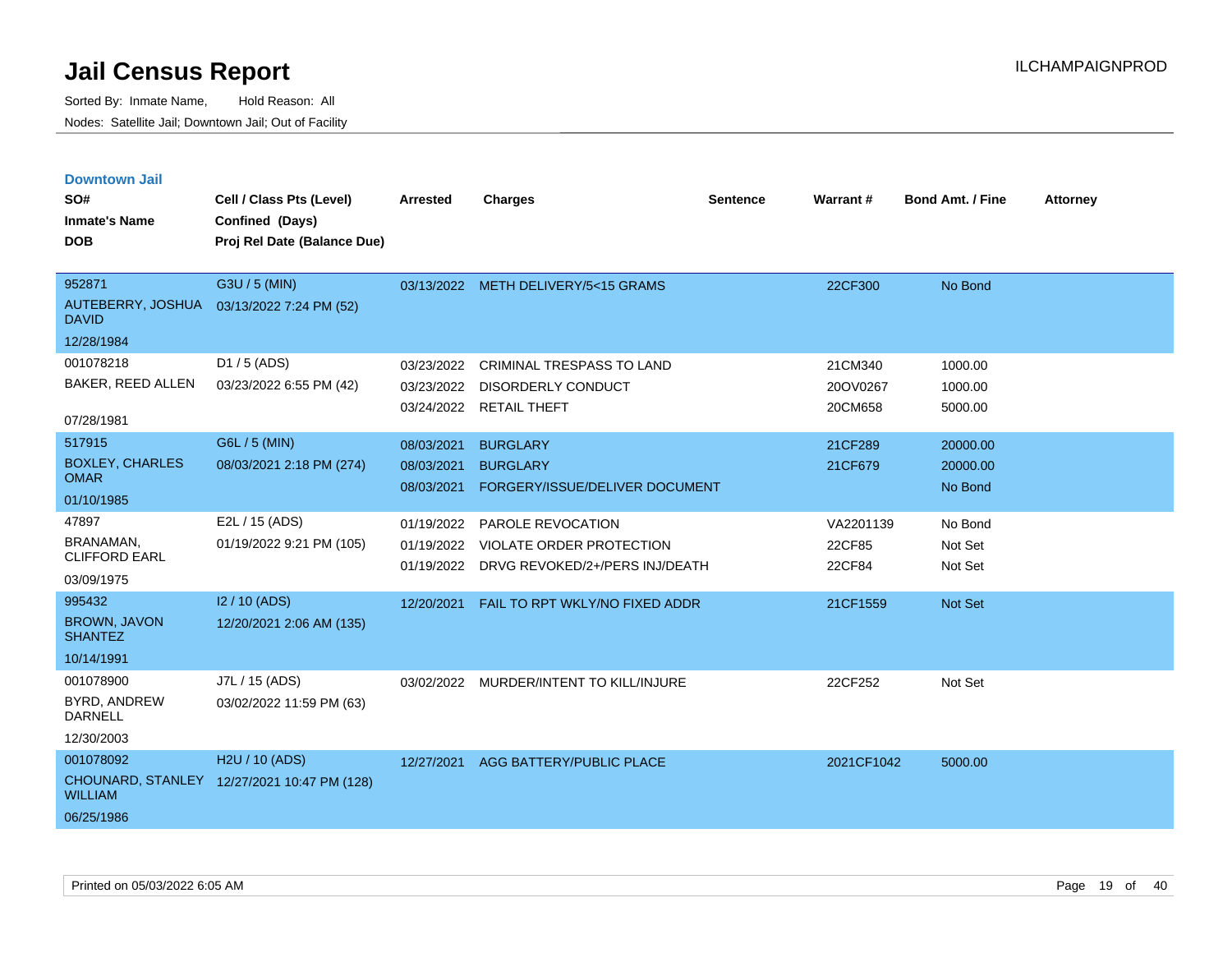| SO#<br><b>Inmate's Name</b>                      | Cell / Class Pts (Level)<br>Confined (Days) | <b>Arrested</b> | <b>Charges</b>                            | Sentence | Warrant#    | <b>Bond Amt. / Fine</b> | <b>Attorney</b> |
|--------------------------------------------------|---------------------------------------------|-----------------|-------------------------------------------|----------|-------------|-------------------------|-----------------|
| <b>DOB</b>                                       | Proj Rel Date (Balance Due)                 |                 |                                           |          |             |                         |                 |
|                                                  |                                             |                 |                                           |          |             |                         |                 |
| 56241                                            | E6L / 5 (MIN)                               |                 | 01/13/2022 VIOLATE ORDER/PRIOR DOM BTRY   |          | 22CF59      | Not Set                 |                 |
| <b>CLARK, DAMON</b><br><b>GILLMORE</b>           | 01/13/2022 4:36 AM (111)                    |                 | 04/04/2022 CIVIL FTA WARRANT              |          | 2007D200    | 100000.00               |                 |
| 12/21/1976                                       |                                             |                 |                                           |          |             |                         |                 |
| 001078838                                        | D <sub>2</sub> / 15 (ADS)                   |                 | 02/12/2022 PRED CRIM SEX ASLT/BODILY HARM |          | 21CF30      | 150000.00               |                 |
| CLAYTON, KAREEM<br>JAMAL                         | 02/12/2022 8:55 AM (81)                     |                 |                                           |          |             |                         |                 |
| 02/03/1974                                       |                                             |                 |                                           |          |             |                         |                 |
| 1075361                                          | $15/5$ (ADS)                                | 04/16/2021      | <b>BURGLARY</b>                           |          | 21CF414     | <b>Not Set</b>          |                 |
| <b>COWART, TORREY</b><br><b>BENJAMEN, Junior</b> | 04/16/2021 9:17 PM (383)                    |                 |                                           |          |             |                         |                 |
| 11/22/1987                                       |                                             |                 |                                           |          |             |                         |                 |
| 1072673                                          | G7L / 5 (MIN)                               |                 | 04/14/2022 VIOLATE ORDER PROTECTION       |          | 2022CM112   | No Bond                 |                 |
| COWART, WILL<br><b>SIMEON</b>                    | 04/14/2022 1:19 PM (20)                     |                 |                                           |          |             |                         |                 |
| 02/18/1999                                       |                                             |                 |                                           |          |             |                         |                 |
| 1074319                                          | K1 / 15 (SPH)                               | 10/12/2021      | AGGRAVATED CRUELTY TO ANIMALS             |          | 21CF1238    | <b>Not Set</b>          |                 |
| CRAIG, DAVUCCI<br><b>DAVION</b>                  | 10/12/2021 11:36 AM (204)                   | 10/14/2021      | <b>MURDER</b>                             |          | 21CF1239    | Not Set                 |                 |
| 08/02/2001                                       |                                             |                 |                                           |          |             |                         |                 |
| 571307                                           | J3L / 15 (ADS)                              | 09/14/2020      | CRIM SEXUAL ABUSE/CONSENT                 |          | 2020CF1026  | Not Set                 |                 |
| DOMINGO-<br>CASTANEDA,                           | 09/14/2020 11:19 PM (597)                   | 09/14/2020      | PRED CRIM SEX ASLT/VICTIM <13             |          | 2020CF1025  | Not Set                 |                 |
| 09/29/1989                                       |                                             |                 |                                           |          |             |                         |                 |
| 527379                                           | D6 / 15 (ADS)                               | 10/25/2021      | <b>ARMED HABITUAL CRIMINAL</b>            |          | 21CF1297    | <b>Not Set</b>          |                 |
| DRAKE, MARCELL<br><b>DEON</b>                    | 10/25/2021 5:05 PM (191)                    | 10/27/2021      | AGG DOMESTIC BATTERY/STRANGLE             |          | 21CF1245    | <b>Not Set</b>          |                 |
| 04/20/1987                                       |                                             |                 |                                           |          |             |                         |                 |
| 527081                                           | F1L / 10 (MED)                              | 09/06/2021      | ARSON/REAL/PERSONAL PROP>\$150            |          | 2021 CF 797 | 25000.00                |                 |
| FERGUSON,<br><b>CHRISTOPHER</b>                  | 09/06/2021 1:18 PM (240)                    |                 |                                           |          |             |                         |                 |
| 12/21/1981                                       |                                             |                 |                                           |          |             |                         |                 |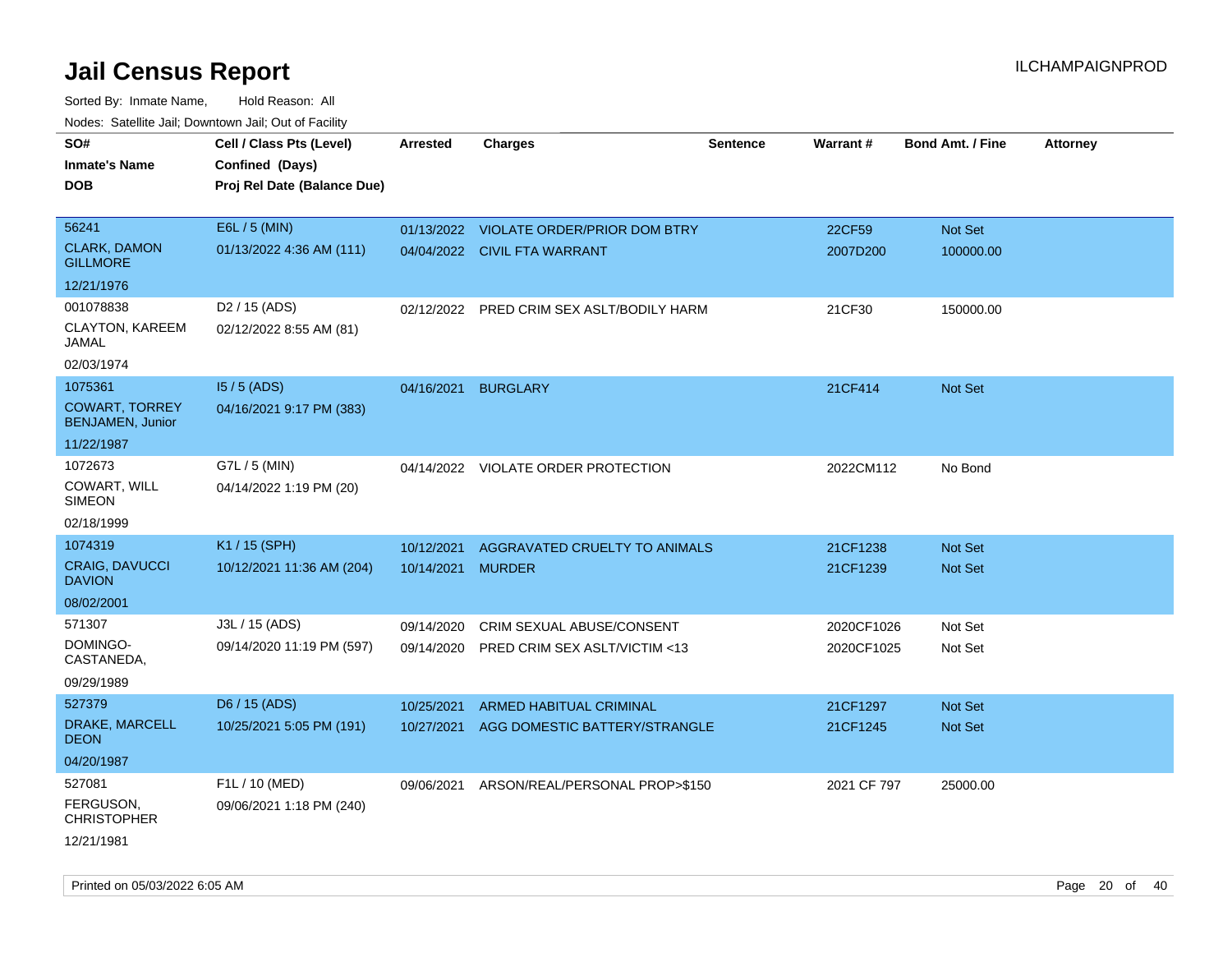Sorted By: Inmate Name, Hold Reason: All Nodes: Satellite Jail; Downtown Jail; Out of Facility

| indues. Satellite Jali, Downtown Jali, Out of Facility |                             |                  |                                           |                 |          |                         |                 |
|--------------------------------------------------------|-----------------------------|------------------|-------------------------------------------|-----------------|----------|-------------------------|-----------------|
| SO#                                                    | Cell / Class Pts (Level)    | <b>Arrested</b>  | <b>Charges</b>                            | <b>Sentence</b> | Warrant# | <b>Bond Amt. / Fine</b> | <b>Attorney</b> |
| <b>Inmate's Name</b>                                   | Confined (Days)             |                  |                                           |                 |          |                         |                 |
| <b>DOB</b>                                             | Proj Rel Date (Balance Due) |                  |                                           |                 |          |                         |                 |
|                                                        |                             |                  |                                           |                 |          |                         |                 |
| 524764                                                 | G3L / 5 (MIN)               |                  | 09/18/2021 METH DELIVERY/15<100 GRAMS     |                 | 21CF627  | 50000.00                |                 |
| <b>FISCUS, ROBERT</b><br><b>LOWELL</b>                 | 09/18/2021 10:50 AM (228)   |                  |                                           |                 |          |                         |                 |
| 02/17/1986                                             |                             |                  |                                           |                 |          |                         |                 |
| 1068917                                                | H6U / 5 (ADS)               | 08/11/2021       | VIO ORDER/PRIOR VIO OF ORDER              |                 | 21CF965  | Not Set                 |                 |
| GARCIA, JUAN<br>CARLOS                                 | 08/11/2021 9:24 PM (266)    |                  |                                           |                 |          |                         |                 |
| 10/21/1997                                             |                             |                  |                                           |                 |          |                         |                 |
| 32913                                                  | I1 / 15 (ADS)               |                  | 12/03/2021 PRED CRIM SEX ASLT/VICTIM <13  |                 | 21CF1481 | Not Set                 |                 |
| GROB, WARREN A,<br>Junior                              | 12/03/2021 4:24 PM (152)    |                  |                                           |                 |          |                         |                 |
| 12/07/1950                                             |                             |                  |                                           |                 |          |                         |                 |
| 001078868                                              | K3 / 5 (ADS)                |                  | 02/24/2022 STALKING/CAUSE FEAR FOR SAFETY |                 | 22CF227  | 150000.00               |                 |
| HARRIS-MINER,<br><b>NICHOLAS</b>                       | 02/24/2022 3:56 PM (69)     |                  |                                           |                 |          |                         |                 |
| 07/08/1998                                             |                             |                  |                                           |                 |          |                         |                 |
| 987949                                                 | B1 / 10 (SPH)               |                  | 03/29/2022 FELON POSS/FIREARM             |                 | 22CF365  | Not Set                 |                 |
| HOLT, TERRELL<br><b>VALENTINO</b>                      | 03/29/2022 12:53 AM (36)    |                  |                                           |                 |          |                         |                 |
| 02/17/1991                                             |                             |                  |                                           |                 |          |                         |                 |
| 501278                                                 | $H4U / 5$ (ADS)             | 04/18/2022       | <b>INDIRECT CIVIL CONTEMPT</b>            |                 |          | 987.00                  |                 |
| HURSEY, DANIEL<br><b>SCOTT</b>                         | 04/18/2022 9:26 AM (16)     |                  |                                           |                 |          |                         |                 |
| 08/30/1987                                             | 5/17/2022 (0.00)            |                  |                                           |                 |          |                         |                 |
| 518711                                                 | G5L / 5 (MIN)               | 01/30/2022 THEFT |                                           |                 | 22CF133  | Not Set                 |                 |
| <b>INGERSON, LUCUS</b><br><b>JAMES</b>                 | 01/30/2022 4:57 PM (94)     |                  |                                           |                 |          |                         |                 |
| 09/16/1979                                             |                             |                  |                                           |                 |          |                         |                 |
| 001078766                                              | $13/5$ (ADS)                | 02/08/2022       | <b>AGGRAVATED BATTERY</b>                 |                 | 22CF160  | Not Set                 |                 |
| JOHNSON, IYONZI                                        | 02/08/2022 11:56 AM (85)    |                  | 02/08/2022 BURGLARY                       |                 | 22CF63   | 3000.00                 |                 |
| 07/16/1994                                             |                             |                  |                                           |                 |          |                         |                 |

Printed on 05/03/2022 6:05 AM Page 21 of 40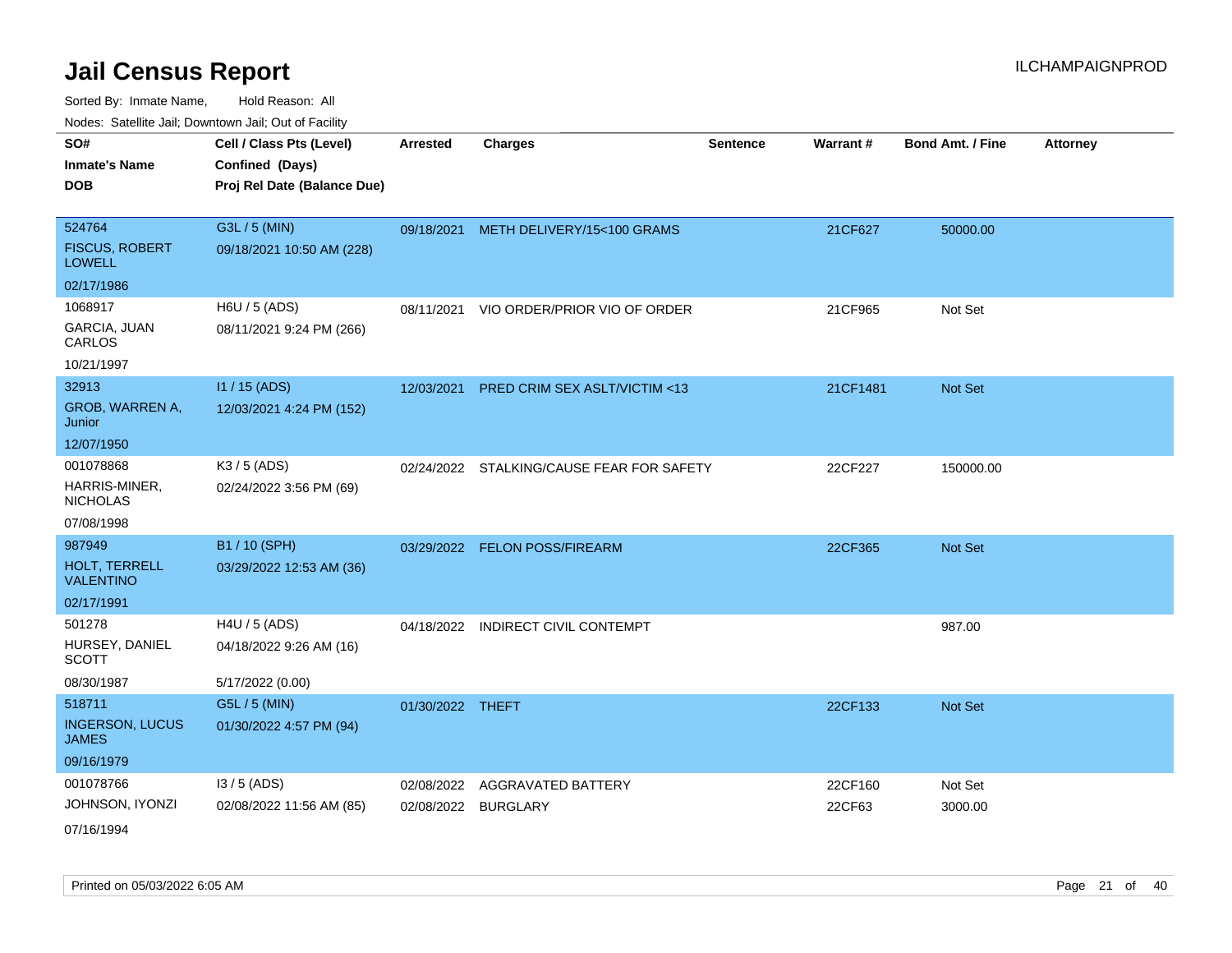| indues. Saleinte Jail, Downtown Jail, Out of Facility |                                             |            |                                            |                 |           |                         |                 |
|-------------------------------------------------------|---------------------------------------------|------------|--------------------------------------------|-----------------|-----------|-------------------------|-----------------|
| SO#                                                   | Cell / Class Pts (Level)                    | Arrested   | <b>Charges</b>                             | <b>Sentence</b> | Warrant#  | <b>Bond Amt. / Fine</b> | <b>Attorney</b> |
| <b>Inmate's Name</b>                                  | Confined (Days)                             |            |                                            |                 |           |                         |                 |
| <b>DOB</b>                                            | Proj Rel Date (Balance Due)                 |            |                                            |                 |           |                         |                 |
|                                                       |                                             |            |                                            |                 |           |                         |                 |
| 1073894                                               | <b>H1L/5 (ADS)</b>                          |            | 04/07/2022 PROBATION VIOLATION             |                 | 2021CF920 | <b>Not Set</b>          |                 |
|                                                       | JOKICH, ANTON VEGO  04/07/2022 5:40 PM (27) |            |                                            |                 |           |                         |                 |
|                                                       |                                             |            |                                            |                 |           |                         |                 |
| 05/30/1969                                            |                                             |            |                                            |                 |           |                         |                 |
| 001078818                                             | D3 / 10 (MED)                               | 02/04/2022 | DOMESTIC BATTERY/OTHER PRIOR               |                 | 22CF148   | Not Set                 |                 |
| KINSEL, EVERAL<br>MICHAEL WILLIAM                     | 02/04/2022 7:37 PM (89)                     |            |                                            |                 |           |                         |                 |
| 10/16/1985                                            |                                             |            |                                            |                 |           |                         |                 |
| 527447                                                | J1L / 10 (ADS)                              | 02/22/2022 | <b>BURGLARY</b>                            |                 | 22CF224   | <b>Not Set</b>          |                 |
| KIRKWOOD, TYLER                                       | 02/22/2022 10:47 AM (71)                    | 02/22/2022 | AGG BATTERY/GREAT BODILY HARM              |                 | 22CF223   | <b>Not Set</b>          |                 |
| <b>JAMES</b>                                          |                                             | 02/23/2022 | <b>BURGLARY</b>                            |                 | 22CF152   | <b>Not Set</b>          |                 |
| 10/04/1985                                            |                                             | 04/05/2022 | <b>RESIDENTIAL BURGLARY</b>                |                 | 22CF383   | Not Set                 |                 |
| 001077710                                             | G9U / 5 (MIN)                               | 03/31/2022 | AGG DOMESTIC BATTERY/STRANGLE              |                 | 21CF212   | No Bond                 |                 |
| LANGE, DEVONTAE                                       | 03/31/2022 2:21 PM (34)                     |            | 03/31/2022 AGG BATTERY/PUBLIC PLACE        |                 | 21CF279   | No Bond                 |                 |
| AND'RE                                                |                                             |            |                                            |                 |           |                         |                 |
| 03/05/1994                                            |                                             |            |                                            |                 |           |                         |                 |
| 29681                                                 | J2L / 15 (ADS)                              | 07/14/2020 | PREDATORY CRIMINAL SEX ASSLT/CHILD         |                 | 20CF-781  | 250000.00               |                 |
| LENOIR, JOHN<br><b>CHRISTOPHER</b>                    | 07/14/2020 12:51 PM (659)                   |            |                                            |                 |           |                         |                 |
| 04/20/1966                                            |                                             |            |                                            |                 |           |                         |                 |
| 001078797                                             | 14 / 10 (ADS)                               |            | 01/26/2022 VIO STALKING NO CONTACT ORDER   |                 | 22CM31    | Not Set                 |                 |
| LEVIN, DANIEL DAVID                                   | 01/26/2022 3:00 PM (98)                     |            |                                            |                 |           |                         |                 |
|                                                       |                                             |            |                                            |                 |           |                         |                 |
| 08/08/1984                                            |                                             |            |                                            |                 |           |                         |                 |
| 1063030                                               | D4 / 15 (ADS)                               | 12/20/2021 | <b>MURDER</b>                              |                 | 21CF1571  | <b>Not Set</b>          |                 |
|                                                       | MASON, RYAN ONEIAL 12/21/2021 9:30 AM (134) | 12/22/2021 | <b>PAROLE REVOCATION</b>                   |                 | CH2107979 | <b>Not Set</b>          |                 |
|                                                       |                                             |            |                                            |                 |           |                         |                 |
| 02/22/1991                                            |                                             |            |                                            |                 |           |                         |                 |
| 1076591                                               | G8U / 5 (MIN)                               | 02/22/2022 | DELIVERY OF OR POSSESSION OF W/IN14y (DOC) |                 | 20CF961   | 500000.00               |                 |
| MATTHEWS,<br><b>CHRISTIAN ANTHONY</b>                 | 02/22/2022 7:42 PM (71)                     |            | 02/23/2022 MAIL FRAUD                      |                 | 2:21CR173 | No Bond                 |                 |
| 03/15/1989                                            |                                             |            |                                            |                 |           |                         |                 |
|                                                       |                                             |            |                                            |                 |           |                         |                 |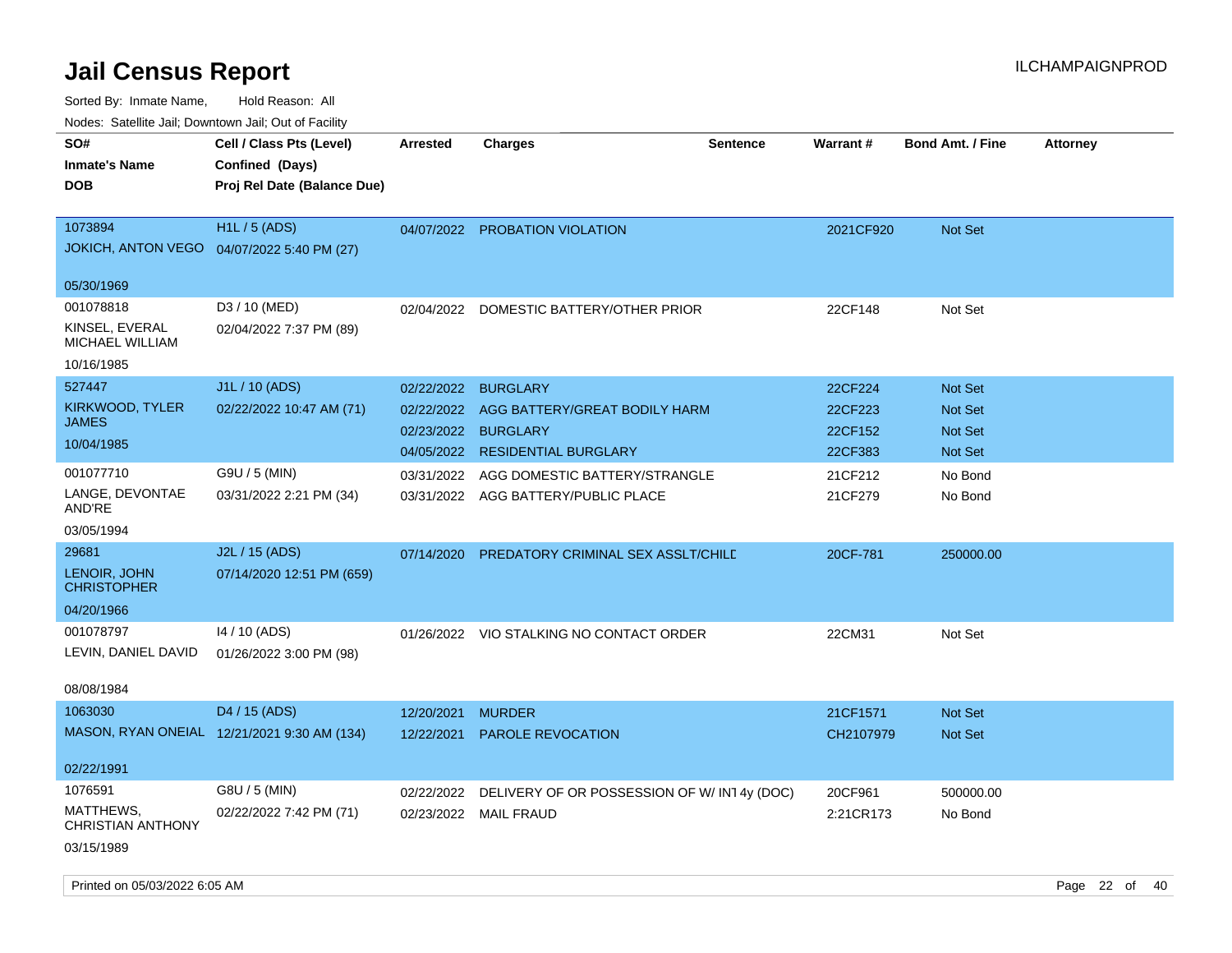Sorted By: Inmate Name, Hold Reason: All

Nodes: Satellite Jail; Downtown Jail; Out of Facility

| SO#                                 | Cell / Class Pts (Level)    | <b>Arrested</b>      | <b>Charges</b>                           | <b>Sentence</b> | <b>Warrant#</b> | <b>Bond Amt. / Fine</b> | <b>Attorney</b> |
|-------------------------------------|-----------------------------|----------------------|------------------------------------------|-----------------|-----------------|-------------------------|-----------------|
| <b>Inmate's Name</b>                | Confined (Days)             |                      |                                          |                 |                 |                         |                 |
| DOB                                 | Proj Rel Date (Balance Due) |                      |                                          |                 |                 |                         |                 |
|                                     |                             |                      |                                          |                 |                 |                         |                 |
| 40235                               | G1L / 5 (MIN)               | 10/04/2021 AGG DUI/4 |                                          |                 | 2021CF1145      | 35000.00                |                 |
| MERRIWEATHER,<br><b>MARCUS TODD</b> | 10/04/2021 4:41 PM (212)    |                      |                                          |                 |                 |                         |                 |
| 11/28/1967                          |                             |                      |                                          |                 |                 |                         |                 |
| 1040273                             | E5U / 15 (ADS)              | 09/30/2021           | PRED CRIM SEX ASLT/VICTIM <13            |                 | 21CF329         | 500000.00               |                 |
| METCALFE, LANELL<br><b>JARON</b>    | 09/30/2021 11:32 PM (216)   |                      |                                          |                 |                 |                         |                 |
| 09/22/1988                          |                             |                      |                                          |                 |                 |                         |                 |
| 1042168                             | G6U / 5 (MIN)               | 02/26/2022 AGG DUI/4 |                                          |                 | 22CF238         | Not Set                 |                 |
| MONTALVO, ANTONIO                   | 02/26/2022 6:14 AM (67)     |                      |                                          |                 |                 |                         |                 |
| 05/03/1976                          |                             |                      |                                          |                 |                 |                         |                 |
| 001078993                           | J5L / 10 (ADS)              | 03/29/2022           | AGG ASLT PEACE OFF/FIRE/ER WRK           |                 | 22CM87          | Not Set                 |                 |
| MURPHY, JUSTIN RAY                  | 03/29/2022 6:40 PM (36)     |                      |                                          |                 |                 |                         |                 |
|                                     |                             |                      |                                          |                 |                 |                         |                 |
| 03/12/1997                          |                             |                      |                                          |                 |                 |                         |                 |
| 001078357                           | A2L / 15 (SPH)              | 09/17/2021           | ARMED ROBBERY/ARMED W/FIREARM            |                 | 22-CF-7         | 500000.00               |                 |
| PETTIGREW, CAREY                    | 09/17/2021 9:56 AM (229)    | 09/17/2021           | ARMED ROBBERY/ARMED W/FIREARM            |                 | 21CF1230        | <b>Not Set</b>          |                 |
| <b>CORNITRIAS DEOBLO</b>            |                             | 09/17/2021           | ARMED ROBBERY/ARMED W/FIREARM            |                 | 21CF1128        | <b>Not Set</b>          |                 |
| 08/31/1986                          |                             | 09/17/2021           | ARMED ROBBERY/ARMED W/FIREARM            |                 | 21CF1129        | <b>Not Set</b>          |                 |
| 1008308                             | F2L / 10 (MED)              | 01/30/2022           | AGG BTRY/GREAT BOD HARM/60+              |                 | 22CF131         | No Bond                 |                 |
| PETTIGREW, MARIO                    | 01/30/2022 6:15 AM (94)     | 01/30/2022 ASSAULT   |                                          |                 | 19CM364         | 4000.00                 |                 |
| <b>TRAVINIO</b>                     |                             |                      |                                          |                 |                 |                         |                 |
| 08/11/1992                          |                             |                      |                                          |                 |                 |                         |                 |
| 1070610                             | J6L / 10 (ADS)              |                      | 03/03/2022 AGG BATTERY/PUBLIC PLACE      |                 | 21CF930         | <b>Not Set</b>          |                 |
| PHILLIS, AARON<br><b>MONTRELL</b>   | 03/03/2022 2:49 PM (62)     |                      | 03/03/2022 AGG BATTERY/GREAT BODILY HARM |                 | 21CF482         | 5000.00                 |                 |
| 03/26/1999                          |                             |                      |                                          |                 |                 |                         |                 |
| 001078005                           | E4L / 10 (MED)              | 03/08/2022           | HOME INVASION/CAUSE INJURY               |                 | 22CF280         | Not Set                 |                 |
| PINEX, MARCHELLO D                  | 03/08/2022 2:54 AM (57)     |                      | 03/08/2022 AGGRAVATED BATTERY/STRANGLE   |                 | 19CR605101      | No Bond                 |                 |
|                                     |                             |                      |                                          |                 |                 |                         |                 |

12/25/1991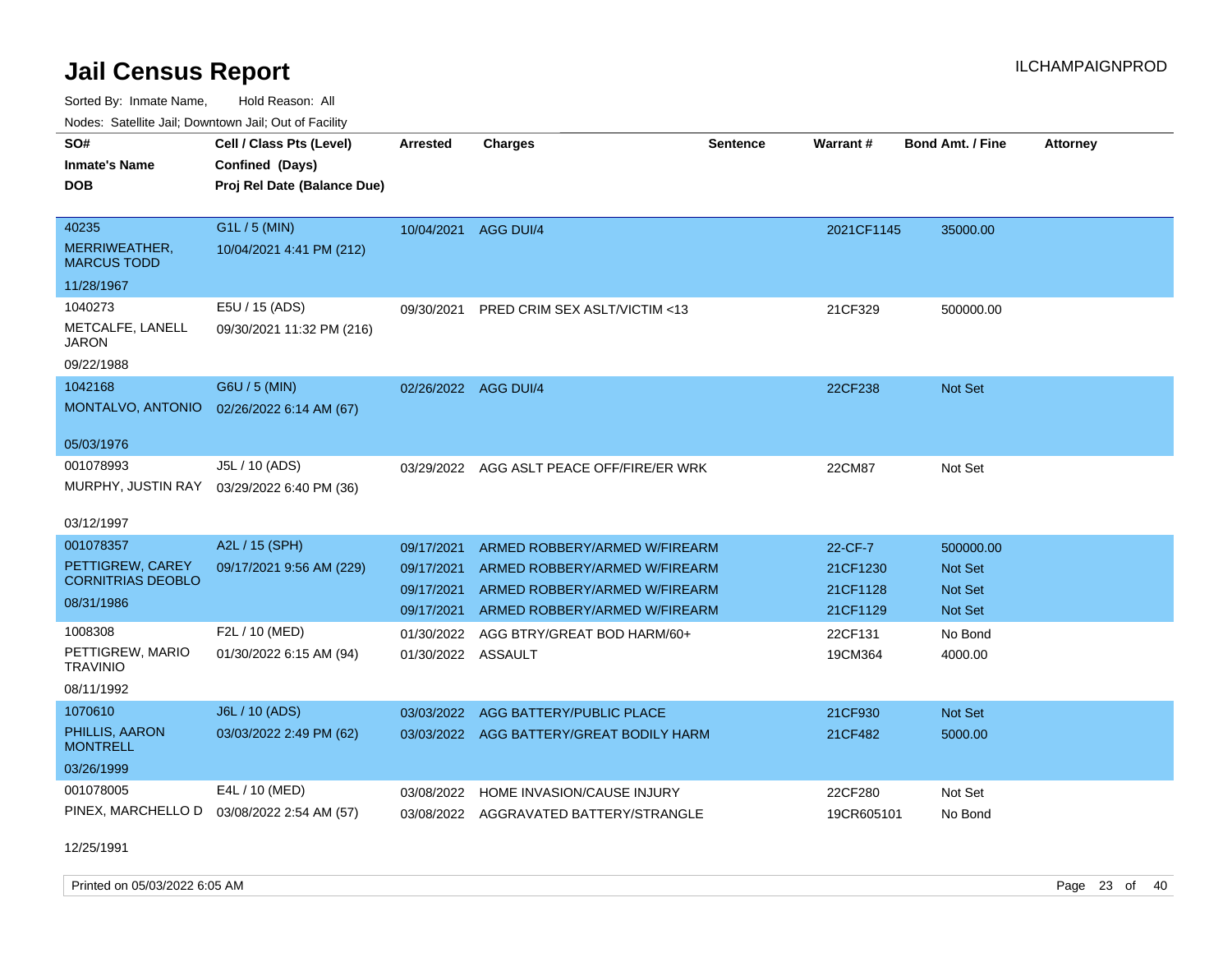Sorted By: Inmate Name, Hold Reason: All Nodes: Satellite Jail; Downtown Jail; Out of Facility

| SO#<br>Inmate's Name<br>DOB                                    | Cell / Class Pts (Level)<br>Confined (Days)<br>Proj Rel Date (Balance Due) | <b>Arrested</b>                        | <b>Charges</b>                                                                               | <b>Sentence</b> | Warrant#                           | <b>Bond Amt. / Fine</b>          | <b>Attorney</b> |
|----------------------------------------------------------------|----------------------------------------------------------------------------|----------------------------------------|----------------------------------------------------------------------------------------------|-----------------|------------------------------------|----------------------------------|-----------------|
| 001077783<br>RIVERA, DARYL<br><b>ANTONIO</b>                   | H5U / 10 (ADS)<br>01/05/2022 4:20 PM (119)                                 |                                        | 01/05/2022 AGGRAVATED BATTERY                                                                |                 | 21CF325                            | Not Set                          |                 |
| 11/14/1981                                                     |                                                                            |                                        |                                                                                              |                 |                                    |                                  |                 |
| 1072114<br><b>LEVON</b><br>10/23/2000                          | A1U / 15 (SPH)<br>ROBINSON, DONNELL 01/17/2021 2:40 PM (472)               | 01/17/2021<br>01/17/2021<br>02/17/2021 | ATTEMPT (FIRST DEGREE MURDER)<br>ARMED ROBBERY/NO FIREARM<br>AGGRAVATED BATTERY              | 4y (DOC)        | 2021CF65<br>2020CF824              | Not Set<br>75000.00<br>250000.00 |                 |
| 1064798                                                        | B3 / 15 (ADS)                                                              | 01/17/2022                             | <b>MURDER</b>                                                                                |                 | 2021CF695                          | 1500000.00                       |                 |
| <b>STENNIS, BRUCE</b><br><b>DEONTAY</b>                        | 01/17/2022 1:29 PM (107)                                                   |                                        | 01/17/2022 MFG/DEL 1<15 GR COCAINE/ANLG                                                      |                 | 21CF520                            | 50000.00                         |                 |
| 08/12/1998                                                     |                                                                            |                                        |                                                                                              |                 |                                    |                                  |                 |
| 1056971<br>TRAVIS, DENZEL<br>DANTRELL<br>03/21/1993            | B2 / 10 (SPH)<br>08/07/2021 7:36 AM (270)                                  | 08/07/2021<br>08/08/2021               | FELON POSS/USE WEAPON/FIREARM<br>AGG BATTERY/PUBLIC PLACE                                    |                 | 21CF948<br>2020CF647               | No Bond<br>25000.00              |                 |
| 30108<br>VANDYKE, DARYL<br><b>ANTHONY</b><br>10/04/1965        | J4L / 15 (ADS)<br>07/30/2021 8:29 PM (278)                                 | 07/30/2021                             | <b>MURDER</b>                                                                                |                 | 21CF902                            | 2000000.00                       |                 |
| 968681<br>WADE, DEMETRIUS<br>DARYL<br>01/07/1987               | D5 / 15 (ADS)<br>08/27/2021 2:25 AM (250)                                  | 08/27/2021<br>08/27/2021               | AGG CRIM SX AB/VIC 13<18/TRUST<br>INDIRECT CRIMINAL CONTEMPT                                 | 3y(DOC)         | 2020CF499<br>2021CC16              | 250000.00<br>No Bond             |                 |
| 1070971<br><b>WEIR, CLINTON</b><br><b>HOWARD</b><br>03/15/1983 | H3L / 5 (ADS)<br>12/08/2021 3:45 AM (147)                                  | 12/07/2021<br>12/07/2021               | <b>IDENTITY THEFT/&lt;\$300</b><br><b>RECKLESS DRIVING</b>                                   |                 | 20CF922<br>19TR2348                | <b>Not Set</b><br>Not Set        |                 |
| 54212<br>WHITLOCK, GEORGE<br>ABRAM<br>11/10/1978               | E3U / 10 (ADS)<br>12/21/2021 1:20 PM (134)                                 | 12/21/2021<br>12/21/2021<br>12/21/2021 | RECEIVE/POSS/SELL STOLEN VEH<br><b>VIOLATE ORDER PROTECTION</b><br>ARMED VIOLENCE/CATEGORY I |                 | 2021CF669<br>2021CM391<br>21CF1576 | 10000.00<br>1000.00<br>Not Set   |                 |

Printed on 05/03/2022 6:05 AM Page 24 of 40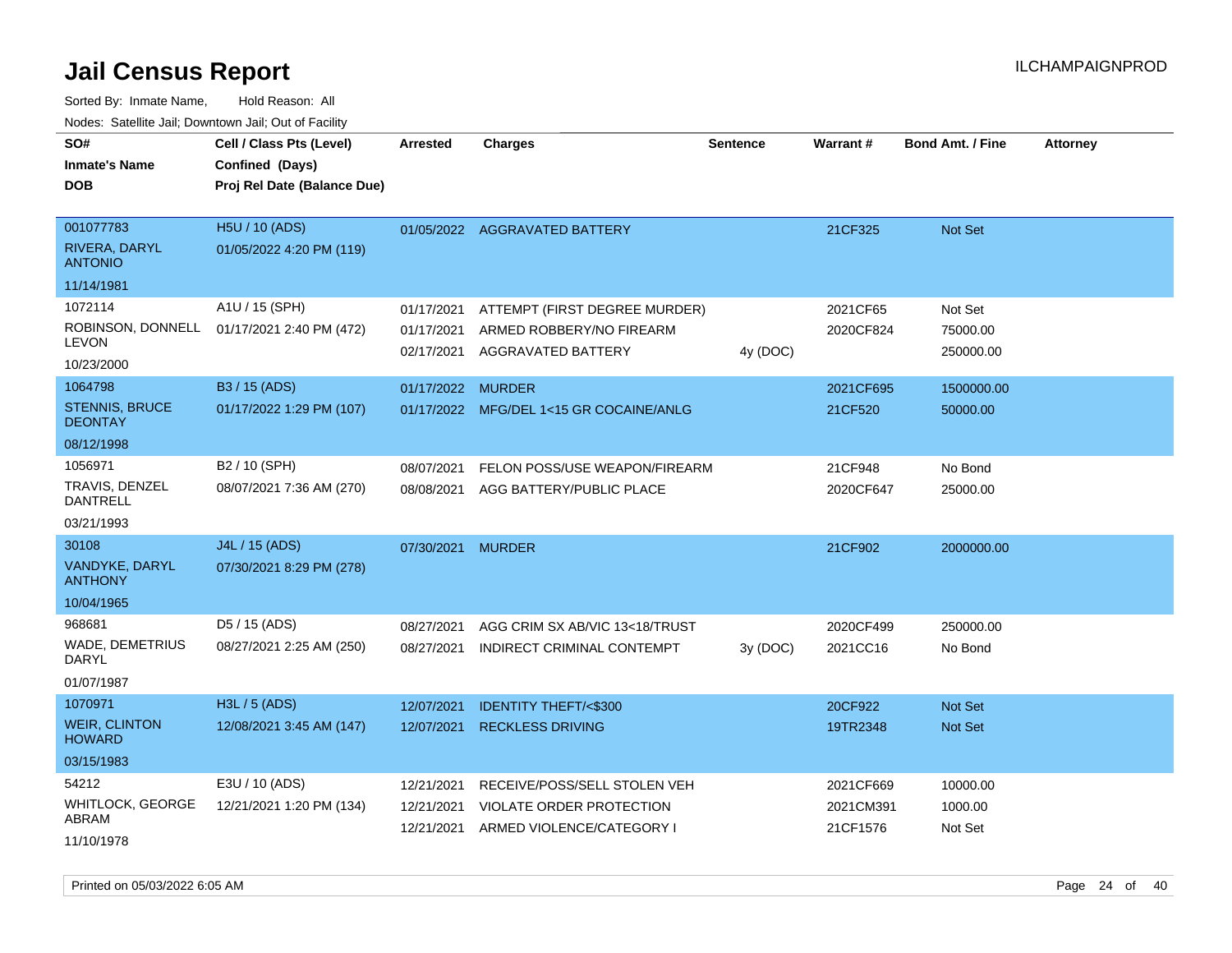| SO#                                 | Cell / Class Pts (Level)    | Arrested   | <b>Charges</b>                            | Sentence | Warrant # | <b>Bond Amt. / Fine</b> | Attorney |
|-------------------------------------|-----------------------------|------------|-------------------------------------------|----------|-----------|-------------------------|----------|
| <b>Inmate's Name</b>                | Confined (Days)             |            |                                           |          |           |                         |          |
| <b>DOB</b>                          | Proj Rel Date (Balance Due) |            |                                           |          |           |                         |          |
|                                     |                             |            |                                           |          |           |                         |          |
| 963324                              | K <sub>2</sub> / 10 (ADS)   | 04/24/2022 | AGG BTRY/PREGNANT/HANDICAPPED             |          | 16CF1327  | 150000.00               |          |
| <b>WILLIAMS, HERMAN</b>             | 04/24/2022 6:46 PM (10)     | 04/24/2022 | <b>CIVIL FTA WARRANT</b>                  |          | 07F10     | 110000.00               |          |
| <b>RASHAAD</b>                      |                             |            | 04/24/2022 POSS AMT CON SUB EXCEPT(A)/(D) |          | 19CF273   | 150000.00               |          |
| 12/01/1988                          |                             |            |                                           |          |           |                         |          |
| 1058072                             | A2U / 15 (SPH)              | 02/25/2021 | ARMED HABITUAL CRIMINAL                   |          |           | Not Set                 |          |
| WILLIAMS, KENNETH<br><b>BERNARD</b> | 02/25/2021 3:24 PM (433)    |            |                                           |          |           |                         |          |
| 10/04/1985                          |                             |            |                                           |          |           |                         |          |
| 001078995                           | $G1U / 5$ (MIN)             |            | 03/29/2022 METH DELIVERY<5 GRAMS          |          | 22CF371   | Not Set                 |          |
| ZINK, PRESTIN L                     | 03/29/2022 11:33 PM (36)    |            |                                           |          |           |                         |          |
| 08/19/1997                          |                             |            |                                           |          |           |                         |          |
| <b>Total Downtown Jail: 50</b>      |                             | Males: 50  | Unknown: 0<br>Females: 0                  |          |           |                         |          |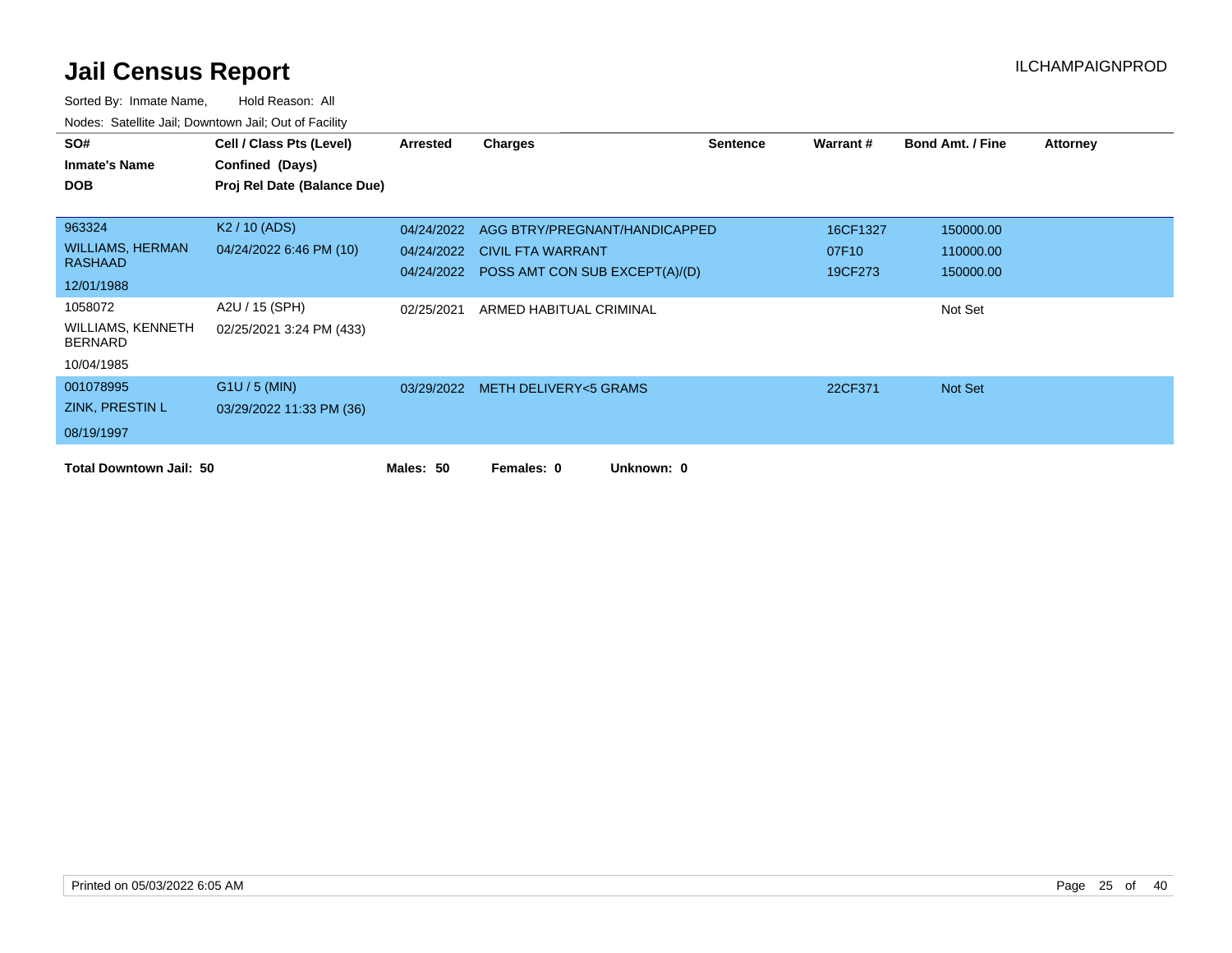|  | <b>Out of Facility</b> |  |
|--|------------------------|--|
|  |                        |  |
|  |                        |  |
|  |                        |  |

| SO#<br><b>Inmate's Name</b>              | Cell / Class Pts (Level)<br>Confined (Days)   | <b>Arrested</b> | <b>Charges</b>                     | <b>Sentence</b> | Warrant#  | <b>Bond Amt. / Fine</b> | <b>Attorney</b> |
|------------------------------------------|-----------------------------------------------|-----------------|------------------------------------|-----------------|-----------|-------------------------|-----------------|
| <b>DOB</b>                               | Proj Rel Date (Balance Due)                   |                 |                                    |                 |           |                         |                 |
| 983810                                   | <b>KAN / 15 (MAX)</b>                         | 12/14/2021      | <b>ARMED HABITUAL CRIMINAL</b>     |                 | 21CF1526  | <b>Not Set</b>          |                 |
| AKINS, KEVIN IVAN                        | 12/14/2021 5:34 PM (141)                      |                 |                                    |                 |           |                         |                 |
| 09/23/1990                               |                                               |                 |                                    |                 |           |                         |                 |
| 001078621                                | KAN / 10 (MED)                                | 12/23/2021      | RESIDENTIAL BURGLARY               | 4y (DOC)        | 21CF1582  | Not Set                 |                 |
|                                          | BAILEY, DANIEL SCOTT 12/23/2021 9:44 AM (132) |                 |                                    |                 |           |                         |                 |
| 05/09/1999                               |                                               |                 |                                    |                 |           |                         |                 |
| 548350                                   | <b>EHD</b>                                    |                 | 03/29/2022 AGG DUI/NO VALID DL     |                 | 2020CF268 | <b>Not Set</b>          |                 |
| <b>BAILEY, NORBERT</b><br><b>WILLIAM</b> | 03/29/2022 9:11 AM (36)                       |                 |                                    |                 |           |                         |                 |
| 02/14/1992                               | 5/23/2022 (0.00)                              |                 |                                    |                 |           |                         |                 |
| 001077899                                | $KAN / 5$ (MIN)                               | 03/20/2022      | <b>BURGLARY</b>                    |                 | 21CF593   | 20000.00                |                 |
| BARKSDALE, RAY<br><b>SHAWN</b>           | 03/20/2022 2:40 PM (45)                       | 03/20/2022      | POSSESSION OF METH/5<15 GRAMS      |                 | 21CF655   | 20000.00                |                 |
| 10/31/1990                               |                                               | 03/20/2022      | POSS STOLEN VEHICLE                |                 | 21CF505   | 20000.00                |                 |
| 19971                                    | <b>EHD</b>                                    | 11/09/2021      | DRIVING RVK/SUSP DUI/SSS 4-9       |                 | 2021CF968 | Not Set                 |                 |
| <b>LYNN</b>                              | BARNESKE, RAYMOND 11/09/2021 9:32 AM (176)    |                 |                                    |                 |           |                         |                 |
| 08/17/1961                               | 5/6/2022 (0.00)                               |                 |                                    |                 |           |                         |                 |
| 516062                                   | KAN / 15 (MAX)                                | 02/22/2021      | PHONE HARASSMENT/2+                |                 | 20CF194   | 5000.00                 |                 |
| BENNETT, JOHN<br><b>MICHAEL</b>          | 02/22/2021 10:47 AM (436)                     | 02/22/2021      | AGG DISCH FIR/VEH/PC OFF/FRMAN     |                 | 21CF210   | No Bond                 |                 |
| 04/30/1986                               |                                               |                 |                                    |                 |           |                         |                 |
| 33993                                    | <b>KAN / 10 (MED)</b>                         | 06/14/2021      | <b>AGGRAVATED DOMESTIC BATTERY</b> |                 | 21CF688   | <b>Not Set</b>          |                 |
| <b>BOOKER, STEPHON</b><br><b>MONTELL</b> | 06/14/2021 7:42 PM (324)                      | 06/14/2021      | POSSESSING A CONTROLLED SUBSTANC   |                 | 21CF657   | <b>Not Set</b>          |                 |
| 06/11/1971                               |                                               | 06/14/2021      | <b>PAROLE REVOCATION</b>           |                 | CH2103612 | No Bond                 |                 |
|                                          |                                               |                 |                                    |                 |           |                         |                 |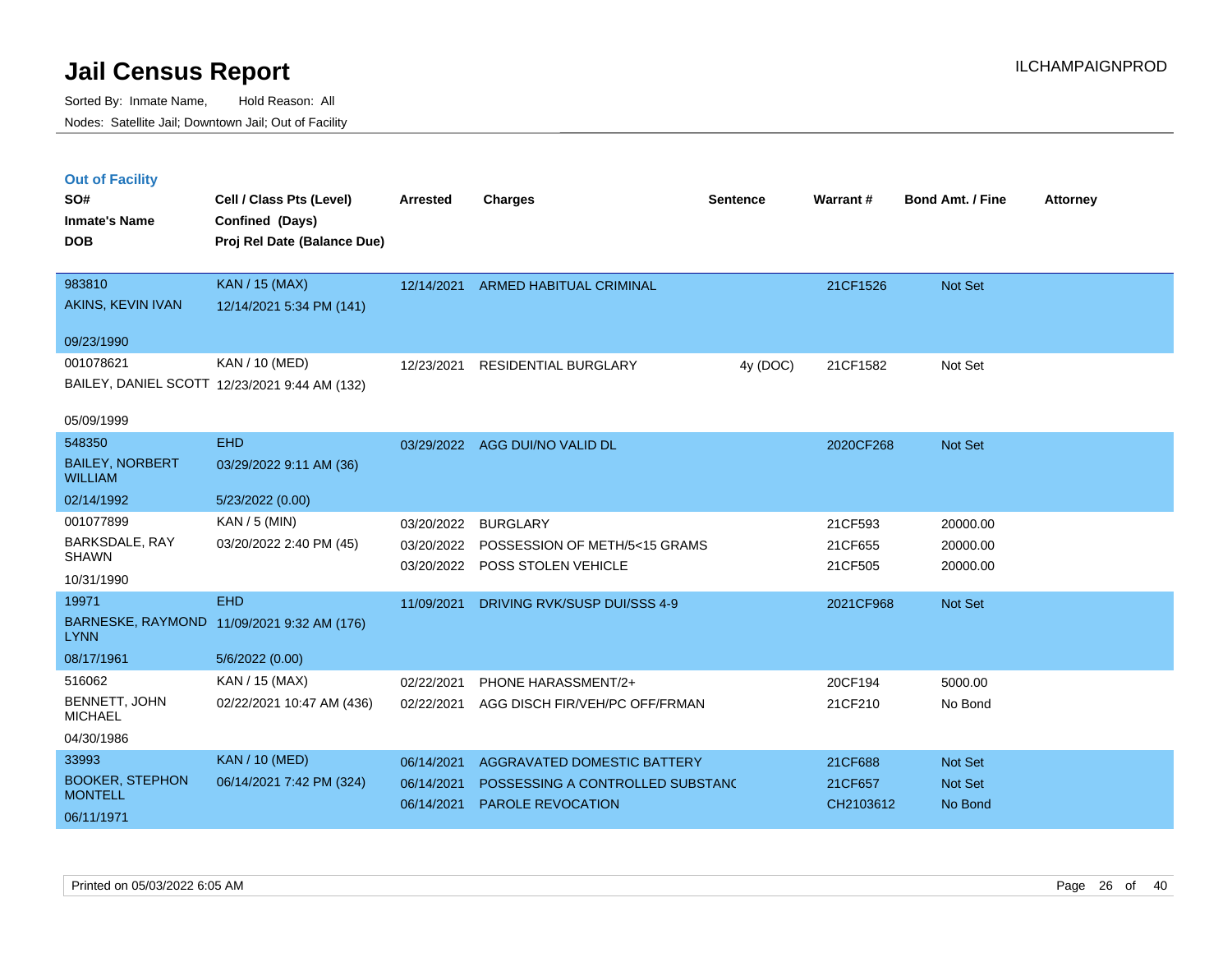| Noues. Sateme Jan, Downtown Jan, Out or Facility  |                             |                 |                                          |                 |                 |                         |                 |
|---------------------------------------------------|-----------------------------|-----------------|------------------------------------------|-----------------|-----------------|-------------------------|-----------------|
| SO#                                               | Cell / Class Pts (Level)    | <b>Arrested</b> | <b>Charges</b>                           | <b>Sentence</b> | <b>Warrant#</b> | <b>Bond Amt. / Fine</b> | <b>Attorney</b> |
| <b>Inmate's Name</b>                              | Confined (Days)             |                 |                                          |                 |                 |                         |                 |
| DOB                                               | Proj Rel Date (Balance Due) |                 |                                          |                 |                 |                         |                 |
|                                                   |                             |                 |                                          |                 |                 |                         |                 |
| 35366                                             | <b>EHD</b>                  | 04/05/2022      | DRIVING RVK/SUSP DUI/SSS 4-9             |                 | 2020CF1405      | Not Set                 |                 |
| <b>BRADLEY, EARNEST</b><br><b>ANGELO VALENTIN</b> | 04/05/2022 8:58 AM (29)     | 04/05/2022      | DRIVING RVK/SUSP DUI/SSS 4-9             |                 | 2021CF361       | Not Set                 |                 |
| 07/30/1968                                        | 6/2/2022 (0.00)             |                 |                                          |                 |                 |                         |                 |
| 1074315                                           | KAN / 15 (MAX)              | 07/27/2021      | AGG DISCHARGE FIREARM/VEH/SCH            |                 | 21CF927         | Not Set                 |                 |
| <b>BRIGGS, PATRICK</b><br>MONTAY                  | 08/03/2021 4:56 PM (274)    |                 |                                          |                 |                 |                         |                 |
| 08/05/2001                                        |                             |                 |                                          |                 |                 |                         |                 |
| 001078880                                         | <b>KAN / 15 (MAX)</b>       | 02/25/2022      | <b>PAROLE REVOCATION</b>                 |                 | HN-2200660      | No Bond                 |                 |
| <b>BROACH, CAREU</b>                              | 02/25/2022 3:58 PM (68)     | 02/25/2022      | ARMED VIOLENCE/CATEGORY I                |                 | 22CF237         | <b>Not Set</b>          |                 |
| 02/27/2003                                        |                             | 02/25/2022      | AGG DISCHARGE FIREARM/BLDG/SCH           |                 | 22600096201     | No Bond                 |                 |
| 001079000                                         | KAN / 15 (MAX)              | 04/01/2022      | MURDER/STRONG PROB KILL/INJURE           |                 | 22CF102         | 2000000.00              |                 |
| BROCK, TONY LAMAR                                 | 04/01/2022 9:02 AM (33)     |                 |                                          |                 |                 |                         |                 |
| 04/01/2004                                        |                             |                 |                                          |                 |                 |                         |                 |
| 1027929                                           | <b>KAN / 15 (MAX)</b>       | 12/18/2021      | HOME INVASION/CAUSE INJURY               |                 | 21CF1560        | No Bond                 |                 |
| <b>BROUGHTON, MARK</b><br><b>ANTHONY, Junior</b>  | 12/18/2021 2:55 AM (137)    |                 |                                          |                 |                 |                         |                 |
| 02/15/1990                                        |                             |                 |                                          |                 |                 |                         |                 |
| 001078065                                         | KAN / 10 (ADS)              | 06/17/2021      | AGG BATTERY/DISCHARGE FIREARM            |                 | 21CF704         | 1000000.00              |                 |
| BROWN, CHARMAN<br>LAKEEF                          | 06/17/2021 12:32 PM (321)   |                 |                                          |                 |                 |                         |                 |
| 11/30/2002                                        |                             |                 |                                          |                 |                 |                         |                 |
| 001078008                                         | <b>KAN / 15 (MAX)</b>       |                 | 02/15/2022 AGG BATTERY/DISCHARGE FIREARM |                 | 21CF1090        | 500000.00               |                 |
| BROWN, CODY<br><b>RUSSELL</b>                     | 02/15/2022 9:17 AM (78)     |                 |                                          |                 |                 |                         |                 |
| 02/15/2004                                        |                             |                 |                                          |                 |                 |                         |                 |
| 1038554                                           | KAN / 15 (MAX)              | 08/18/2021      | ARMED HABITUAL CRIMINAL                  |                 | 21CF1162        | Not Set                 |                 |
| <b>BROWN, CORRION</b><br>DEVONTAE                 | 08/18/2021 5:40 PM (259)    | 08/18/2021      | DELIVERY OF OR POSSESSION OF W/INT       |                 | 21CF1009        | No Bond                 |                 |
| 04/19/1995                                        |                             |                 |                                          |                 |                 |                         |                 |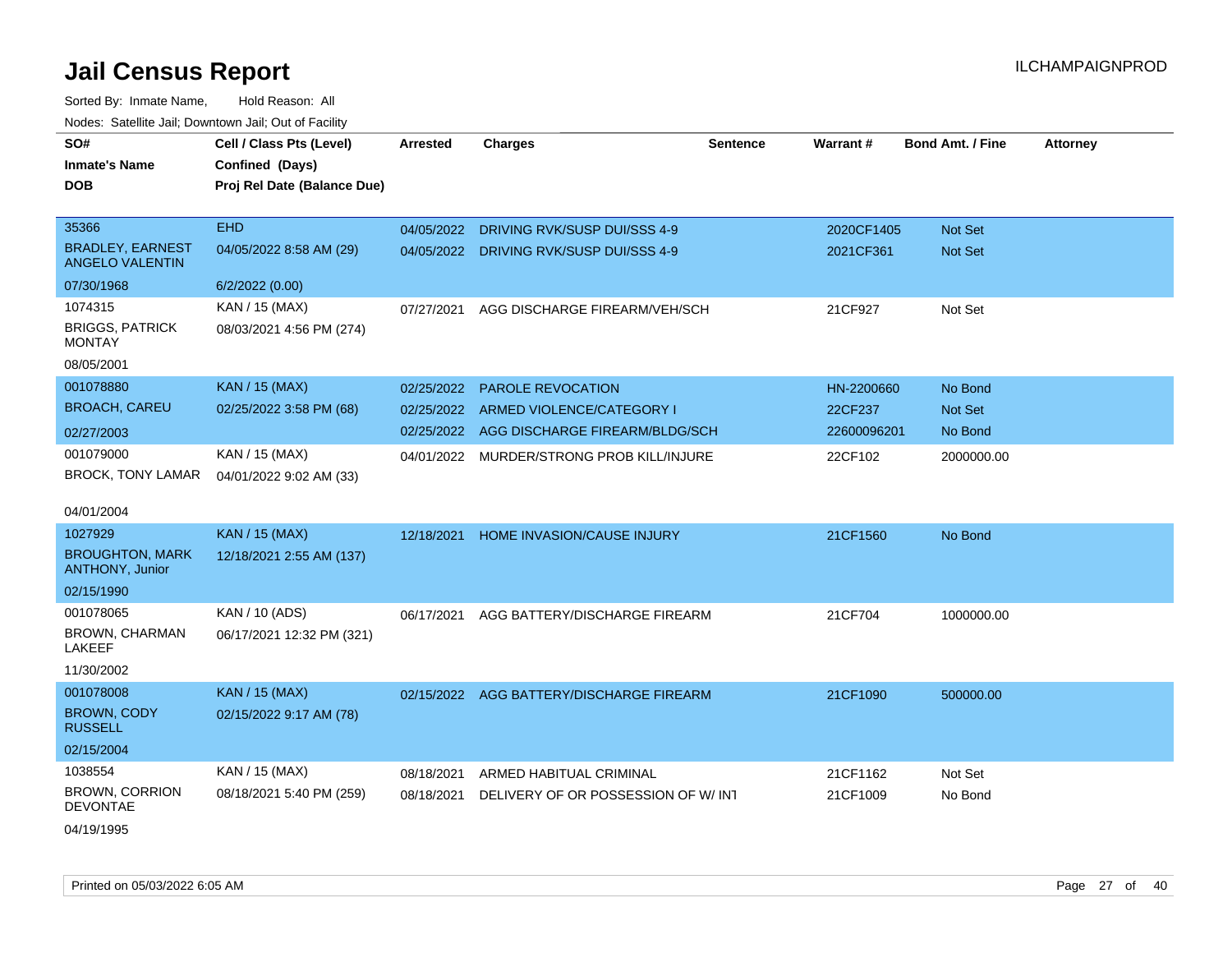| SO#                                      | Cell / Class Pts (Level)                       | Arrested   | <b>Charges</b>                           | <b>Sentence</b> | <b>Warrant#</b> | <b>Bond Amt. / Fine</b> | <b>Attorney</b> |
|------------------------------------------|------------------------------------------------|------------|------------------------------------------|-----------------|-----------------|-------------------------|-----------------|
| <b>Inmate's Name</b><br><b>DOB</b>       | Confined (Days)<br>Proj Rel Date (Balance Due) |            |                                          |                 |                 |                         |                 |
| 1067476                                  | <b>KAN / 10 (MED)</b>                          | 11/13/2021 | AGG DOMESTIC BATTERY/STRANGLE            |                 | 20CF575         | 5000.00                 |                 |
| <b>BROWN, JAMES</b><br><b>BRONELL</b>    | 11/13/2021 2:35 AM (172)                       | 11/13/2021 | <b>RESIDENTIAL BURGLARY</b>              |                 | 21CF385         | 25000.00                |                 |
| 01/08/1996                               |                                                |            |                                          |                 |                 |                         |                 |
| 1028357                                  | KAN / 15 (MAX)                                 | 03/23/2022 | DOMESTIC BATTERY/OTHER PRIOR             |                 | 22CF348         | Not Set                 |                 |
| <b>BROWN, MARCUS</b><br><b>RICKELL</b>   | 03/23/2022 7:13 PM (42)                        |            | 03/23/2022 FELON POSS/USE WEAPON/FIREARM |                 | 22CF349         | No Bond                 |                 |
| 01/06/1995                               |                                                |            |                                          |                 |                 |                         |                 |
| 1038579                                  | <b>KAN / 15 (MAX)</b>                          | 08/18/2021 | FELON POSS/USE WEAPON/FIREARM            |                 | 21CF1010        | Not Set                 |                 |
| <b>BROWN, MARKEL</b><br><b>RIKKI</b>     | 08/18/2021 2:05 PM (259)                       |            |                                          |                 |                 |                         |                 |
| 01/06/1995                               |                                                |            |                                          |                 |                 |                         |                 |
| 1003006                                  | KAN / 15 (MAX)                                 | 08/19/2021 | FELON POSS/USE MACHINE GUN               |                 | 21CF1011        | No Bond                 |                 |
| <b>BROWN, ROCKEITH</b><br><b>JAVONTE</b> | 08/19/2021 12:55 AM (258)                      |            |                                          |                 |                 |                         |                 |
| 07/23/1991                               |                                                |            |                                          |                 |                 |                         |                 |
| 1068812                                  | <b>KAN / 15 (MAX)</b>                          | 12/21/2021 | <b>FELON POSS/USE FIREARM PRIOR</b>      |                 | 21CF1568        | <b>Not Set</b>          |                 |
| <b>BRYANT, DANNY</b><br><b>EUGENE</b>    | 12/21/2021 1:50 PM (134)                       | 12/21/2021 | AGG DISCHARGE FIREARM/OCC VEH            |                 | 21CF741         | Not Set                 |                 |
| 11/22/1989                               |                                                |            |                                          |                 |                 |                         |                 |
| 987334                                   | KAN / 15 (MAX)                                 |            | 03/10/2021 ATTEMPT (FIRST DEGREE MURDER) |                 | 19CF689         | Not Set                 |                 |
| CAIN, ISAIAH<br><b>DEPRIEST</b>          | 03/10/2021 2:22 PM (420)                       |            |                                          |                 |                 |                         |                 |
| 12/23/1990                               |                                                |            |                                          |                 |                 |                         |                 |
| 001077954                                | <b>KAN / 10 (MED)</b>                          | 12/21/2021 | <b>RESIDENTIAL BURGLARY</b>              |                 | 21CF1570        | <b>Not Set</b>          |                 |
|                                          | CALKINS, STEVEN RAY 12/21/2021 6:35 AM (134)   |            |                                          |                 |                 |                         |                 |
| 01/01/1992                               |                                                |            |                                          |                 |                 |                         |                 |
| 992962                                   | KAN / 15 (ADS)                                 | 05/25/2021 | MURDER/INTENT TO KILL/INJURE             |                 | 2018CF1045      | 1000000.00              |                 |
| CAMPBELL, KEITH<br>KNAQEEB               | 05/25/2021 1:19 PM (344)                       |            |                                          |                 |                 |                         |                 |
| 07/22/1991                               |                                                |            |                                          |                 |                 |                         |                 |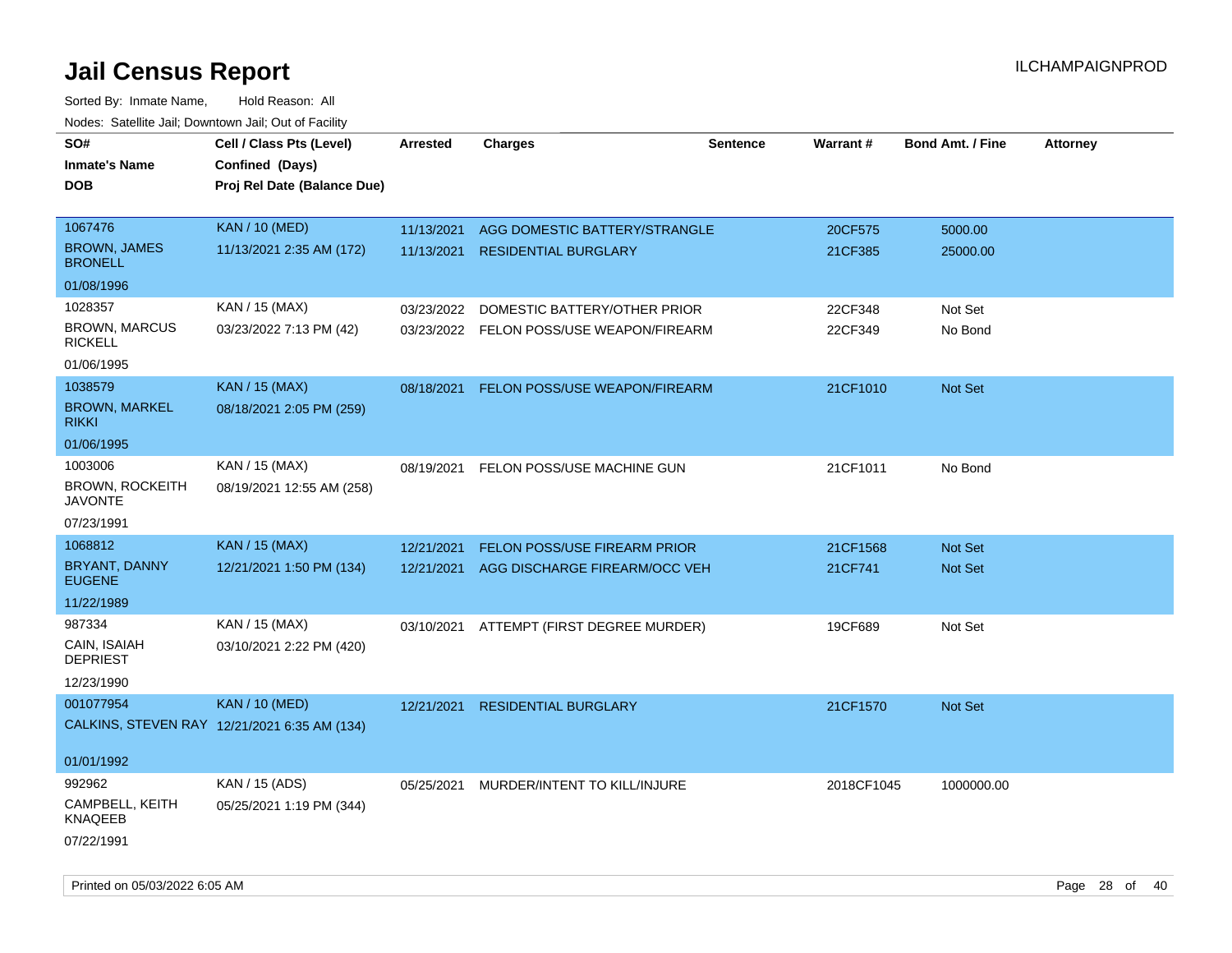Sorted By: Inmate Name, Hold Reason: All

Nodes: Satellite Jail; Downtown Jail; Out of Facility

| SO#<br><b>Inmate's Name</b><br><b>DOB</b>                   | Cell / Class Pts (Level)<br>Confined (Days)<br>Proj Rel Date (Balance Due) | <b>Arrested</b>                        | <b>Charges</b>                                                                              | <b>Sentence</b> | Warrant#                             | <b>Bond Amt. / Fine</b>                | <b>Attorney</b> |
|-------------------------------------------------------------|----------------------------------------------------------------------------|----------------------------------------|---------------------------------------------------------------------------------------------|-----------------|--------------------------------------|----------------------------------------|-----------------|
| 001078953<br>CAMPBELL,<br><b>MOHAMMED BURNELL</b>           | <b>KAN / 10 (MED)</b><br>03/15/2022 10:50 PM (50)                          |                                        | 03/15/2022 POSSESSION OF STOLEN FIREARM                                                     |                 | 2022CF319                            | Not Set                                |                 |
| 09/25/1991                                                  |                                                                            |                                        |                                                                                             |                 |                                      |                                        |                 |
| 1045467<br>CARPENTER-MOORE.<br>JOSEPH CARL, Junior          | KAN / 15 (MAX)<br>04/02/2022 5:22 PM (32)                                  | 04/01/2022                             | MFG/DEL CANNABIS/30-500 GRAMS<br>04/01/2022 MFG/DEL CANNABIS/30-500 GRAMS                   |                 | 20CF87<br>19CF1770                   | 100000.00 / 34.00<br>100000.00 / 34.00 |                 |
| 04/18/1992                                                  |                                                                            |                                        |                                                                                             |                 |                                      |                                        |                 |
| 001078576<br>CARTER, DEMONDRE<br><b>DAVON</b><br>05/27/2001 | <b>KAN / 15 (MAX)</b><br>11/09/2021 6:01 PM (176)                          | 11/09/2021                             | UNLAWFUL USE OF A WEAPON                                                                    |                 | 21CF1383                             | <b>Not Set</b>                         |                 |
| 1064838                                                     | KAN / 15 (MAX)                                                             | 04/13/2022                             | <b>VIOLATE OP/OTHER PRIOR</b>                                                               |                 | 2022CM68                             | 5000.00                                |                 |
| CARTER, JAMAL<br><b>ANTONIO</b><br>09/25/1997               | 04/13/2022 6:34 PM (21)                                                    | 04/13/2022<br>04/13/2022<br>04/18/2022 | DRIVING DURING SUSPENSION<br>FELON POSS/USE WEAPON/FIREARM<br>CRIMINAL TRESPASS TO PROPERTY |                 | 2022MT403<br>2022CF464<br>2020CF1015 | 200.00<br>Not Set<br>Not Set           |                 |
| 1064992                                                     | <b>KAN / 15 (MAX)</b>                                                      | 09/20/2021                             | ARMED VIOLENCE/CATEGORY I                                                                   |                 | 21CF1137                             | Not Set                                |                 |
| CARTER, KEJUAN<br><b>JAVONTE</b>                            | 09/20/2021 11:42 PM (226)                                                  |                                        |                                                                                             |                 |                                      |                                        |                 |
| 06/27/1998                                                  |                                                                            |                                        |                                                                                             |                 |                                      |                                        |                 |
| 001078729<br>CARTER, TROY<br><b>DEMON</b><br>01/02/2004     | KAN / 15 (ADS)<br>01/02/2022 10:29 AM (122)                                | 01/02/2022                             | MURDER/INTENT TO KILL/INJURE                                                                |                 | 20CF396                              | 1000000.00                             |                 |
| 957936                                                      | <b>KAN</b> / 15 (MAX)                                                      | 03/10/2022                             | DELIVERY OF OR POSSESSION OF W/INT                                                          |                 | 22CF295                              | Not Set                                |                 |
| CAVETTE, JUSTIN<br><b>EUGENE</b>                            | 03/10/2022 12:10 PM (55)                                                   |                                        |                                                                                             |                 |                                      |                                        |                 |
| 08/02/1988                                                  |                                                                            |                                        |                                                                                             |                 |                                      |                                        |                 |
| 1048488<br>COLSON, WAYNE<br>ARTHUR, Third                   | KAN / 10 (ADS)<br>12/30/2021 8:27 AM (125)                                 | 12/30/2021                             | ARMED VIOLENCE/CATEGORY I                                                                   |                 | 2022CF4                              | Not Set                                |                 |
| 10/14/1995                                                  |                                                                            |                                        |                                                                                             |                 |                                      |                                        |                 |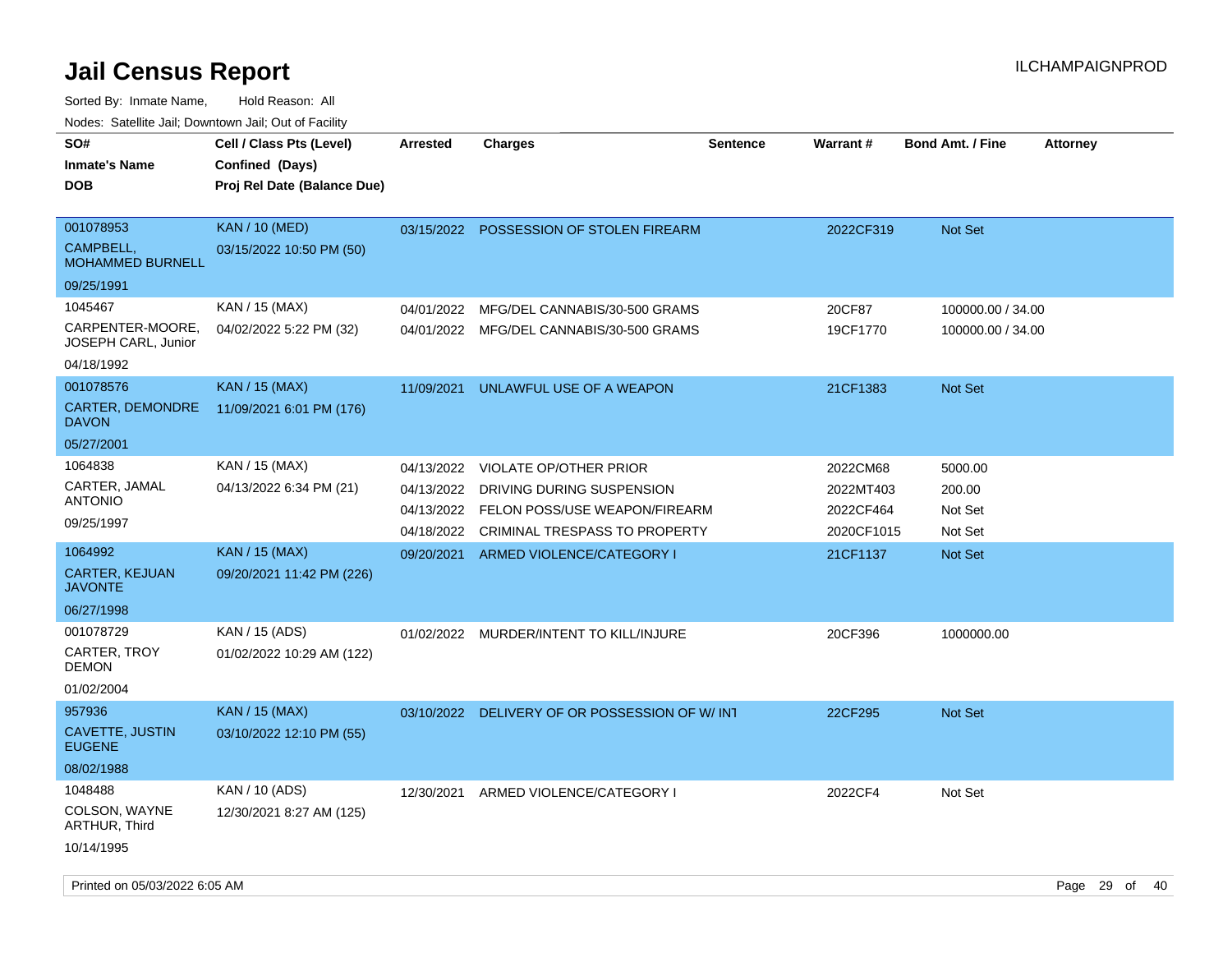| roaco. Catolino cali, Downtown cali, Out of Fability |                             |                     |                                |          |            |                         |                 |
|------------------------------------------------------|-----------------------------|---------------------|--------------------------------|----------|------------|-------------------------|-----------------|
| SO#                                                  | Cell / Class Pts (Level)    | <b>Arrested</b>     | <b>Charges</b>                 | Sentence | Warrant#   | <b>Bond Amt. / Fine</b> | <b>Attorney</b> |
| <b>Inmate's Name</b>                                 | Confined (Days)             |                     |                                |          |            |                         |                 |
| <b>DOB</b>                                           | Proj Rel Date (Balance Due) |                     |                                |          |            |                         |                 |
|                                                      |                             |                     |                                |          |            |                         |                 |
| 57733                                                | <b>KAN / 15 (SPH)</b>       | 02/25/2020          | <b>HOMICIDE</b>                |          | 2020-CF250 | No Bond                 |                 |
| <b>CRAIG, ANTOINE</b><br><b>DARRELL</b>              | 02/25/2020 4:08 PM (799)    | 02/25/2020          | FELON POSS/USE WEAPON/FIREARM  |          | 19CF-1827  | No Bond                 |                 |
| 10/09/1982                                           |                             |                     |                                |          |            |                         |                 |
| 001077939                                            | KAN / 10 (MED)              | 05/10/2021          | FIREARM/FOID INVALID/NOT ELIG  |          | 21CF526    | No Bond                 |                 |
| <b>CROSS, PATRICK</b><br><b>DONTRELLE</b>            | 05/10/2021 7:31 PM (359)    | 06/02/2021          | POSS STOLEN VEHICLE > \$25,000 |          | 21CF612    | Not Set                 |                 |
| 11/07/2001                                           |                             |                     |                                |          |            |                         |                 |
| 25022                                                | EHD / 10 (MED)              |                     | 02/17/2022 AGG DUI/2/PASS<16   |          | 2021CF560  | No Bond                 |                 |
| <b>CRUMP, ROBERT</b><br><b>ANTHONY</b>               | 02/17/2022 11:48 AM (76)    |                     |                                |          |            |                         |                 |
| 02/06/1966                                           | 5/14/2022 (0.00)            |                     |                                |          |            |                         |                 |
| 001077214                                            | KAN / 15 (MAX)              | 12/20/2021          | <b>MURDER</b>                  |          | 21CF1572   | Not Set                 |                 |
| DAVIS-MURDOCK,<br><b>ERION VASSHAD</b>               | 12/21/2021 10:13 AM (134)   |                     |                                |          |            |                         |                 |
| 06/22/1998                                           |                             |                     |                                |          |            |                         |                 |
| 001078538                                            | <b>KAN / 10 (ADS)</b>       | 10/26/2021          | <b>CRIM SEX ASSAULT/FORCE</b>  |          | 21CF1301   | Not Set                 |                 |
| DAWKINS, LEN                                         | 10/26/2021 8:18 PM (190)    |                     |                                |          |            |                         |                 |
| 03/23/1987                                           |                             |                     |                                |          |            |                         |                 |
| 64070                                                | KAN / 10 (MED)              | 02/18/2022 BURGLARY |                                |          | 21CF1176   | 20000.00                |                 |
| DECKER, ANTHONY V                                    | 02/18/2022 6:52 PM (75)     |                     |                                |          |            |                         |                 |
|                                                      |                             |                     |                                |          |            |                         |                 |
| 11/27/1982                                           |                             |                     |                                |          |            |                         |                 |
| 001078223                                            | <b>KAN / 5 (MIN)</b>        | 11/09/2021          | AGG DUI/NO VALID DL            |          | 21CF1382   | Not Set                 |                 |
| DIEGO-MATEO,<br><b>JOAQUIN</b>                       | 11/09/2021 10:52 PM (176)   |                     |                                |          |            |                         |                 |
| 01/23/2002                                           |                             |                     |                                |          |            |                         |                 |
| 1061304                                              | KAN / 15 (MAX)              | 10/11/2021          | ARMED HABITUAL CRIMINAL        |          | 21CF1226   | No Bond                 |                 |
| DORRIS, KEMION                                       | 10/11/2021 7:30 PM (205)    | 10/11/2021          | ARMED HABITUAL CRIMINAL        |          | 21CF1227   | No Bond                 |                 |
| <b>DAETOCE</b>                                       |                             | 10/11/2021          | HOME INVASION/FIREARM          |          | 21CF1228   | No Bond                 |                 |
| 11/19/1997                                           |                             |                     |                                |          |            |                         |                 |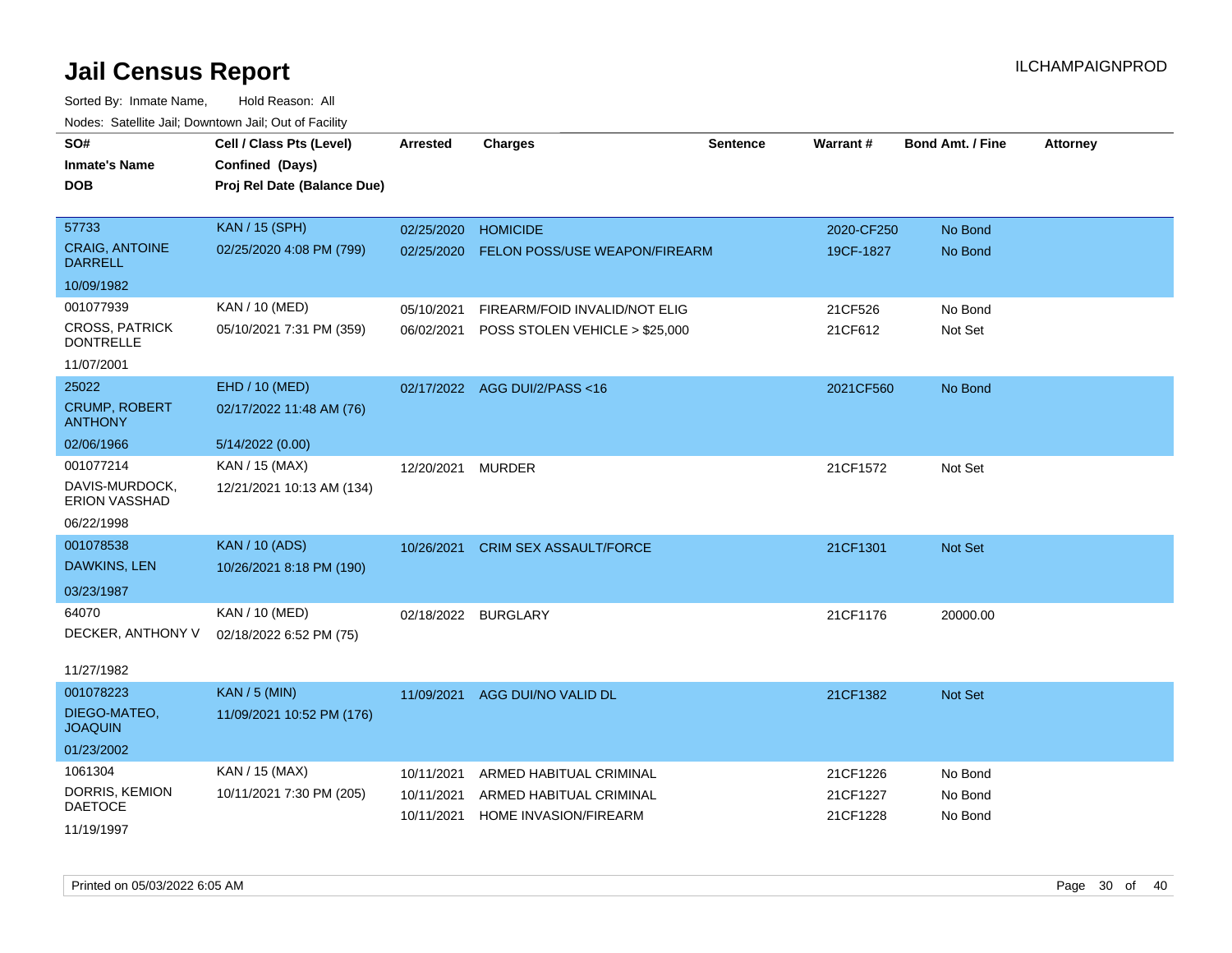Sorted By: Inmate Name, Hold Reason: All Nodes: Satellite Jail; Downtown Jail; Out of Facility

| SO#                                   | Cell / Class Pts (Level)                     | Arrested   | <b>Charges</b>                          | <b>Sentence</b> | Warrant#   | <b>Bond Amt. / Fine</b> | <b>Attorney</b> |
|---------------------------------------|----------------------------------------------|------------|-----------------------------------------|-----------------|------------|-------------------------|-----------------|
| <b>Inmate's Name</b>                  | Confined (Days)                              |            |                                         |                 |            |                         |                 |
| <b>DOB</b>                            | Proj Rel Date (Balance Due)                  |            |                                         |                 |            |                         |                 |
|                                       |                                              |            |                                         |                 |            |                         |                 |
| 959292                                | <b>KAN / 15 (ADS)</b>                        | 04/01/2021 | ATTEMPT (FIRST DEGREE MURDER)           |                 | 2020CF565  | 2000000.00              |                 |
| DUNCAN, COREYON<br>ANTHONY            | 04/01/2021 8:46 PM (398)                     | 12/17/2021 | <b>MURDER</b>                           |                 | 21CF1542   | Not Set                 |                 |
| 01/17/1989                            |                                              |            |                                         |                 |            |                         |                 |
| 1053207                               | KAN / 15 (SPH)                               |            | 06/06/2019 MURDER/INTENT TO KILL/INJURE |                 | 2019-CF849 | 2000000.00              |                 |
| FAUST, JAQUAVEON<br>LAVELL            | 06/06/2019 2:24 PM (1,063)                   |            |                                         |                 |            |                         |                 |
| 07/25/1996                            |                                              |            |                                         |                 |            |                         |                 |
| 001079018                             | <b>EHD</b>                                   | 04/05/2022 | DRIVING RVK/SUSP DUI/SSS 4-9            |                 | 2022CF22   | <b>Not Set</b>          |                 |
| FINLEY, KEITH DAVID                   | 04/05/2022 10:38 AM (29)                     |            |                                         |                 |            |                         |                 |
|                                       |                                              |            |                                         |                 |            |                         |                 |
| 08/23/1963                            | 10/1/2022 (0.00)                             |            |                                         |                 |            |                         |                 |
| 1075614                               | KAN / 15 (MAX)                               | 03/19/2022 | AGGRAVATED DOMESTIC BATTERY             |                 | 22CF333    | Not Set                 |                 |
| GANT, TEVIN<br><b>ODELROW</b>         | 03/19/2022 5:29 PM (46)                      |            | 03/19/2022 PAROLE REVOCATION            |                 | CM2201590  | No Bond                 |                 |
| 03/03/1991                            |                                              |            |                                         |                 |            |                         |                 |
| 1013012                               | <b>KAN / 15 (MAX)</b>                        | 07/08/2021 | ATTEMPT (FIRST DEGREE MURDER)           |                 | 2021CF790  | 1000000.00              |                 |
|                                       | GARY, XAVIER LAMAR  07/08/2021 9:24 AM (300) | 07/08/2021 | FELON POSS/USE FIREARM PRIOR            |                 | 2020CF650  | 25000.00                |                 |
|                                       |                                              | 07/08/2021 | <b>FELON POSS/USE FIREARM PRIOR</b>     |                 | 21CF798    | <b>Not Set</b>          |                 |
| 12/14/1991                            |                                              |            |                                         |                 |            |                         |                 |
| 1065946                               | KAN / 10 (MED)                               | 09/04/2021 | AGG BATTERY/DISCHARGE FIREARM           |                 | 21CF1057   | 750000.00               |                 |
| GODBOLT, DESMOND<br><b>DEVONTAE</b>   | 09/04/2021 1:17 AM (242)                     | 09/04/2021 | RESIST/OBSTRUCTING A PEACE OFFICEF      |                 | 21CM407    | Not Set                 |                 |
| 11/15/1997                            |                                              |            |                                         |                 |            |                         |                 |
| 1070118                               | <b>KAN / 15 (MAX)</b>                        | 08/31/2021 | <b>AGGRAVATED DOMESTIC BATTERY</b>      |                 | 21CF1049   | No Bond                 |                 |
| <b>GRAHAM, CORTEZ</b><br><b>LAMON</b> | 08/31/2021 9:32 PM (246)                     | 09/02/2021 | <b>PROBATION VIOLATION</b>              |                 | 21CF55     | <b>Not Set</b>          |                 |
| 03/31/1976                            |                                              |            |                                         |                 |            |                         |                 |
| 1076506                               | KAN / 15 (MAX)                               | 09/17/2021 | AGG UUW/PERSON/CM THREAT VIOL           |                 | 21CF1131   | Not Set                 |                 |
|                                       | GRAY, JAMARH EMERE 09/17/2021 10:41 AM (229) | 09/20/2021 | <b>DOMESTIC BATTERY</b>                 |                 | 21CM430    | Not Set                 |                 |

06/21/2003

Printed on 05/03/2022 6:05 AM Page 31 of 40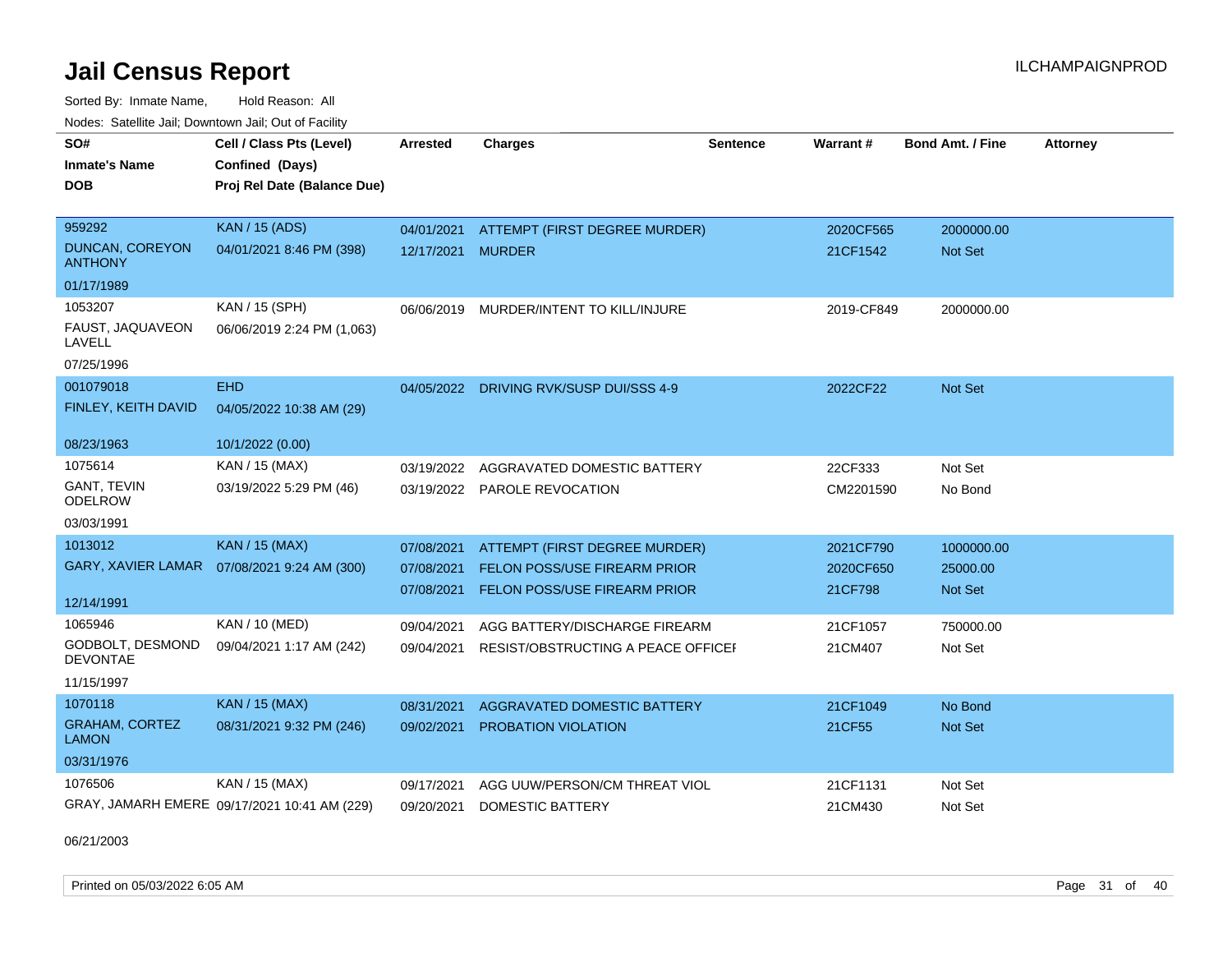| SO#                                     | Cell / Class Pts (Level)    | <b>Arrested</b>      | <b>Charges</b>                       | <b>Sentence</b> | Warrant #  | <b>Bond Amt. / Fine</b> | <b>Attorney</b> |
|-----------------------------------------|-----------------------------|----------------------|--------------------------------------|-----------------|------------|-------------------------|-----------------|
| <b>Inmate's Name</b>                    | Confined (Days)             |                      |                                      |                 |            |                         |                 |
| <b>DOB</b>                              | Proj Rel Date (Balance Due) |                      |                                      |                 |            |                         |                 |
|                                         |                             |                      |                                      |                 |            |                         |                 |
| 1055117                                 | <b>EHD</b>                  |                      | 02/15/2022 AGG BATTERY/PUBLIC PLACE  |                 | 2021CM47   | <b>Not Set</b>          |                 |
| <b>GREAM, JOHN</b><br><b>ROBERT LEE</b> | 02/15/2022 10:44 AM (78)    |                      |                                      |                 |            |                         |                 |
| 08/23/1996                              | 6/13/2022 (0.00)            |                      |                                      |                 |            |                         |                 |
| 001078871                               | KAN / 5 (MIN)               | 02/22/2022           | <b>RESIDENTIAL BURGLARY</b>          |                 | 2020JD14   | No Bond                 |                 |
| <b>HARRIS, MARTELL</b>                  | 02/22/2022 3:44 PM (71)     | 02/22/2022           | <b>INDIRECT CRIMINAL CONTEMPT</b>    |                 | 2020CC9    | 20000.00                |                 |
| <b>TE'SHAWN</b>                         |                             | 02/22/2022           | ESCAPE/VIOLATE ELEC MONITORING       |                 | 22CF316    | 150000.00               |                 |
| 07/02/2003                              |                             |                      |                                      |                 |            |                         |                 |
| 1037683                                 | <b>EHD</b>                  | 02/23/2022           | AGG DUI/LIC SUSP OR REVOKED          |                 | 2020CF350  | <b>Not Set</b>          |                 |
| <b>HARRISON, HAROLD</b><br><b>RAY</b>   | 02/23/2022 10:01 AM (70)    | 02/23/2022 AGG DUI/3 |                                      |                 | 2020CF1351 | <b>Not Set</b>          |                 |
| 11/30/1963                              | 5/22/2022 (0.00)            |                      |                                      |                 |            |                         |                 |
| 1073611                                 | KAN / 5 (MIN)               | 02/09/2021           | DELIVERY OF OR POSSESSION OF W/INT   |                 | 21CF160    | Not Set                 |                 |
| HAYES, CAMERON<br><b>TAYLOR MALEEK</b>  | 02/09/2021 3:10 PM (449)    | 02/09/2021           | MFG 15>100 GR ECSTASY/ANALOG         |                 | 21CF121    | 500000.00               |                 |
| 08/10/1998                              |                             |                      |                                      |                 |            |                         |                 |
| 1045186                                 | <b>KAN / 15 (MAX)</b>       | 08/16/2021           | ARMED VIOLENCE/CATEGORY I            |                 | 21CF934    | 1000000.00              |                 |
| HOLBROOK, JOHNNIE                       | 08/16/2021 11:07 AM (261)   | 08/16/2021           | <b>FELON POSS/USE WEAPON/FIREARM</b> |                 | 19CF968    | <b>Not Set</b>          |                 |
| <b>MATHIS</b>                           |                             | 08/16/2021           | AGG FLEEING POLICE/21 MPH OVER       |                 | 21CF988    | <b>Not Set</b>          |                 |
| 07/19/1996                              |                             | 08/16/2021           | FELON POSS/USE WEAPON/FIREARM        |                 | 21CF989    | <b>Not Set</b>          |                 |
|                                         |                             | 03/30/2022 MURDER    |                                      |                 |            | 2000000.00              |                 |
| 972300                                  | KAN / 10 (MED)              | 12/22/2021           | <b>RESIDENTIAL BURGLARY</b>          |                 | 18CF1691   | 25000.00                |                 |
| <b>HOLT, MICHAEL</b><br><b>TERRELL</b>  | 12/22/2021 8:36 AM (133)    | 12/22/2021           | AGG CRIM SEX ABUSE/VICTIM <9         |                 | 19CF1277   | 250000.00               |                 |
| 12/25/1989                              |                             |                      |                                      |                 |            |                         |                 |
| 001078146                               | <b>KAN / 15 (MAX)</b>       | 07/09/2021           | AGG BATTERY/DISCHARGE FIREARM        |                 | 21CF795    | 1000000.00              |                 |
| HUNT, TEIGAN<br><b>JAZAIREO</b>         | 07/09/2021 12:41 PM (299)   | 07/09/2021           | ARMED ROBBERY/ARMED W/FIREARM        |                 | 21CF806    | <b>Not Set</b>          |                 |
| 05/14/2003                              |                             |                      |                                      |                 |            |                         |                 |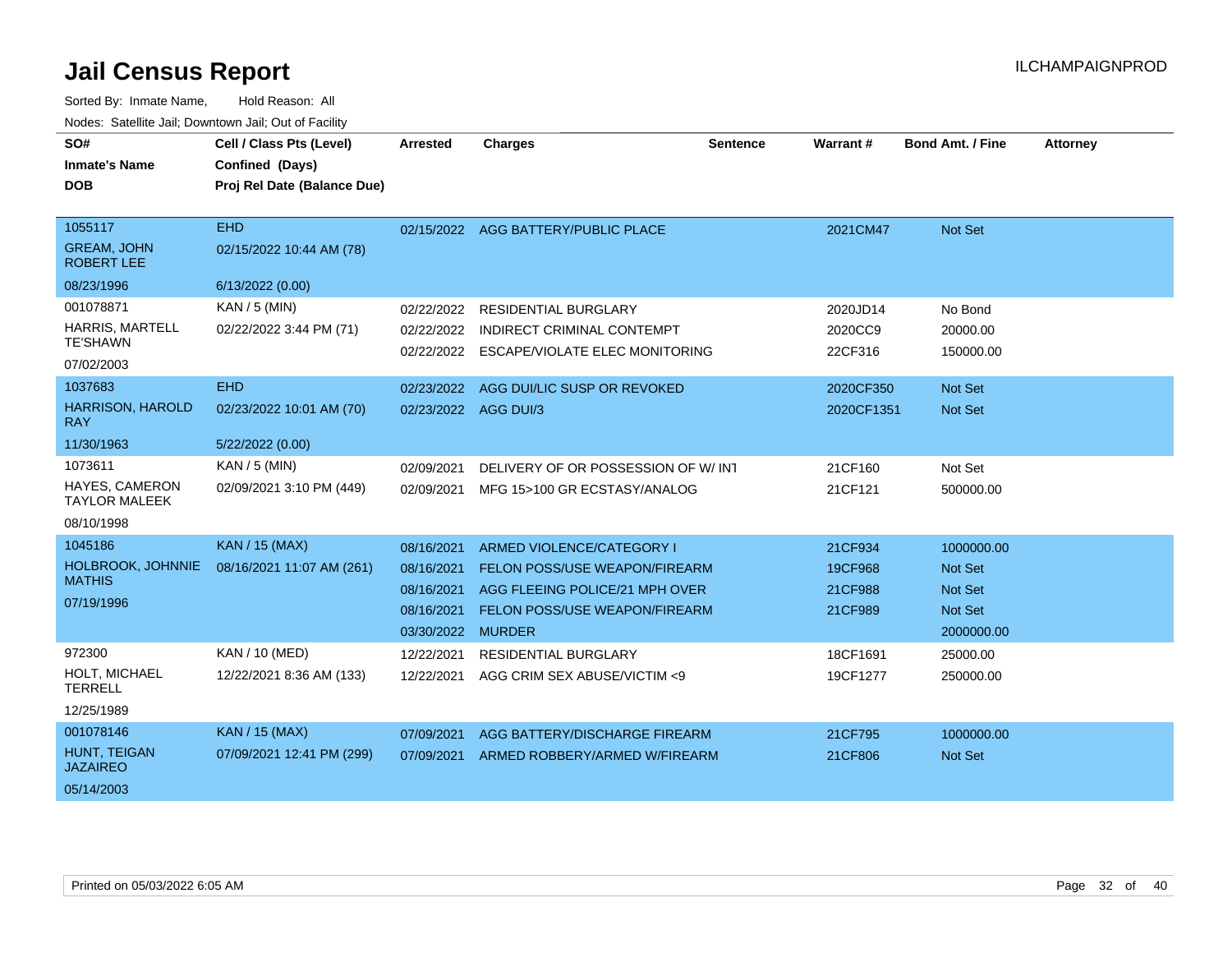Sorted By: Inmate Name, Hold Reason: All

|                                      | Nodes: Satellite Jail; Downtown Jail; Out of Facility |                 |                                         |                 |                 |                         |                 |  |  |  |
|--------------------------------------|-------------------------------------------------------|-----------------|-----------------------------------------|-----------------|-----------------|-------------------------|-----------------|--|--|--|
| SO#                                  | Cell / Class Pts (Level)                              | <b>Arrested</b> | <b>Charges</b>                          | <b>Sentence</b> | <b>Warrant#</b> | <b>Bond Amt. / Fine</b> | <b>Attorney</b> |  |  |  |
| <b>Inmate's Name</b>                 | Confined (Days)                                       |                 |                                         |                 |                 |                         |                 |  |  |  |
| <b>DOB</b>                           | Proj Rel Date (Balance Due)                           |                 |                                         |                 |                 |                         |                 |  |  |  |
|                                      |                                                       |                 |                                         |                 |                 |                         |                 |  |  |  |
| 989743                               | <b>KAN / 15 (ADS)</b>                                 |                 | 04/13/2021 AGGRAVATED DOMESTIC BATTERY  |                 | 21CF399         | Not Set                 |                 |  |  |  |
| JACKSON, STEVE<br><b>ALLEN</b>       | 04/13/2021 2:45 AM (386)                              |                 |                                         |                 |                 |                         |                 |  |  |  |
| 06/04/1991                           |                                                       |                 |                                         |                 |                 |                         |                 |  |  |  |
| 001078788                            | KAN / 5 (ADS)                                         |                 | 01/21/2022 AGGRAVATED BATTERY           |                 | 22CF93          | Not Set                 |                 |  |  |  |
| JOHNSON, BRENTON<br><b>ZAE</b>       | 01/21/2022 8:33 PM (103)                              |                 |                                         |                 |                 |                         |                 |  |  |  |
| 08/07/1987                           |                                                       |                 |                                         |                 |                 |                         |                 |  |  |  |
| 57271                                | <b>EHD</b>                                            | 03/08/2022      | DRIVING RVK/SUSP DUI/SSS 4-9            |                 | 2021CF34        | Not Set                 |                 |  |  |  |
| <b>KEYS, CAPREE</b><br><b>REMONE</b> | 03/08/2022 9:17 AM (57)                               |                 | 03/08/2022 DRIVING RVK/SUSP DUI/SSS 4-9 |                 | 2020CF1116      | Not Set                 |                 |  |  |  |
| 11/23/1982                           | 9/3/2022 (0.00)                                       |                 |                                         |                 |                 |                         |                 |  |  |  |
| 1064445                              | KAN / 15 (MAX)                                        | 04/23/2021      | FELON POSS/USE FIREARM/PAROLE           |                 | 21CF899         | Not Set                 |                 |  |  |  |
| LARUE, TERENCE                       | 04/23/2021 11:18 AM (376)                             | 04/23/2021      | AGG DISCHARGE FIREARM/OCC VEH           |                 | 2021CF295       | 500000.00               |                 |  |  |  |
| <b>TRAMEL</b>                        |                                                       | 04/23/2021      | POSSESS 15<100 GRAMS COCAINE            |                 | 19CF1052        | 10000.00                |                 |  |  |  |
| 12/23/1998                           |                                                       |                 |                                         |                 |                 |                         |                 |  |  |  |
| 001078237                            | <b>KAN / 15 (ADS)</b>                                 | 08/03/2021      | AGG DISCHARGE FIREARM/OCC VEH           |                 | 21CF928         | No Bond                 |                 |  |  |  |
| LAWS, TERON<br><b>RAMONTE</b>        | 08/03/2021 6:29 PM (274)                              |                 |                                         |                 |                 |                         |                 |  |  |  |
| 04/03/2001                           |                                                       |                 |                                         |                 |                 |                         |                 |  |  |  |
| 001078470                            | KAN / 15 (MAX)                                        | 10/10/2021      | MURDER/INTENT TO KILL/INJURE            |                 | 21CF1221        | Not Set                 |                 |  |  |  |
| LEE, AMAHRION<br><b>JA'MERE</b>      | 10/10/2021 1:23 PM (206)                              |                 |                                         |                 |                 |                         |                 |  |  |  |
| 11/05/2002                           |                                                       |                 |                                         |                 |                 |                         |                 |  |  |  |
| 1052425                              | <b>EHD</b>                                            |                 | 04/26/2022 DRIVING ON SUSPENDED LICENSE |                 | 2021TR9328      | Not Set                 |                 |  |  |  |
| LEO, MICHAEL JAMES                   | 04/26/2022 9:13 AM (8)                                |                 |                                         |                 |                 |                         |                 |  |  |  |
|                                      |                                                       |                 |                                         |                 |                 |                         |                 |  |  |  |
| 04/09/1994                           | 5/25/2022 (0.00)                                      |                 |                                         |                 |                 |                         |                 |  |  |  |
| 1005717                              | KAN / 5 (MIN)                                         |                 | 03/31/2022 AGG DUI/3                    |                 | 22CF372         | 100000.00               |                 |  |  |  |
| LEWIS, ORLANDO<br><b>DESHONE</b>     | 03/31/2022 1:56 PM (34)                               |                 | 03/31/2022 AGG DUI/3                    |                 | 22CF373         | 100000.00               |                 |  |  |  |
| 01/31/1987                           |                                                       |                 |                                         |                 |                 |                         |                 |  |  |  |

Printed on 05/03/2022 6:05 AM Page 33 of 40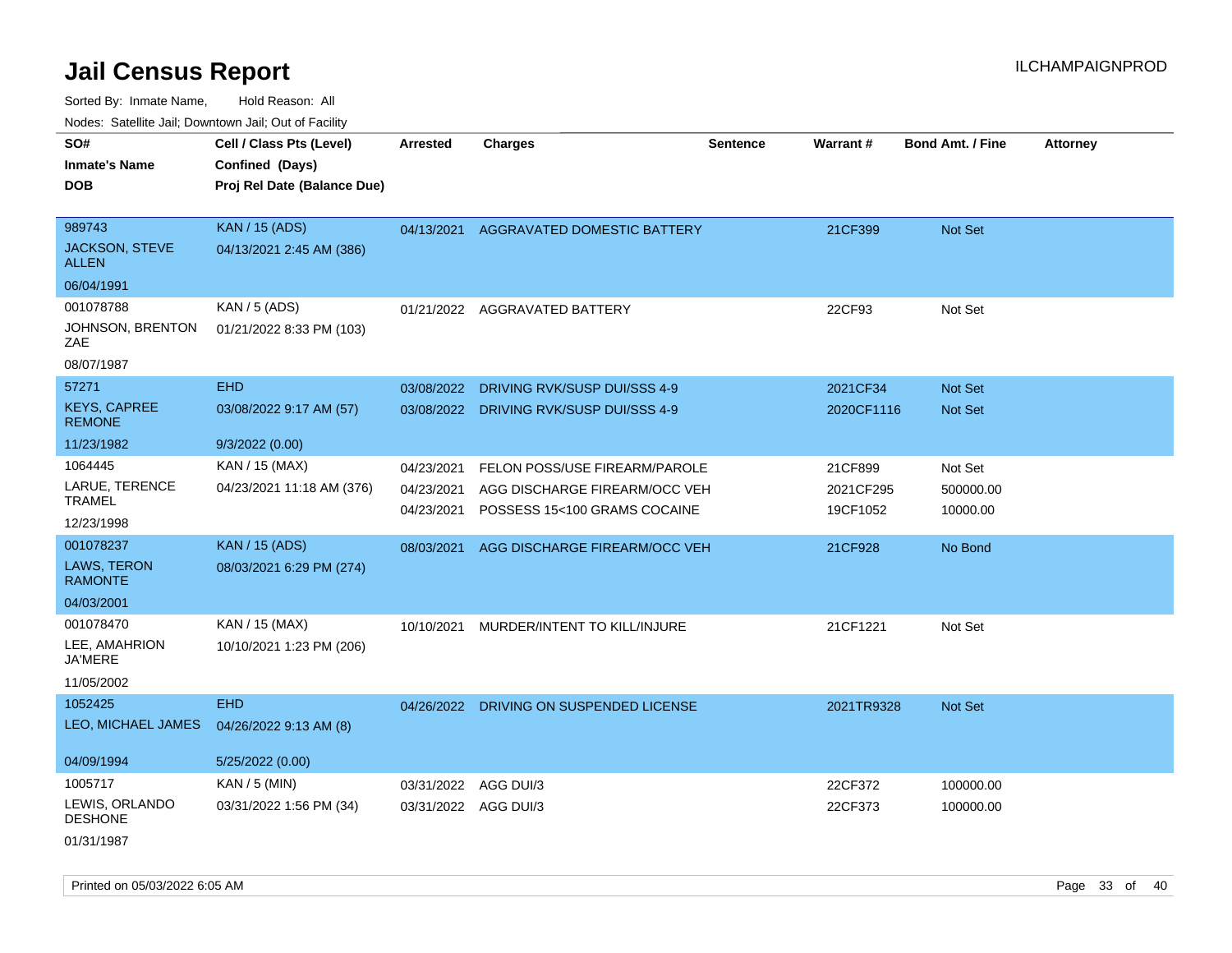| SO#                                | Cell / Class Pts (Level)                  | <b>Arrested</b>   | <b>Charges</b>                 | <b>Sentence</b> | Warrant#   | <b>Bond Amt. / Fine</b> | <b>Attorney</b> |
|------------------------------------|-------------------------------------------|-------------------|--------------------------------|-----------------|------------|-------------------------|-----------------|
| <b>Inmate's Name</b>               | Confined (Days)                           |                   |                                |                 |            |                         |                 |
| DOB                                | Proj Rel Date (Balance Due)               |                   |                                |                 |            |                         |                 |
|                                    |                                           |                   |                                |                 |            |                         |                 |
| 56792                              | <b>KAN / 10 (MED)</b>                     | 02/02/2021        | ARMED HABITUAL CRIMINAL        |                 | 2021CF141  | 500000.00               |                 |
| LILLARD, LAWRENCE<br><b>TYRONE</b> | 02/02/2021 2:11 PM (456)                  | 02/22/2021        | DRIVING ON REVOKED LICENSE     |                 | 21TR426    | 5000.00                 |                 |
| 10/20/1982                         |                                           |                   |                                |                 |            |                         |                 |
| 001078896                          | KAN / 15 (MAX)                            | 03/01/2022        | ARMED HABITUAL CRIMINAL        |                 | 22CF239    | Not Set                 |                 |
| MANN, DAVID<br>WILBERT, Junior     | 03/01/2022 4:35 AM (64)                   |                   |                                |                 |            |                         |                 |
| 04/02/1976                         |                                           |                   |                                |                 |            |                         |                 |
| 1004137                            | <b>KAN / 15 (MAX)</b>                     | 02/14/2022        | AGG CRIM SEX ABUSE/VIC 13-17   |                 | 22CF165    | 250000.00               |                 |
|                                    | MCDONALD, DAVON D 02/14/2022 4:21 PM (79) |                   |                                |                 |            |                         |                 |
|                                    |                                           |                   |                                |                 |            |                         |                 |
| 11/08/1992                         |                                           |                   |                                |                 |            |                         |                 |
| 001078575                          | KAN / 10 (MED)                            | 11/09/2021        | <b>GUNRUNNING</b>              |                 | 21CF1330   | 750000.00               |                 |
| MCLAURIN, KEYON A                  | 11/09/2021 12:41 PM (176)                 |                   |                                |                 |            |                         |                 |
|                                    |                                           |                   |                                |                 |            |                         |                 |
| 11/19/2002                         |                                           |                   |                                |                 |            |                         |                 |
| 1011046                            | <b>KAN / 15 (ADS)</b>                     | 04/10/2021        | ATTEMPT (FIRST DEGREE MURDER)  |                 | 21CF392    | <b>Not Set</b>          |                 |
| <b>MILES, DARRION</b>              | 04/11/2021 12:46 AM (388)                 | 03/24/2022 MURDER |                                |                 | 22CF346    | <b>Not Set</b>          |                 |
| <b>ANTONIO KEVONTA</b>             |                                           |                   |                                |                 |            |                         |                 |
| 03/18/1990                         |                                           |                   |                                |                 |            |                         |                 |
| 1075635                            | KAN / 10 (ADS)                            | 05/11/2021        | AGG DISCHARGE FIREARM/OCC VEH  |                 | 21CF538    | Not Set                 |                 |
| MILES, DEVLON VON,                 | 05/11/2021 10:39 PM (358)                 | 05/11/2021        | MFG/DEL CANNABIS/30-500 GRAMS  |                 | 20CF1402   | 100000.00               |                 |
| Junior                             |                                           | 02/23/2022        | <b>MURDER</b>                  |                 | 22CF219    | Not Set                 |                 |
| 11/04/2000                         |                                           |                   |                                |                 |            |                         |                 |
| 001077278                          | <b>KAN / 15 (MAX)</b>                     | 10/06/2020        | MURDER/INTENT TO KILL/INJURE   |                 | 2020CF146  | 2000000.00              |                 |
| MILLER, D'ANDRE                    | 10/06/2020 12:49 PM (575)                 | 10/06/2020        | AGG FLEEING POLICE/21 MPH OVER |                 | 2019CF1171 | 50000.00                |                 |
| 09/08/1986                         |                                           |                   |                                |                 |            |                         |                 |
| 1019458                            | <b>EHD</b>                                | 04/27/2022        | AGG DUI/LIC SUSP OR REVOKED    |                 | 2021CF573  | Not Set                 |                 |
| MILLER, LAWRENCE<br>TOBBY, Junior  | 04/27/2022 9:08 AM (7)                    |                   |                                |                 |            |                         |                 |
| 07/15/1993                         | 5/5/2022 (0.00)                           |                   |                                |                 |            |                         |                 |
|                                    |                                           |                   |                                |                 |            |                         |                 |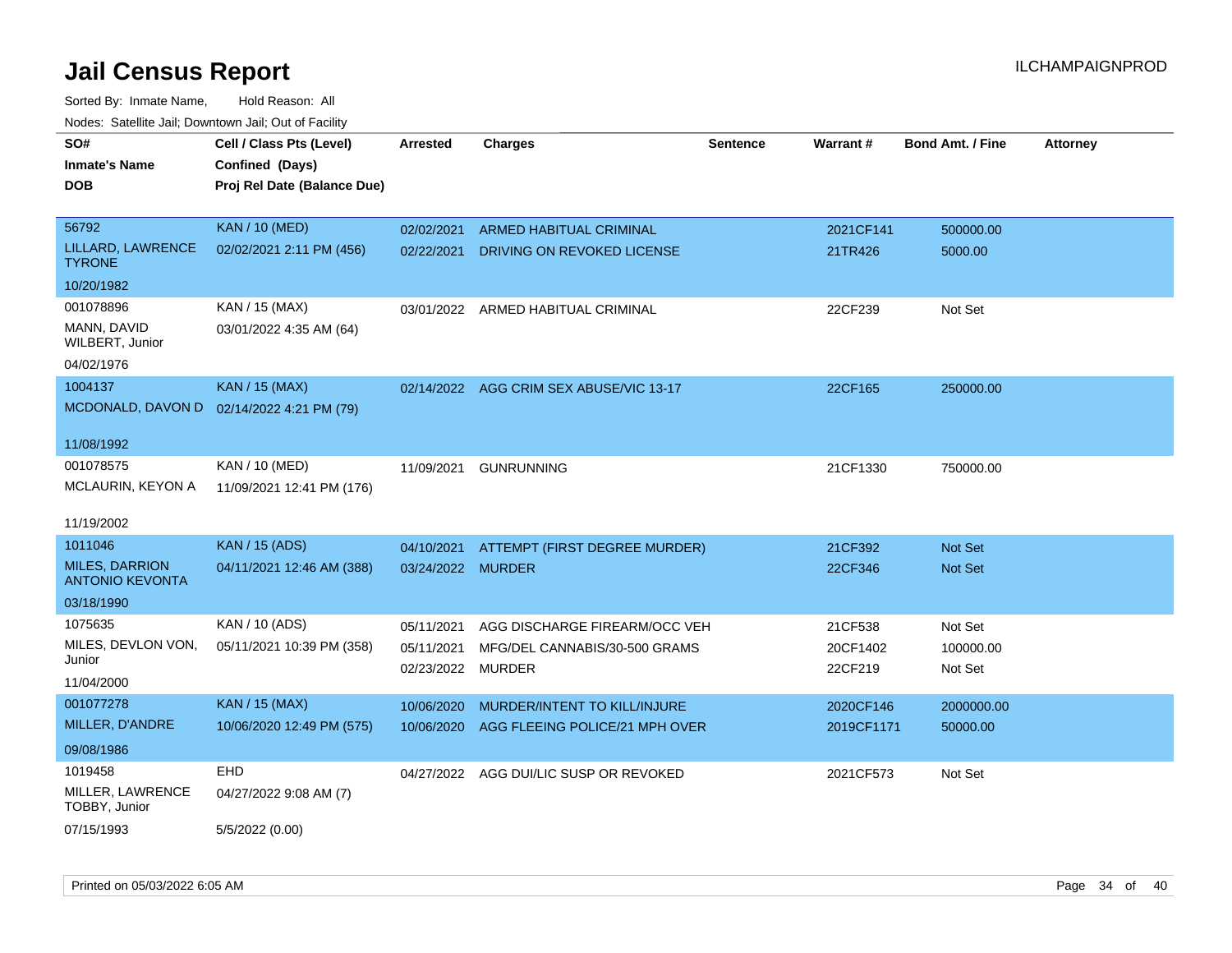| SO#                                | Cell / Class Pts (Level)                      | <b>Arrested</b> | <b>Charges</b>                            | <b>Sentence</b> | Warrant #   | <b>Bond Amt. / Fine</b> | <b>Attorney</b> |
|------------------------------------|-----------------------------------------------|-----------------|-------------------------------------------|-----------------|-------------|-------------------------|-----------------|
| <b>Inmate's Name</b>               | Confined (Days)                               |                 |                                           |                 |             |                         |                 |
| <b>DOB</b>                         | Proj Rel Date (Balance Due)                   |                 |                                           |                 |             |                         |                 |
|                                    |                                               |                 |                                           |                 |             |                         |                 |
| 001078712                          | <b>KAN / 10 (MED)</b>                         | 12/23/2021      | AGG DISCH FIREARM/1ST AID PERS            |                 | 21CF1581    | Not Set                 |                 |
| MONTGOMERY,<br><b>RASHARD MYKI</b> | 12/23/2021 4:27 PM (132)                      |                 |                                           |                 |             |                         |                 |
| 11/05/2001                         |                                               |                 |                                           |                 |             |                         |                 |
| 1026477                            | KAN / 15 (ADS)                                | 09/21/2021      | AGG DISCHARGE FIREARM/OCC VEH             |                 | 21CF1138    | Not Set                 |                 |
| NEWBILL, DEVONTRE<br><b>LAMONT</b> | 09/21/2021 2:27 AM (225)                      | 09/22/2021      | PROBATION VIOLATION                       |                 | 20CF577     | Not Set                 |                 |
| 11/22/1993                         |                                               |                 |                                           |                 |             |                         |                 |
| 1072907                            | <b>KAN</b>                                    | 07/14/2021      | CRIMINAL DAMAGE <\$500/SCHOOL             |                 | 2021CF840   | 5000.00                 |                 |
| NIKOLAEV, YEVGENIY                 | 07/14/2021 10:10 PM (294)                     |                 | 07/14/2021 ATTEMPT (FIRST DEGREE MURDER)  | 10y (DOC)       | 2021-CF-832 | 2000000.00              |                 |
|                                    |                                               |                 |                                           |                 |             |                         |                 |
| 10/06/1983                         |                                               |                 |                                           |                 |             |                         |                 |
| 001078063                          | KAN / 15 (MAX)                                | 06/15/2021      | AGG CRIM SEX ASSAULT/WEAPON               |                 | 2021CF678   | 1000000.00              |                 |
|                                    | PERRY, ROBERT Junior 06/15/2021 4:37 PM (323) | 06/15/2021      | <b>ROBBERY</b>                            |                 | 2021CF159   | 25000.00                |                 |
| 12/21/1990                         |                                               |                 |                                           |                 |             |                         |                 |
| 1059512                            | <b>KAN / 10 (MED)</b>                         | 04/12/2022      | <b>DOMESTIC BATTERY</b>                   | 2y (DOC)        | 2019-CF-589 | <b>Not Set</b>          |                 |
| PHILLIPS, LAMAR<br><b>DESHAWN</b>  | 04/12/2022 5:15 PM (22)                       |                 | 04/12/2022 RESIST/OBSTRUCT WITH INJURY    |                 | 22CF451     | Not Set                 |                 |
| 04/02/1996                         |                                               |                 |                                           |                 |             |                         |                 |
| 1015033                            | KAN / 10 (MED)                                | 03/05/2022      | POSSESSION OF STOLEN FIREARM              |                 | 21CF1172    | 500000.00               |                 |
| PICKENS, DANTE<br><b>DEVON</b>     | 03/05/2022 4:01 AM (60)                       |                 | 03/05/2022 POSS AMT CON SUB EXCEPT(A)/(D) |                 | 20CF109     | 20000.00                |                 |
| 01/05/1993                         |                                               |                 |                                           |                 |             |                         |                 |
| 001078799                          | <b>KAN / 10 (MED)</b>                         |                 | 01/27/2022 FIREARM/FOID INVALID/NOT ELIG  |                 | 22CF116     | Not Set                 |                 |
| PURNELL, MARKISE<br><b>MONROE</b>  | 01/27/2022 9:50 AM (97)                       |                 |                                           |                 |             |                         |                 |
| 07/13/2002                         |                                               |                 |                                           |                 |             |                         |                 |
| 001078942                          | $KAN / 5$ (MIN)                               |                 | 03/13/2022 MFG/DEL CANNABIS/500<2000 GR   |                 | 22CF307     | Not Set                 |                 |
| QATTOUM, ADHAM M                   | 03/13/2022 11:31 PM (52)                      |                 |                                           |                 |             |                         |                 |
| 07/22/1994                         |                                               |                 |                                           |                 |             |                         |                 |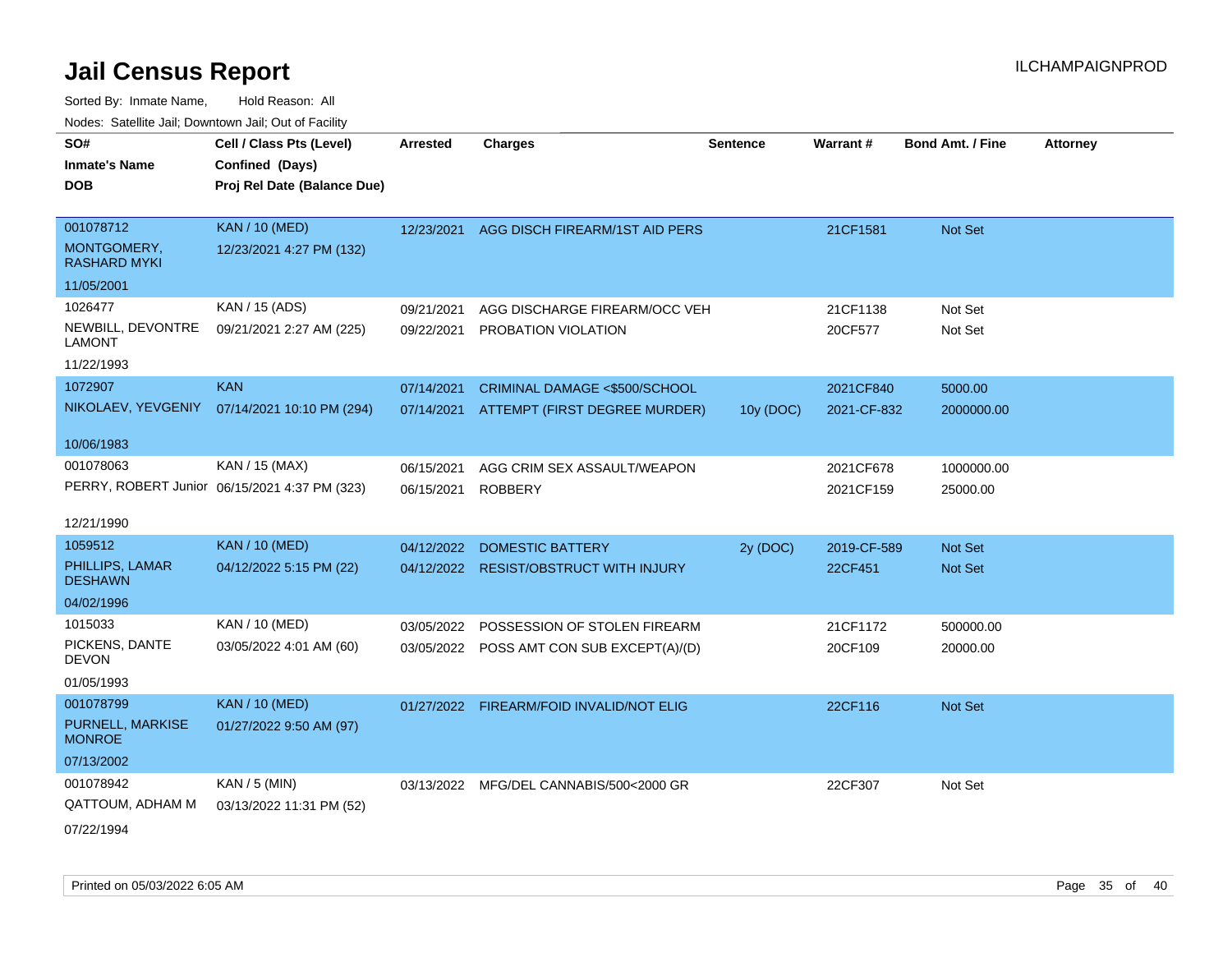Sorted By: Inmate Name, Hold Reason: All

| Nodes: Satellite Jail; Downtown Jail; Out of Facility |  |
|-------------------------------------------------------|--|
|                                                       |  |

| SO#<br><b>Inmate's Name</b><br><b>DOB</b><br>982660<br>REYNOLDS, DAVID<br><b>ALLEN</b> | Cell / Class Pts (Level)<br>Confined (Days)<br>Proj Rel Date (Balance Due)<br><b>KAN / 10 (MED)</b><br>03/22/2022 4:11 AM (43) | <b>Arrested</b><br>03/22/2022 BURGLARY                             | <b>Charges</b>                                                                                                                              | <b>Sentence</b> | <b>Warrant#</b><br>22CF339                                          | <b>Bond Amt. / Fine</b><br>No Bond                           | <b>Attorney</b> |
|----------------------------------------------------------------------------------------|--------------------------------------------------------------------------------------------------------------------------------|--------------------------------------------------------------------|---------------------------------------------------------------------------------------------------------------------------------------------|-----------------|---------------------------------------------------------------------|--------------------------------------------------------------|-----------------|
| 03/27/2002                                                                             |                                                                                                                                |                                                                    |                                                                                                                                             |                 |                                                                     |                                                              |                 |
| 001077614<br><b>DEVON</b><br>09/22/2002                                                | KAN / 15 (MAX)<br>ROBINSON, DONTRELL 01/17/2021 3:08 PM (472)                                                                  | 01/17/2021                                                         | ATTEMPT (FIRST DEGREE MURDER)                                                                                                               |                 | 21CF66                                                              | Not Set                                                      |                 |
| 1061216<br><b>RUNGE, ANDRE</b><br><b>MARSEAN</b><br>12/05/1997                         | <b>KAN / 10 (MED)</b><br>06/22/2021 4:42 PM (316)                                                                              | 06/22/2021                                                         | <b>HOME INVASION/FIREARM</b>                                                                                                                |                 | 21CF727                                                             | Not Set                                                      |                 |
| 650295<br>SANDAGE, JERALD<br><b>EUGENE</b><br>06/07/1971                               | PIA / 50 (MAX)<br>04/22/2020 6:30 AM (742)                                                                                     | 04/22/2020<br>04/22/2020<br>04/22/2020<br>04/22/2020<br>04/22/2020 | <b>CRIMINAL SEXUAL ASSAULT</b><br>CRIMINAL SEXUAL ASSAULT<br>CRIMINAL SEXUAL ABUSE<br><b>CRIMINAL SEXUAL ASSAULT</b><br>OFFICIAL MISCONDUCT |                 | 2020-CF407<br>2020-CF408<br>2020-CF409<br>2020-CF410<br>2019-CF1811 | 750000.00<br>750000.00<br>750000.00<br>750000.00<br>25000.00 |                 |
| 1075386<br><b>SANDERS, MARQUIS</b><br><b>JOVON</b><br>01/19/2002                       | <b>KAN / 15 (MAX)</b><br>04/13/2022 7:18 PM (21)                                                                               | 04/13/2022                                                         | AGG UNLAWFUL USE OF WEAPON/VEH                                                                                                              |                 | 2022CF463                                                           | No Bond                                                      |                 |
| 59178<br>SANDERS, MICHAEL<br><b>JEAN</b><br>12/22/1967                                 | KAN / 15 (MAX)<br>12/13/2021 4:17 PM (142)                                                                                     | 12/13/2021                                                         | AGG DISCHARGE FIREARM/OCC VEH                                                                                                               |                 | 21CF1274                                                            | 1500000.00                                                   |                 |
| 001078898<br>SAROLAS, JONATHAN<br>Е<br>07/16/1988                                      | <b>KAN / 15 (MAX)</b><br>03/02/2022 9:20 AM (63)                                                                               |                                                                    | 03/02/2022 AGG DISCHARGE FIREARM                                                                                                            |                 | 22CF254                                                             | Not Set                                                      |                 |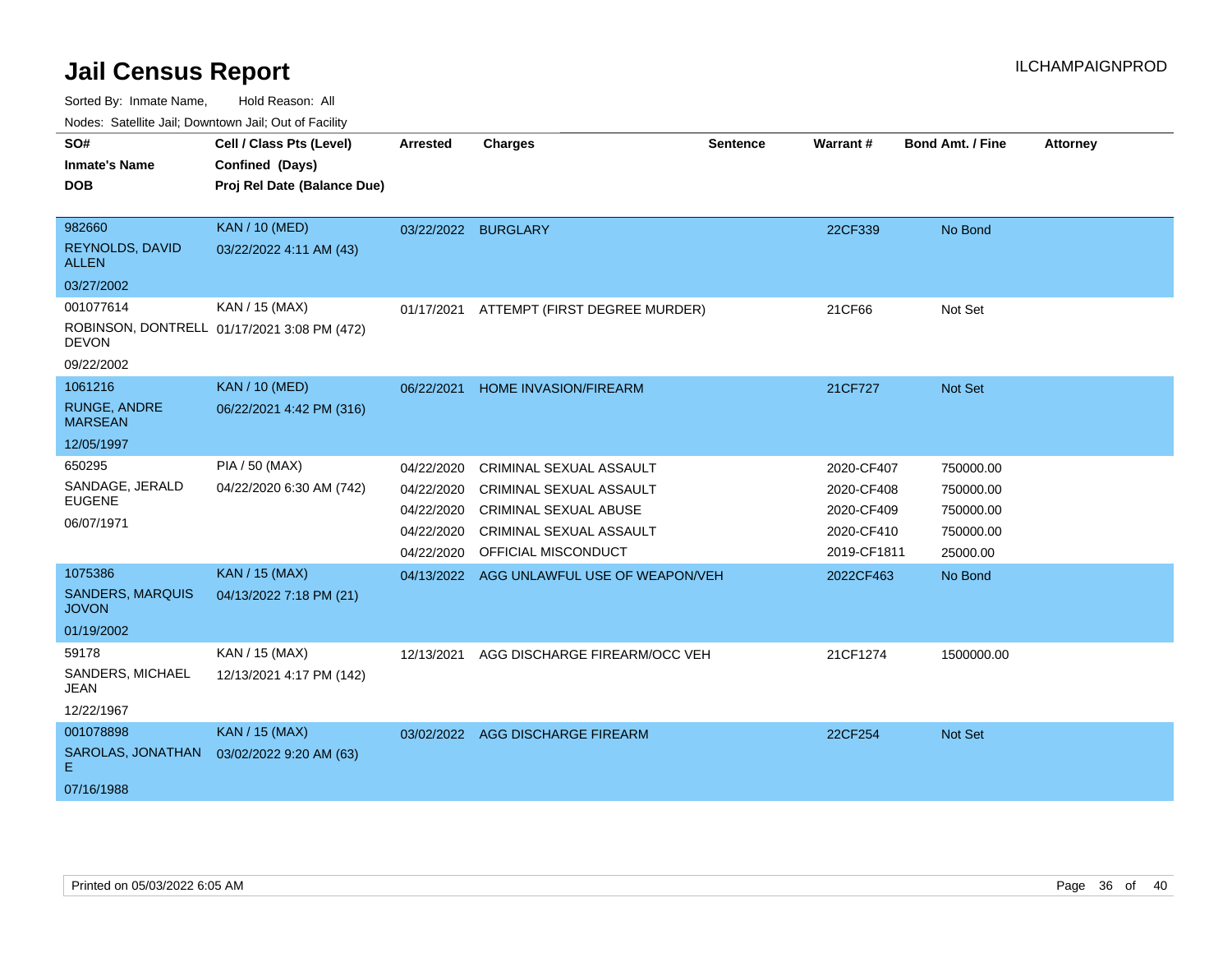| rouco. Calcinic Jan, Downtown Jan, Out of Facility |                                            |                 |                                         |                 |                 |                         |                 |
|----------------------------------------------------|--------------------------------------------|-----------------|-----------------------------------------|-----------------|-----------------|-------------------------|-----------------|
| SO#                                                | Cell / Class Pts (Level)                   | <b>Arrested</b> | <b>Charges</b>                          | <b>Sentence</b> | <b>Warrant#</b> | <b>Bond Amt. / Fine</b> | <b>Attorney</b> |
| <b>Inmate's Name</b>                               | Confined (Days)                            |                 |                                         |                 |                 |                         |                 |
| <b>DOB</b>                                         | Proj Rel Date (Balance Due)                |                 |                                         |                 |                 |                         |                 |
|                                                    |                                            |                 |                                         |                 |                 |                         |                 |
| 1000820                                            | <b>KAN / 15 (MAX)</b>                      | 01/24/2022      | FELON POSS/USE WEAPON/FIREARM           |                 | 22CF105         | Not Set                 |                 |
| <b>MICHAEL</b>                                     | SCHNEIDER, SONGAN 01/24/2022 8:20 AM (100) |                 | 01/24/2022 AGGRAVATED DOMESTIC BATTERY  |                 | 21CF1433        | 25000.00                |                 |
| 08/18/1992                                         |                                            |                 |                                         |                 |                 |                         |                 |
| 001078704                                          | KAN / 15 (MAX)                             | 12/21/2021      | MURDER/INTENT TO KILL/INJURE            |                 | 21CF1575        | Not Set                 |                 |
| SHORTER, JAQUAN<br><b>MAURICE</b>                  | 12/23/2021 1:23 AM (132)                   |                 |                                         |                 |                 |                         |                 |
| 10/08/1998                                         |                                            |                 |                                         |                 |                 |                         |                 |
| 47195                                              | <b>KAN / 5 (MIN)</b>                       | 12/27/2021      | <b>RESIDENTIAL BURGLARY</b>             |                 | 2020CF1222      | 10000.00                |                 |
| SIMMONS, JAMES<br><b>ROBERT</b>                    | 12/27/2021 8:42 AM (128)                   | 12/28/2021      | <b>RESIDENTIAL BURGLARY</b>             |                 | 2021CF1596      | Not Set                 |                 |
| 03/13/1975                                         |                                            |                 |                                         |                 |                 |                         |                 |
| 1062194                                            | KAN / 15 (MAX)                             | 02/27/2020      | MURDER/OTHER FORCIBLE FELONY            |                 | 20CF-247        | 1000000.00              |                 |
| SIMMONS, MICHAEL<br>JAMAL                          | 02/27/2020 1:11 PM (797)                   | 09/23/2020      | AGG BATTERY/DISCHARGE FIREARM           |                 | 20CF1061        | Not Set                 |                 |
| 11/03/1997                                         |                                            |                 |                                         |                 |                 |                         |                 |
| 1038158                                            | <b>KAN / 10 (MED)</b>                      |                 | 02/04/2022 CRIMINAL SEX ASSAULT/CONSENT |                 | 22CF146         | Not Set                 |                 |
| SMITH, RASHAD<br><b>JARECE</b>                     | 02/04/2022 11:42 PM (89)                   |                 |                                         |                 |                 |                         |                 |
| 09/16/1995                                         |                                            |                 |                                         |                 |                 |                         |                 |
| 001077868                                          | KAN / 15 (MAX)                             | 04/21/2021      | ARMED ROBBERY/ARMED W/FIREARM           |                 | 21CF445         | Not Set                 |                 |
| SPEARMENT,<br><b>KENTRELL</b>                      | 04/21/2021 9:48 PM (378)                   | 08/19/2021      | FLEEING/ATTEMPT ELUDE OFFICER           |                 | 2021TR1053      | 1000.00                 |                 |
| 01/21/2002                                         |                                            |                 |                                         |                 |                 |                         |                 |
| 001078182                                          | EHD / 5 (MIN)                              | 12/20/2021      | DRIVING ON REVOKED LICENSE              |                 | 2021CF800       | No Bond                 |                 |
| <b>STRONG, KEVIN</b><br><b>GARDNER</b>             | 12/20/2021 4:34 PM (135)                   |                 |                                         |                 |                 |                         |                 |
| 02/12/1963                                         | 6/18/2022 (0.00)                           |                 |                                         |                 |                 |                         |                 |
| 65920                                              | KAN / 15 (MAX)                             | 12/21/2021      | ARMED ROBBERY/ARMED W/FIREARM           |                 | 21CF1543        | 100000.00               |                 |
| TAPSCOTT,<br><b>CORNELIUS</b>                      | 12/21/2021 10:57 PM (134)                  |                 |                                         |                 |                 |                         |                 |
| 07/14/1985                                         |                                            |                 |                                         |                 |                 |                         |                 |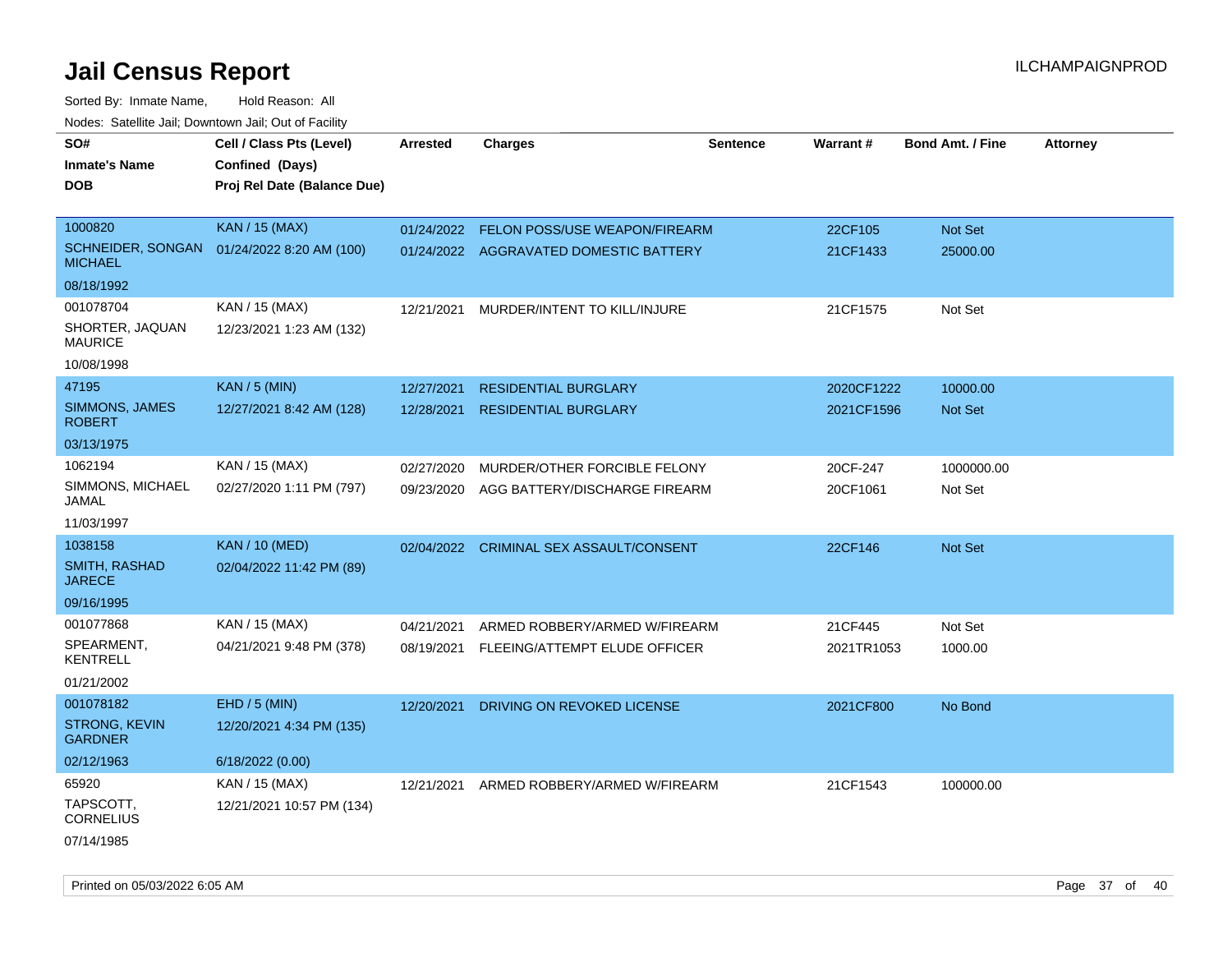Sorted By: Inmate Name, Hold Reason: All

| Nodes: Satellite Jail; Downtown Jail; Out of Facility |                                               |                 |                                    |                 |            |                         |                 |  |
|-------------------------------------------------------|-----------------------------------------------|-----------------|------------------------------------|-----------------|------------|-------------------------|-----------------|--|
| SO#                                                   | Cell / Class Pts (Level)                      | <b>Arrested</b> | <b>Charges</b>                     | <b>Sentence</b> | Warrant#   | <b>Bond Amt. / Fine</b> | <b>Attorney</b> |  |
| <b>Inmate's Name</b>                                  | Confined (Days)                               |                 |                                    |                 |            |                         |                 |  |
| <b>DOB</b>                                            | Proj Rel Date (Balance Due)                   |                 |                                    |                 |            |                         |                 |  |
|                                                       |                                               |                 |                                    |                 |            |                         |                 |  |
| 1046632                                               | <b>KAN / 15 (MAX)</b>                         | 09/14/2021      | ARMED VIOLENCE/CATEGORY II         |                 | 21CF912    | 750000.00               |                 |  |
|                                                       | TATE, JAVON MARQUIS 09/14/2021 12:10 PM (232) |                 |                                    |                 |            |                         |                 |  |
| 08/10/1996                                            |                                               |                 |                                    |                 |            |                         |                 |  |
| 64779                                                 | EHD                                           | 04/27/2022      | DRIVING RVK/SUSP DUI/SSS 4-9       |                 | 2021CF864  | Not Set                 |                 |  |
| TERRY, MICHAEL<br><b>DWAYNE</b>                       | 04/27/2022 9:57 AM (7)                        |                 |                                    |                 |            |                         |                 |  |
| 03/02/1963                                            | 10/23/2022 (0.00)                             |                 |                                    |                 |            |                         |                 |  |
| 001079064                                             | <b>KAN / 10 (MED)</b>                         |                 | 04/15/2022 AGG UUW/VEHICLE/NO FOID |                 | 2022CFAWOW | Not Set                 |                 |  |
| <b>TOLBERT, ERIC</b><br><b>LAMONT</b>                 | 04/15/2022 6:29 PM (19)                       |                 |                                    |                 |            |                         |                 |  |
| 05/27/1997                                            |                                               |                 |                                    |                 |            |                         |                 |  |
| 1033031                                               | KAN / 15 (MAX)                                | 08/19/2020      | *AGG BATTERY W/FIREARM/PERSON      |                 | 2020-CF923 | 500000.00               |                 |  |
| TOMS, ANDREW<br><b>CHUCKY</b>                         | 08/19/2020 5:59 PM (623)                      |                 |                                    |                 |            |                         |                 |  |
| 09/28/1978                                            |                                               |                 |                                    |                 |            |                         |                 |  |
| 1004142                                               | <b>KAN / 15 (MAX)</b>                         | 10/27/2021      | POSSESSION OF METH/15<100GRAMS     |                 | 2021CF1298 | 1500000.00              |                 |  |
| TOY, KAYON LARENZ                                     | 10/22/2021 1:01 PM (194)                      |                 |                                    |                 |            |                         |                 |  |
| 09/12/1991                                            |                                               |                 |                                    |                 |            |                         |                 |  |
| 001078250                                             | KAN / 10 (ADS)                                | 08/07/2021      | FELON POSS WEAPON/BODY ARMOR       |                 | 21CF950    | Not Set                 |                 |  |
| TRAVIS, JORDAN<br><b>TESHAUN</b>                      | 08/07/2021 10:27 AM (270)                     |                 |                                    |                 |            |                         |                 |  |
| 03/03/1996                                            |                                               |                 |                                    |                 |            |                         |                 |  |
| 512160                                                | <b>KAN / 15 (MAX)</b>                         |                 | 03/10/2022 ARMED HABITUAL CRIMINAL |                 | 22CF296    | <b>Not Set</b>          |                 |  |
| <b>TURNER, CHARLES</b><br><b>EDWARD</b>               | 03/10/2022 12:00 PM (55)                      |                 | 03/11/2022 PAROLE REVOCATION       |                 | CH2201422  | No Bond                 |                 |  |
| 09/05/1986                                            |                                               |                 |                                    |                 |            |                         |                 |  |
| 001077992                                             | KAN / 15 (MAX)                                | 03/31/2022      | ARMED ROBBERY/NO FIREARM           |                 | 21CF590    | 100000.00               |                 |  |
| WADE, DONTE<br><b>LAMONT</b>                          | 03/31/2022 1:25 PM (34)                       |                 |                                    |                 |            |                         |                 |  |
| 09/05/1986                                            |                                               |                 |                                    |                 |            |                         |                 |  |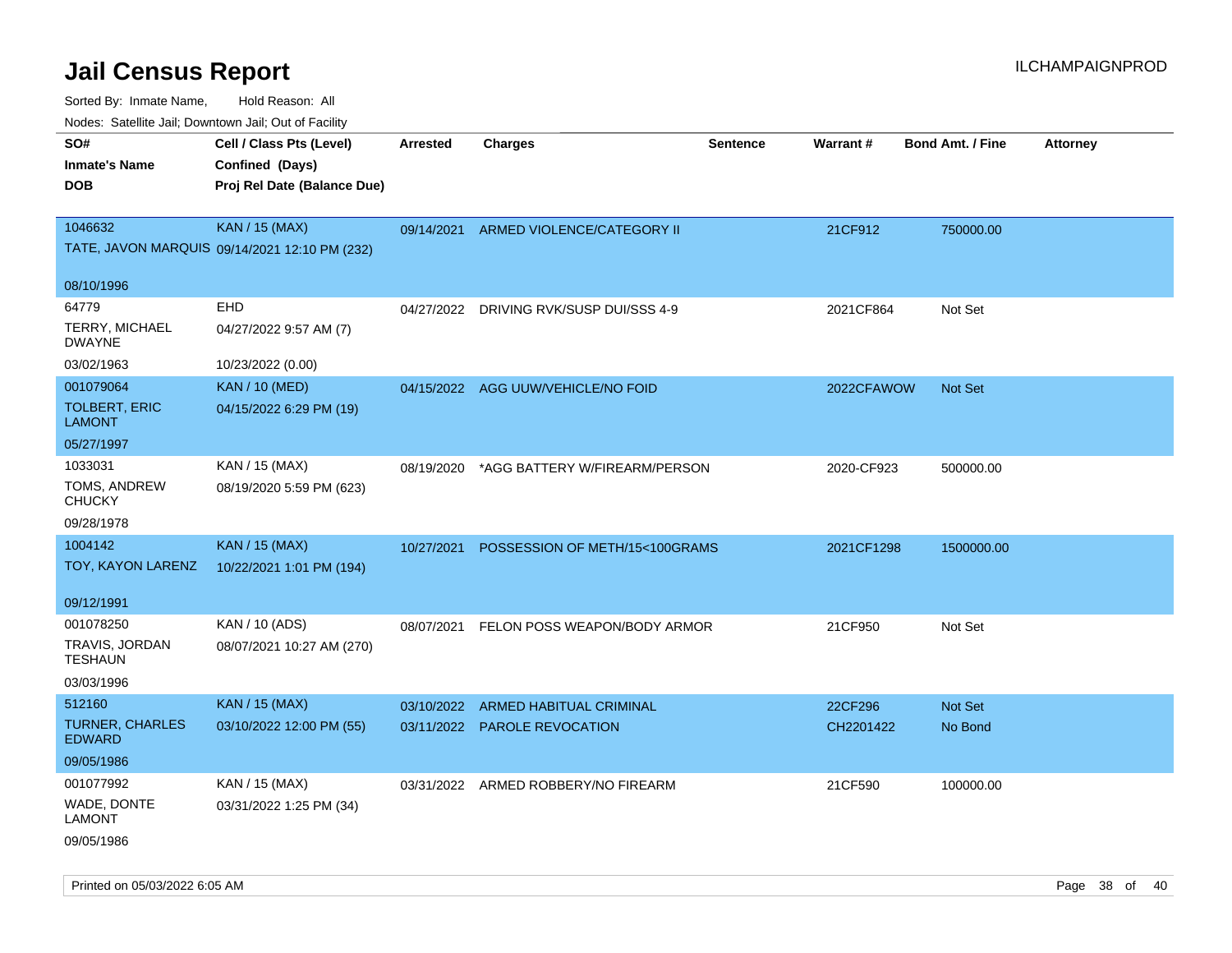| SO#                                       | Cell / Class Pts (Level)    | Arrested   | <b>Charges</b>                           | <b>Sentence</b> | <b>Warrant#</b> | <b>Bond Amt. / Fine</b> | <b>Attorney</b> |
|-------------------------------------------|-----------------------------|------------|------------------------------------------|-----------------|-----------------|-------------------------|-----------------|
| <b>Inmate's Name</b>                      | Confined (Days)             |            |                                          |                 |                 |                         |                 |
| <b>DOB</b>                                | Proj Rel Date (Balance Due) |            |                                          |                 |                 |                         |                 |
|                                           |                             |            |                                          |                 |                 |                         |                 |
| 001079004                                 | <b>KAN / 15 (MED)</b>       |            | 04/02/2022 FELON POSS/USE WEAPON/FIREARM |                 | 22CF391         | No Bond                 |                 |
| <b>WALLS, MICHAEL</b><br><b>DIANSIO</b>   | 04/02/2022 4:16 AM (32)     |            |                                          |                 |                 |                         |                 |
| 06/21/1991                                |                             |            |                                          |                 |                 |                         |                 |
| 961786                                    | KAN / 15 (ADS)              | 01/24/2022 | ARMED HABITUAL CRIMINAL                  |                 | 22CF104         | Not Set                 |                 |
| <b>WARREN, DESIE</b><br>ARNEZ             | 01/24/2022 7:23 AM (100)    |            |                                          |                 |                 |                         |                 |
| 04/28/1988                                |                             |            |                                          |                 |                 |                         |                 |
| 1035462                                   | <b>KAN / 15 (MAX)</b>       | 03/25/2022 | ARMED HABITUAL CRIMINAL                  |                 | 22CF186         | 750000.00               |                 |
| <b>WASHINGTON, MARK</b><br><b>ANTHONY</b> | 03/25/2022 8:47 AM (40)     |            |                                          |                 |                 |                         |                 |
| 01/06/1994                                |                             |            |                                          |                 |                 |                         |                 |
| 1062558                                   | KAN / 10 (MED)              |            | 10/02/2021 FELON POSS/USE WEAPON/FIREARM |                 | 21CF1185        | Not Set                 |                 |
| WELLS, JIAMANTE<br><b>AMORE</b>           | 10/02/2021 8:29 PM (214)    |            |                                          |                 |                 |                         |                 |
| 09/02/1995                                |                             |            |                                          |                 |                 |                         |                 |
| 1002033                                   | <b>KAN / 15 (MAX)</b>       | 09/08/2021 | DRIVING ON SUSPENDED LICENSE             |                 | 2019-TR-11944   | 5000.00                 |                 |
| <b>WEST, ANTONIO</b>                      | 09/08/2021 11:01 PM (238)   | 09/08/2021 | ARMED ROBBERY/ARMED W/FIREARM            |                 | 2020-CF-1406    | 500000.00               |                 |
| <b>DEONTA</b>                             |                             | 09/08/2021 | AGG UNLAWFUL USE OF WEAPON/VEH           |                 | 2021-CF-AWOW    | <b>Not Set</b>          |                 |
| 04/15/1992                                |                             | 09/08/2021 | <b>OBSTRCT JUSTICE/LEAVE STATE</b>       |                 | 2021-CF-AWOW    | <b>Not Set</b>          |                 |
|                                           |                             | 09/08/2021 | ARMED VIOLENCE/CATEGORY I                |                 | 2021-CF-AWOW    | <b>Not Set</b>          |                 |
| 1022068                                   | KAN / 15 (ADS)              | 10/10/2021 | FELON POSS/USE WEAPON/FIREARM            |                 | 21CF1212        | Not Set                 |                 |
| <b>WILKINS, MICHAEL</b><br>CARL           | 10/10/2021 5:07 AM (206)    |            |                                          |                 |                 |                         |                 |
| 07/10/1992                                |                             |            |                                          |                 |                 |                         |                 |
| 001078709                                 | <b>KAN / 15 (MAX)</b>       | 12/22/2021 | ARMED VIOLENCE/CATEGORY I                |                 | 21CF1586        | Not Set                 |                 |
| WILLIAMS, DAVID LEE                       | 12/22/2021 11:00 AM (133)   |            |                                          |                 |                 |                         |                 |
| 12/18/1989                                |                             |            |                                          |                 |                 |                         |                 |